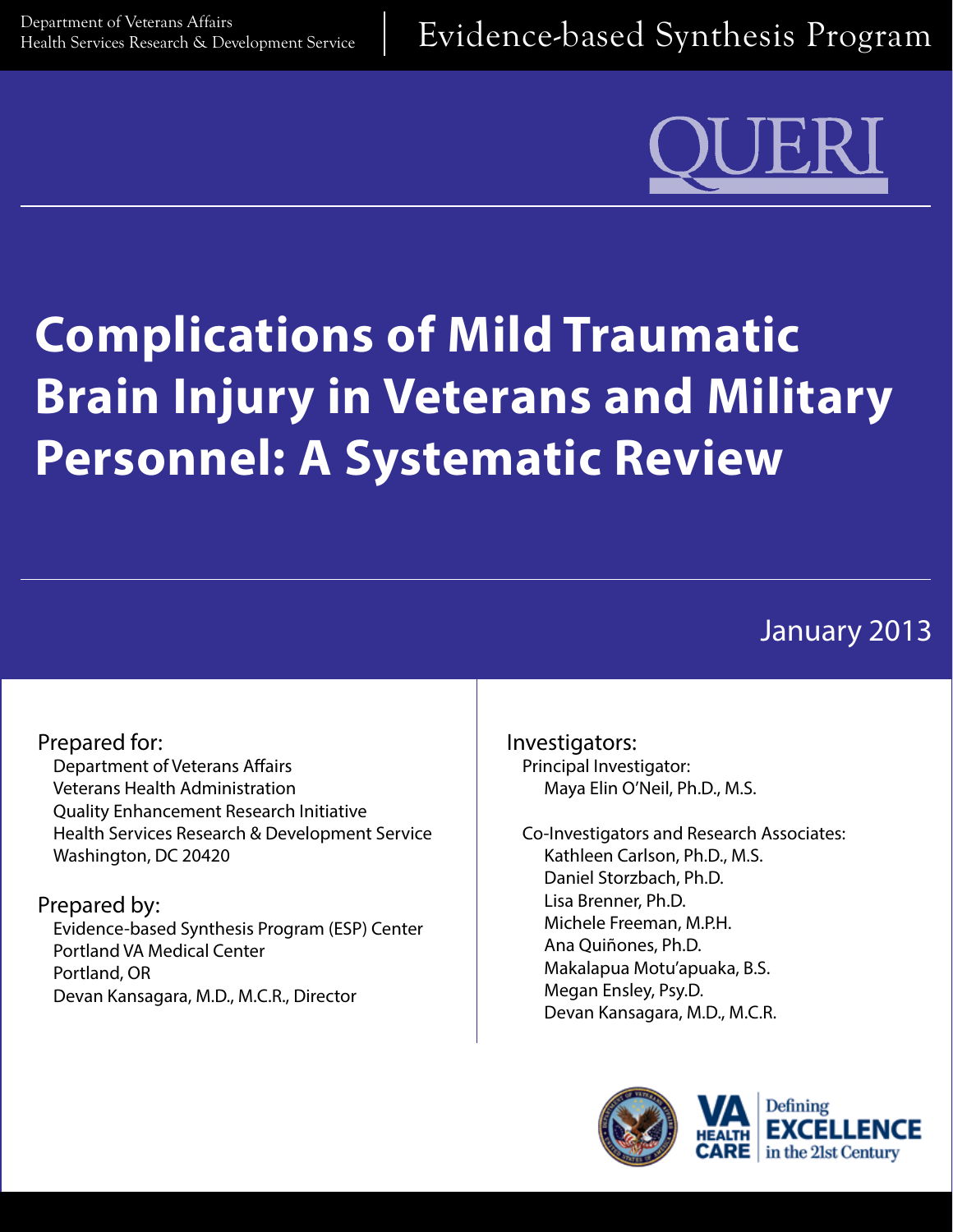# **PREFACE**

Quality Enhancement Research Initiative's (QUERI) Evidence-based Synthesis Program (ESP) was established to provide timely and accurate syntheses of targeted healthcare topics of particular importance to Veterans Affairs (VA) managers and policymakers, as they work to improve the health and healthcare of Veterans. The ESP disseminates these reports throughout VA.

QUERI provides funding for four ESP Centers and each Center has an active VA affiliation. The ESP Centers generate evidence syntheses on important clinical practice topics, and these reports help:

- develop clinical policies informed by evidence,
- guide the implementation of effective services to improve patient outcomes and to support VA clinical practice guidelines and performance measures, and
- set the direction for future research to address gaps in clinical knowledge.

In 2009, the ESP Coordinating Center was created to expand the capacity of QUERI Central Office and the four ESP sites by developing and maintaining program processes. In addition, the Center established a Steering Committee comprised of QUERI field-based investigators, VA Patient Care Services, Office of Quality and Performance, and Veterans Integrated Service Networks (VISN) Clinical Management Officers. The Steering Committee provides program oversight, guides strategic planning, coordinates dissemination activities, and develops collaborations with VA leadership to identify new ESP topics of importance to Veterans and the VA healthcare system.

Comments on this evidence report are welcome and can be sent to Nicole Floyd, ESP Coordinating Center Program Manager, at [nicole.floyd@va.gov.](mailto:nicole.floyd@va.gov)

**Recommended citation:** O'Neil ME, Carlson KF, Storzbach D, Brenner LA, Freeman M, Quiñones A, Motu'apuaka M, Ensley M, Kansagara D. Complications of Mild Traumatic Brain Injury in Veterans and Military Personnel: A Systematic Review. VA-ESP Project #05-225; 2012

This report is based on research conducted by the Evidence-based Synthesis Program (ESP) Center located at the Portland VA Medical Center, Portland, OR funded by the Department of Veterans Affairs, Veterans Health Administration, Office of Research and Development, Quality Enhancement Research Initiative. The findings and conclusions in this document are those of the author(s) who are responsible for its contents; the findings and conclusions do not necessarily represent the views of the Department of Veterans Affairs or the United States government. Therefore, no statement in this article should be construed as an official position of the Department of Veterans Affairs. No investigators have any affiliations or financial involvement (e.g., employment, consultancies, honoraria, stock ownership or options, expert testimony, grants or patents received or pending, or royalties) that conflict with material presented in the report.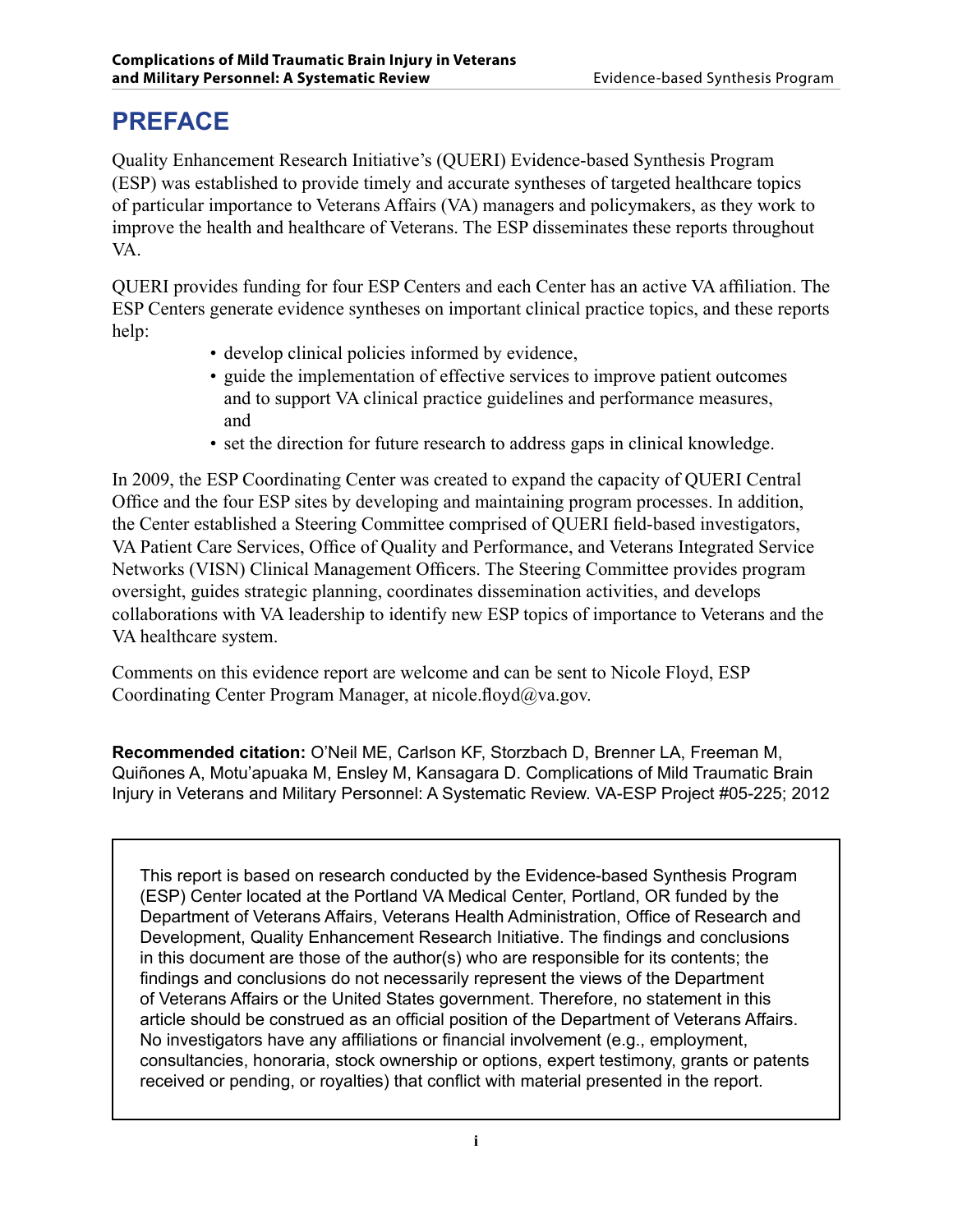# **TABLE OF CONTENTS**

| <b>EXECUTIVE SUMMARY</b>      |                                                                                  |  |
|-------------------------------|----------------------------------------------------------------------------------|--|
|                               |                                                                                  |  |
|                               |                                                                                  |  |
|                               |                                                                                  |  |
|                               |                                                                                  |  |
|                               |                                                                                  |  |
|                               |                                                                                  |  |
| <b>METHODS</b>                |                                                                                  |  |
|                               |                                                                                  |  |
|                               |                                                                                  |  |
|                               |                                                                                  |  |
|                               |                                                                                  |  |
|                               |                                                                                  |  |
|                               |                                                                                  |  |
|                               |                                                                                  |  |
|                               |                                                                                  |  |
| <b>RESULTS</b>                |                                                                                  |  |
|                               |                                                                                  |  |
|                               |                                                                                  |  |
|                               |                                                                                  |  |
|                               |                                                                                  |  |
|                               |                                                                                  |  |
|                               |                                                                                  |  |
|                               |                                                                                  |  |
|                               |                                                                                  |  |
| <b>SUMMARY AND DISCUSSION</b> |                                                                                  |  |
|                               |                                                                                  |  |
|                               |                                                                                  |  |
|                               |                                                                                  |  |
|                               |                                                                                  |  |
| <b>TABLES</b>                 |                                                                                  |  |
| Table 1.                      | Descriptive Characteristics of Studies of U.S. Veterans and Members of the U.S.  |  |
| Table 2.                      | Summary of Evidence for Cognitive Functioning Outcomes Associated with mTBI in   |  |
| Table 3.                      | Summary of Evidence for Physical Health Outcomes Associated with mTBI in Veteran |  |
|                               |                                                                                  |  |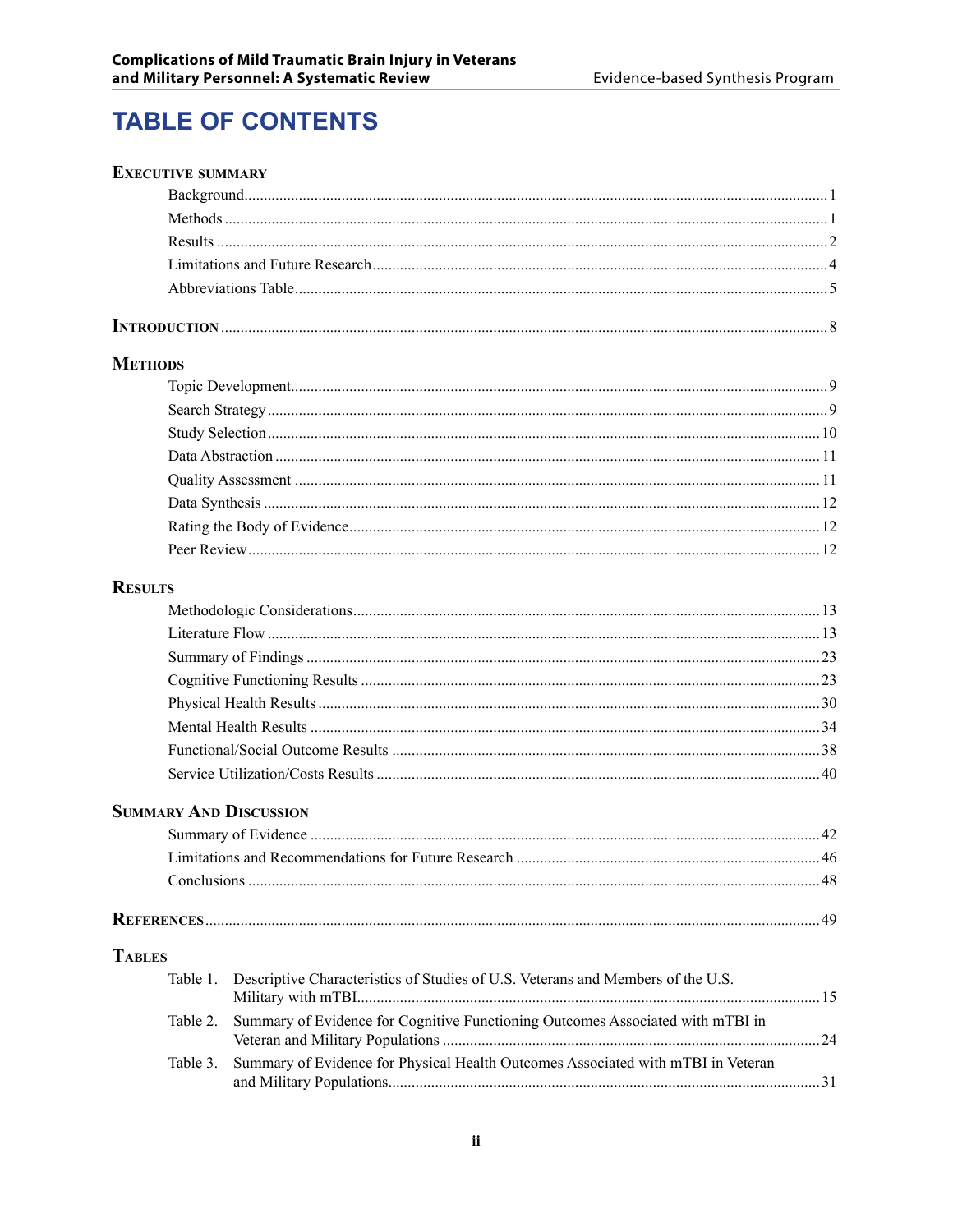#### **Complications of Mild Traumatic Brain Injury in Veterans and Military Personnel: A Systematic Review** Evidence-based Synthesis Program

| Table 4.      | Summary of Evidence for Mental Health Outcomes Associated with mTBI in Veteran                                                               |  |
|---------------|----------------------------------------------------------------------------------------------------------------------------------------------|--|
| Table 5.      | Summary of Evidence for Functional/Social Outcomes Associated with mTBI in                                                                   |  |
| Table 6.      | Summary of Evidence for Service Utilization/Costs Associated with mTBI in Veteran                                                            |  |
| <b>FIGURE</b> |                                                                                                                                              |  |
|               |                                                                                                                                              |  |
|               |                                                                                                                                              |  |
| APPENDIX B.   |                                                                                                                                              |  |
| APPENDIX C.   | <b>DEFINITION OF MTBI FROM THE VA/DOD CLINICAL PRACTICE GUIDELINE</b><br>FOR MANAGEMENT OF CONCUSSION/MILD TRAUMATIC BRAIN INJURY (2009)  61 |  |
|               | APPENDIX D. EXCLUDED STUDIES THAT DID NOT MEET MTBI DEFINITION CRITERIA  63                                                                  |  |
|               |                                                                                                                                              |  |
|               | <b>Cognitive Functioning</b>                                                                                                                 |  |
|               | Table 1a. Language abilities and general fund of verbal knowledge measures in studies of U.S.                                                |  |
|               | Table 1b. Visuospatial function in studies of U.S. Veterans and members of the U.S. military with                                            |  |
|               | Table 1c. Memory functioning in studies of U.S. Veterans and members of the U.S. military with                                               |  |
|               | Table 1d. Attention/concentration measures in studies of U.S. Veterans and members of the U.S.                                               |  |
|               | Table 1e. Cognitive processing speed in studies of U.S. Veterans and members of the U.S. military                                            |  |
|               | Table 1f. Executive functioning in studies of U.S. Veterans and members of the U.S. military                                                 |  |
|               | Table 1g. Effort and motivation measures in a study of U.S. Veterans with mild TBI evaluated in                                              |  |
|               | Table 1h. Total and cross-domain composite scores in studies of U.S. Veterans and members                                                    |  |
|               | Table 1i. Self-reported cognitive deficits in studies of U.S. Veterans and members of the U.S.                                               |  |
|               | <b>Physical Health Outcomes</b>                                                                                                              |  |
|               | Table 2a. Headache outcomes in studies of U.S. Veterans and members of the U.S. military with                                                |  |
|               | Table 2b. Pain outcomes in studies of U.S. Veterans and members of the U.S. military with                                                    |  |
|               | Table 2c. Vestibular outcomes in studies of U.S. Veterans and members of the U.S. military with                                              |  |
|               | Table 2d. Vision outcomes in studies of U.S. Veterans and members of the U.S. military with                                                  |  |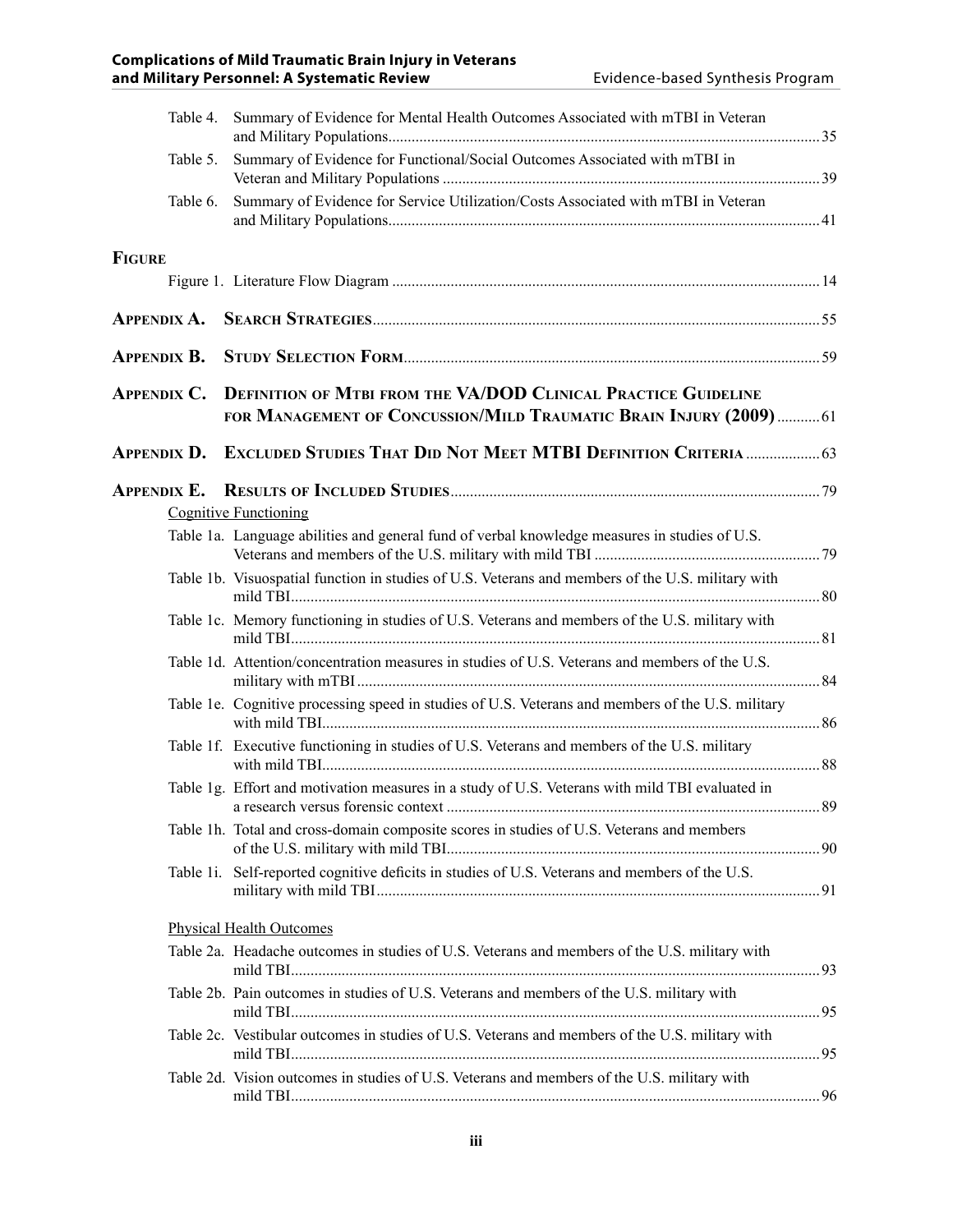#### **Complications of Mild Traumatic Brain Injury in Veterans and Military Personnel: A Systematic Review** Evidence-based Synthesis Program

| APPENDIX G. |                                                                                                          |  |
|-------------|----------------------------------------------------------------------------------------------------------|--|
| Appendix F. | LIST OF EXCLUDED STUDIES GROUPED BY REASON FOR EXCLUSION 107                                             |  |
| Table 5.    | Service utilization outcomes in studies of U.S. Veterans and members of the U.S. military                |  |
|             | Service Utilization/Costs                                                                                |  |
|             | Table 4c. Social outcomes in studies of U.S. Veterans and members of the U.S. military with mild TBI 106 |  |
|             | Table 4b. Sleep outcomes in studies of U.S. Veterans and members of the U.S. military with mild TBI 105  |  |
|             | Table 4a. Employment outcomes in studies of U.S. Veterans and members of the U.S. military               |  |
|             | <b>Functional/Social Outcomes</b>                                                                        |  |
|             | Table 3f. Other mental health outcomes in studies of U.S. Veterans and members of the U.S.               |  |
|             | Table 3e. Suicide-related outcomes in studies of U.S. Veterans and members of the U.S. military          |  |
|             | Table 3d. Substance use disorders in studies of U.S. Veterans and members of the U.S. military           |  |
|             | Table 3c. Measures of depression in studies of U.S. Veterans and members of the U.S. military            |  |
|             | Table 3b. Measures of anxiety in studies of U.S. Veterans and members of the U.S. military with          |  |
|             | Table 3a. PTSD outcomes in studies of U.S. Veterans and members of the U.S. military with                |  |
|             | <b>Mental Health Outcomes</b>                                                                            |  |
|             | Table 2g. Nausea/appetite outcomes in studies of U.S. Veterans and members of the U.S. military          |  |
|             | Table 2f. Neurological outcomes in studies of U.S. Veterans and members of the U.S. military             |  |
|             | Table 2e. Hearing outcomes in studies of U.S. Veterans and members of the U.S. military with             |  |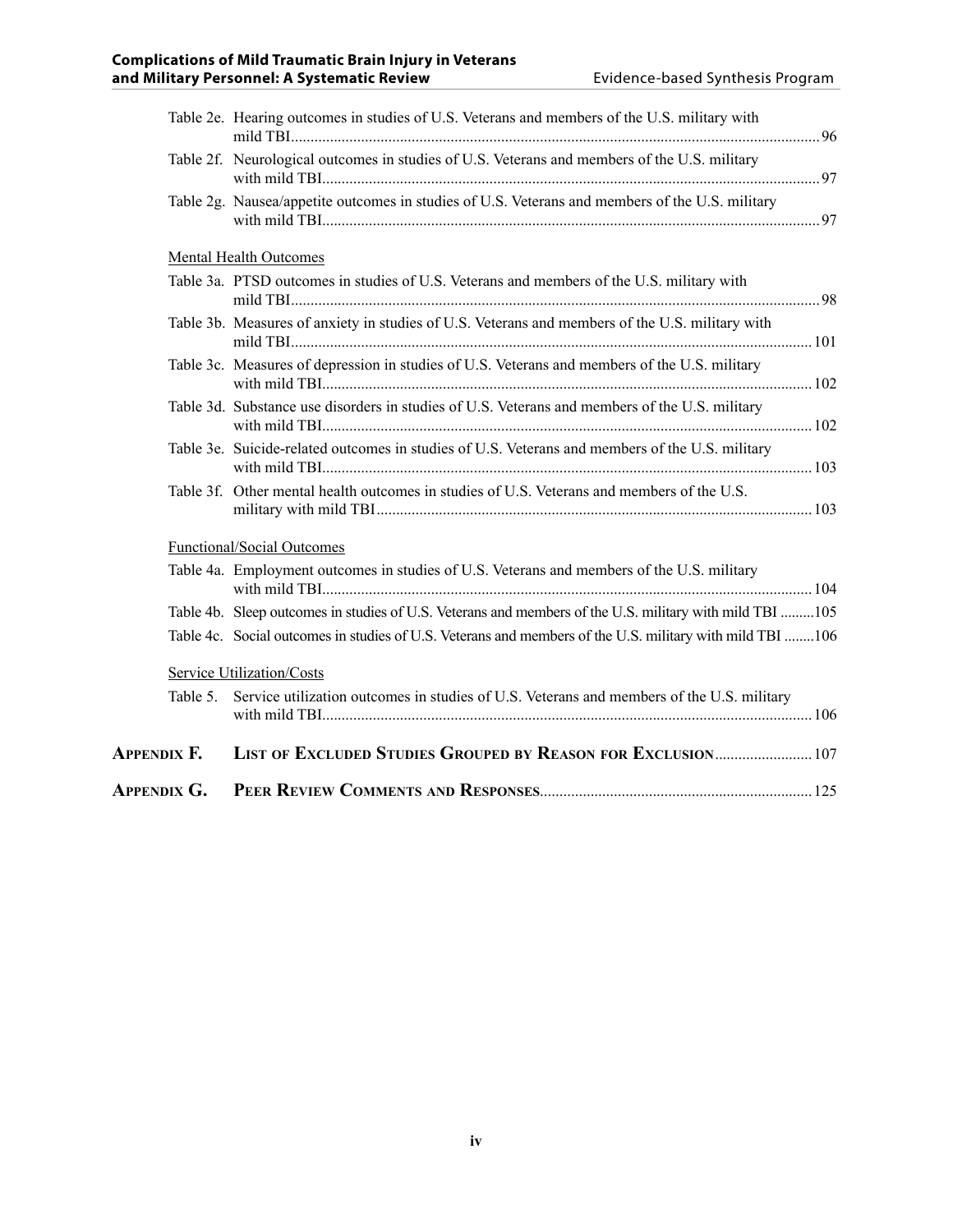# <span id="page-5-0"></span>**EVIDENCE REPORT**

# **INTRODUCTION**

Traumatic brain injury (TBI) is a common condition, especially among military members. Twelve to 23 percent of service members returning from Operations Enduring Freedom, Iraqi Freedom, and New Dawn (OEF/OIF/OND) experienced a TBI while deployed. Although various criteria are used to define TBI severity, the majority of documented TBI events among OEF/OIF/ OND service members may be classified as mild in severity, or mTBI, according to the definition used by the Veterans Health Administration and Department of Defense (VA/DoD).<sup>1</sup>

While some researchers suggest most individuals recover within three months of an mTBI, others estimate that 10 to 20 percent of individuals continue to experience post-concussive symptoms (e.g., headaches, dizziness, balance problems) beyond this time fame.<sup>2</sup> This estimate may be higher among OEF/OIF service members given the frequency of multiple TBI events, concomitant mental health conditions such as depression and posttraumatic stress disorder (PTSD), and other factors unique to combat deployments. As such, deployment-related mTBI is a significant issue for the VA, as patients who report ongoing mTBI symptoms may require the attention from a range of health care professionals.<sup>3</sup> This evidence synthesis review will be used by the VHA TBI Advisory Committee to develop strategies to identify those at-risk for long-term mTBI effects, inform clinical practice, determine resource allocation, and identify future research priorities.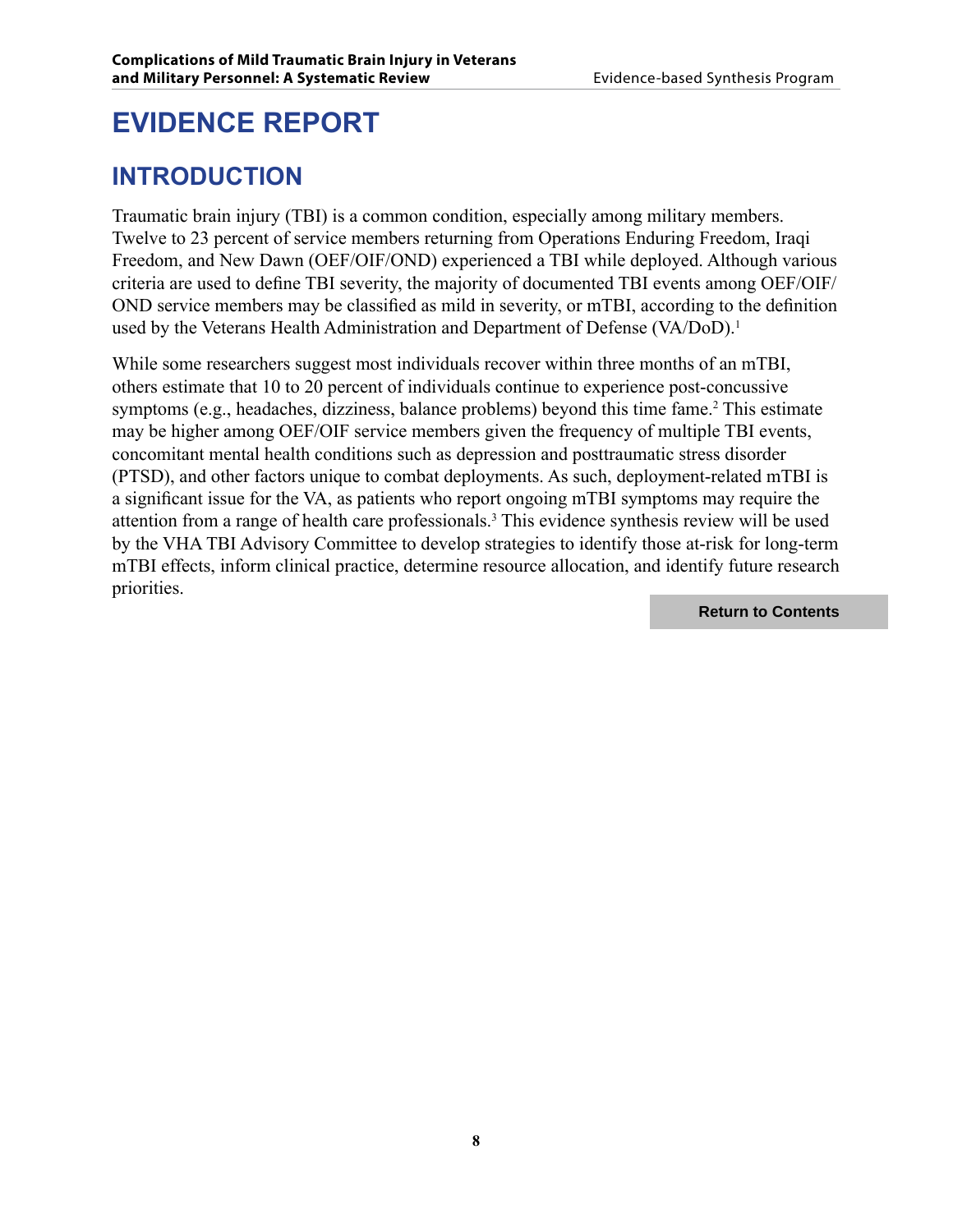# <span id="page-6-0"></span>**METHODS**

# **TOPIC DEVELOPMENT**

This project was nominated by Dr. Stuart Hoffman, Scientific Program Manager for the Brain Injury portfolio, Rehabilitation Research & Development Service. Operational partners include David X. Cifu, MD, Chair, VHA TBI Advisory Committee and National Director of Physical Medicine and Rehabilitation (PM&R) Program Office; Robert L. Ruff, MD, PhD, National Director for Neurology and Acting-Director of Rehabilitation Research and Development; Joel Scholten, MD, Associate Chief of Staff for Rehabilitation Services, Washington DC VA Medical Center Director of Special Projects, PM&R Program Office, Veterans Affairs Central Office (VACO); and Alexander Ommaya, DSc, Director of Translational Research, Office of Research and Development. We also received input from a technical expert panel.

Anticipated report usage:

The evidence synthesis review will be used by the VHA TBI Advisory Committee to develop strategies to determine which sub-groups are most at risk for long-term effects of mTBI. The review will be used to inform clinical practice and to identify how best to allocate future resources for effective screening for late complications of mTBI. The review will also identify gaps in evidence that warrant further research.

The final key questions are:

Key Question #1. For Veteran/military populations, what is the prevalence of health problems (such as pain, seizure disorders, headaches, migraines, and vertigo), cognitive deficits, functional limitations (such as employment status, changes in marital status/family dynamics), and mental health symptoms (such as PTSD and depression) that develop or persist following mTBI?

Key Question #2. What factors affect outcomes for Veteran/military patients with mTBI? Key Question 2A: For Veteran/military populations, are there pre-injury (premorbid) risk/protective factors (e.g., pre-injury mental health factors, genetic factors, or prior concussions) that affect outcomes for mTBI? Key Question 2B: For Veteran/military populations, are there post-injury risk/protective factors (e.g., PTSD) that affect outcomes for mTBI?

Key Question #3. What is the resource utilization over time for Veteran/military patients with mTBI?

# **SEARCH STRATEGY**

We searched Medline, PsychINFO and Cochrane Register of Controlled Trials (OVID) for observational studies, clinical trials, systematic reviews, and cost studies, from database inception to October 3rd, 2012. We limited the search to articles involving human subjects and published in the English language. We adapted the search strategy developed by the WHO Collaborating Centre for Neurotrauma Prevention, Management and Rehabilitation Task Force for a recent systematic review of prognosis after mTBI, which included the terms 'traumatic brain injury,' 'craniocerebral trauma,' 'prognosis,' and 'recovery of function.'<sup>4</sup> The full details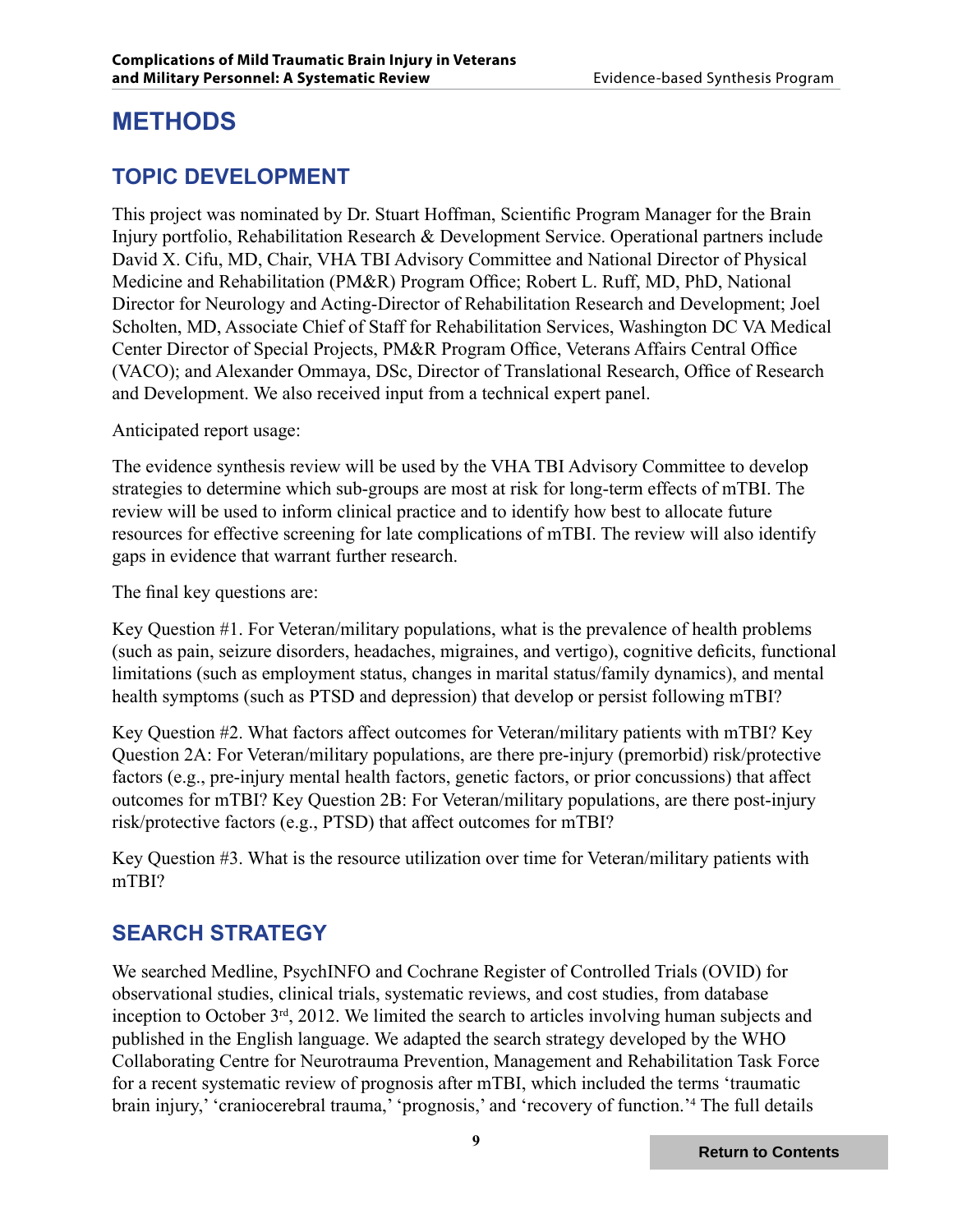<span id="page-7-0"></span>of the search strategy are provided in Appendix A. The preliminary WHO Collaborating Centre for Neurotrauma Prevention, Management and Rehabilitation Task Force search strategy was reviewed by a library scientist and by our team of investigators with clinical expertise in order to assure comprehensiveness of the search. The search was expanded to include additional mTBI search terminology following the discovery of a relevant article which was not identified in the preliminary search. After review, we expanded the WHO Collaborating Centre for Neurotrauma Prevention, Management and Rehabilitation Task Force search with additional TBI terms and also limited the search to Veteran/military population studies by using terms including military, VA, and Veteran (Appendix A). We obtained additional articles from systematic reviews, reference lists of pertinent studies, reviews, editorials, and by consulting clinical and research experts. All citations were imported into an electronic database (EndNote X4).

# **STUDY SELECTION**

We included studies reporting outcomes in Veterans or military personnel who had suffered an mTBI using a case definition consistent with definitions in the VA/DoD Clinical Practice Guideline for Management of Concussion/Mild Traumatic Brain Injury. Abstracts of citations identified from literature searches were reviewed by the PI to assess for relevance to the key questions; a portion of the abstracts were dual reviewed by at least one additional member of the team to assure accuracy and consistency of coding. Full-text articles of potentially relevant abstracts were retrieved for further review, and reviewed by the PI and at least one additional reviewer. Full-text articles for which there was disagreement by two reviewers were reviewed by the team of investigators and included or excluded based on team consensus. Each article was reviewed using the eligibility criteria in Appendix B. A list of excluded studies grouped by reason for exclusion is reported in Appendix F. Eligible articles had English-language abstracts and provided data relevant to the key questions. Articles also had to report outcomes for members of the U.S. armed forces or Veterans.

Diagnostically, to have sustained a TBI one must have experienced an event (e.g., motor vehicle crash, fall) which resulted in a structural injury to the brain or a physiological disruption of brain function (e.g., alteration of consciousness,<sup>5</sup> loss of consciousness [LOC], or post-traumatic amnesia<sup>6</sup>). TBI severity is classified according to the extent of harm to the brain or altered consciousness associated with the injury. Severity of residual symptoms reported or observed should not be used to classify TBI severity. Therefore, to apply consistent criteria to define mTBI and compare similar populations with mTBI, all included studies had to use a definition of mTBI consistent with the VA/Department of Defense (DoD) Clinical Practice Guideline for Management of Concussion/Mild Traumatic Brain Injury described in Appendix C. Articles that described their populations as having mTBI but used definitions of mTBI differing from the VA/DoD criteria were excluded from this evidence synthesis but are described in Appendix D. Due to the frequent lack of reporting or obtaining imaging results (e.g., MRI, CT scan), the only variation from this definition in included studies relates to positive imaging results: we included studies regardless of whether they reported or included participants with positive imaging results as long as the rest of their mTBI inclusion criteria were consistent with the VA/DoD criteria. Finally, we did not limit study eligibility based on number of mTBI incidents or the presence of comorbid conditions.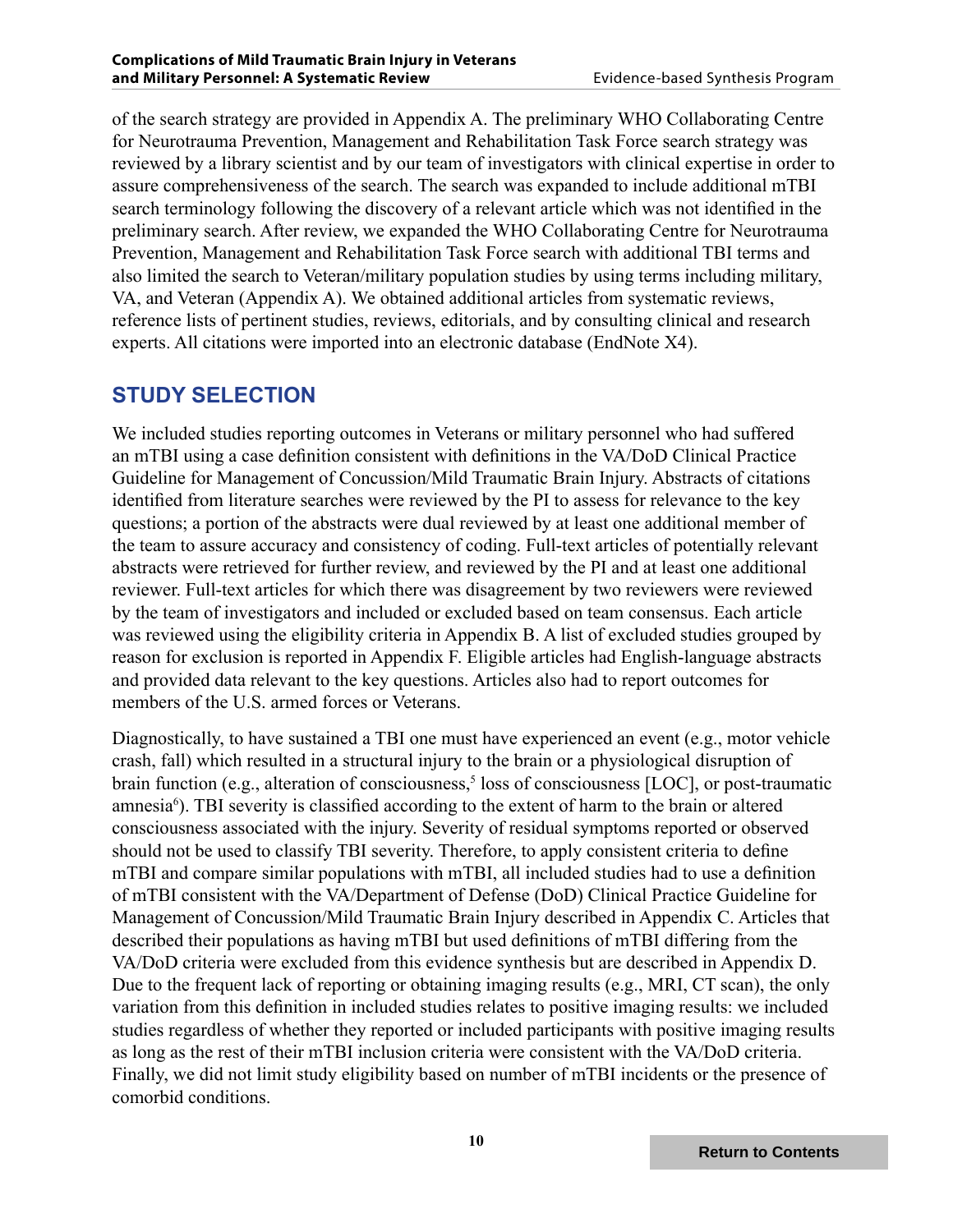<span id="page-8-0"></span>We published our key questions and abstract online so that they were available for public review. A summary of article inclusion criteria is as follows:

Population(s): Veterans or members of the military who have experienced mTBI. Studies that do not differentiate between adult and child populations, or between Veteran/military and civilian populations, will be excluded. Studies must state a clear case definition for mTBI that falls within the definitions provided by the VA/DoD Clinical Practice Guideline for Management of Concussion/Mild Traumatic Brain Injury (Appendix C).

Intervention(s): Not applicable to the proposed key questions.

Comparator(s): Similar populations that have not been diagnosed with mTBI or concussion; comparison group not required for inclusion.

Outcome(s): Health problems (e.g., pain, seizure disorders, chronic headaches, migraines, vertigo, etc.), cognitive deficits, functional limitations (e.g., employment status, marital status changes/family dynamic changes), mental health symptoms (e.g., diagnosis of PTSD or depression), and cost/resource utilization (ER visits, hospitalizations, outpatient appointments). Outcomes diagnosed post-mortem will be included (e.g., Chronic Traumatic Encephalopathy [CTE]).

Timing: No limitations based on time since injury.

Setting: No limitations based on study setting.

Study design: Systematic reviews, meta-analyses, randomized controlled trials, prospective and retrospective cohort studies, case control studies, case series, and cross-sectional studies.

Sample size: All included studies must include a minimum of 30 mTBI cases, so that a better level of precision and confidence in the results can be achieved.

# **DATA ABSTRACTION**

We abstracted the following data for each included study: sample selection, population characteristics, subject eligibility and exclusion criteria, number of subjects, comparison(s), and outcome(s) (See Table 1 and Appendix E). Data was abstracted by one investigator and reviewed for accuracy by at least one additional investigator.

# **QUALITY ASSESSMENT**

We assessed the quality of included studies pertaining to all of the key questions. We found no randomized trials meeting inclusion criteria, and our entire sample of included studies is comprised of observational studies of various designs, primarily retrospective cohort, case control, and case series. Issues of quality, particularly in observational studies, are often unique to the condition and outcomes of interest. Therefore, though we assessed quality using criteria based on the Newcastle-Ottawa quality assessment tools for observational studies<sup>7</sup> the criteria that specifically related to this body of literature included the following: accurate definition of condition of interest, consecutive sample selection, use of validated assessment tools, blinding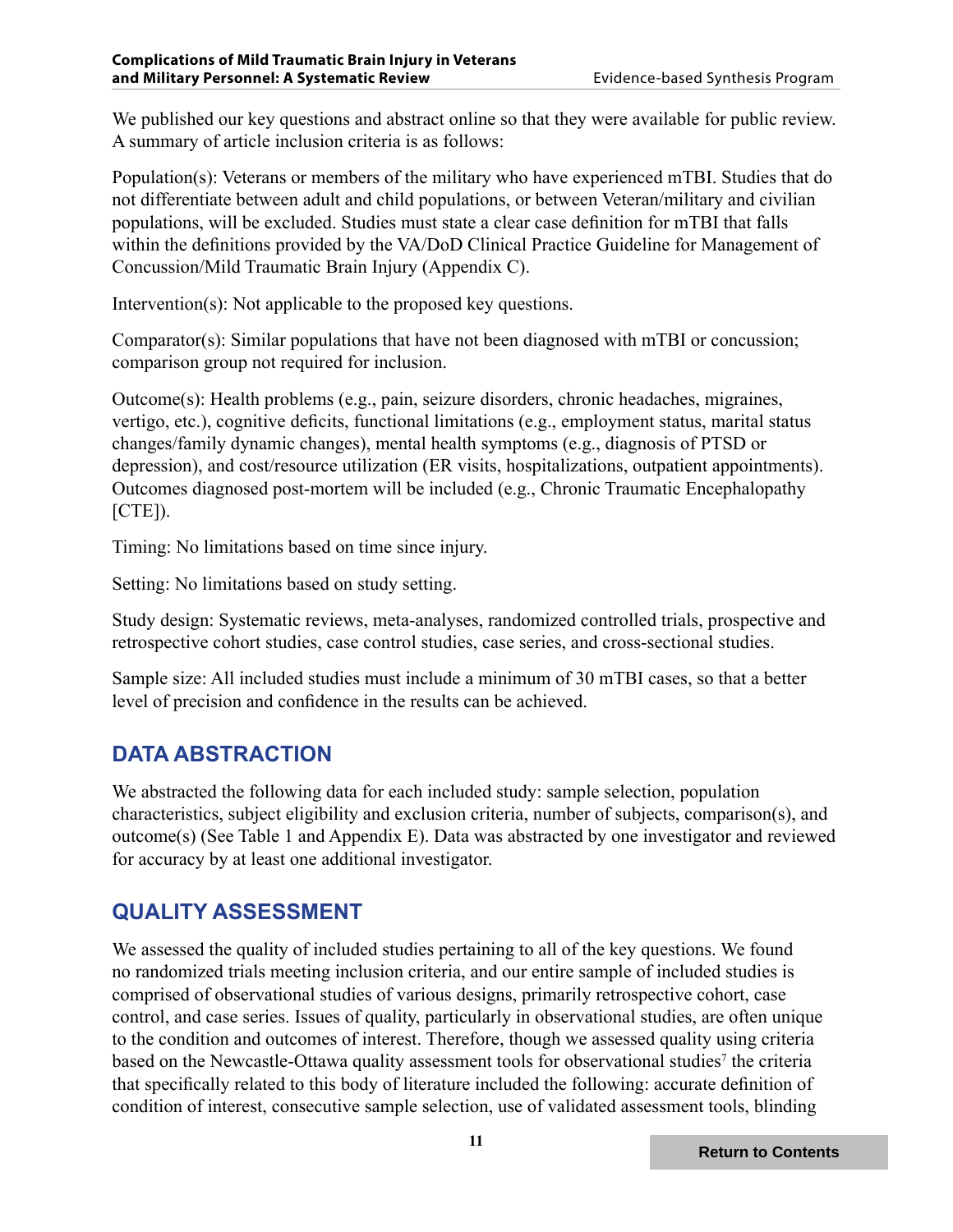<span id="page-9-0"></span>of outcome assessors, blinding of patients and assessors to study hypotheses, adjustment for known confounders including mental health condition, comparability of controls, response rate, attrition, and reduced risk of reporting bias. These indicators of study quality and potential for bias were abstracted by one investigator and reviewed for accuracy by at least one additional investigator who was not blinded to the original assessment. In cases of disagreement, the team of investigators reviewed the study and came to consensus on quality assessment. In addition to quality rating of individual studies, we evaluated the overall quality of the evidence for each key question as proposed by the GRADE Working Group.8

# **DATA SYNTHESIS**

We constructed evidence tables showing the study characteristics and results for all included studies organized by outcome. We critically analyzed studies to compare their characteristics, methods, and findings. We compiled a summary of findings for each outcome category and key question, and drew conclusions based on qualitative synthesis of the findings. We did not combine the studies in a quantitative manner via meta-analysis because of the heterogeneity of outcomes and study characteristics. The synthesis was conducted by the principal investigator, though all results were reviewed with the team of investigators to review and obtain consensus on the reported findings.

# **RATING THE BODY OF EVIDENCE**

We assessed the overall quality of evidence for outcomes using a method developed by the GRADE Working Group,<sup>8</sup> which classified the grade of evidence across outcomes according to the following criteria:

- $\bullet$  High = Further research is very unlikely to change our confidence on the estimate of effect.
- Moderate  $=$  Further research is likely to have an important impact on our confidence in the estimate of effect and may change the estimate.
- Low = Further research is very likely to have an important impact on our confidence in the estimate of effect and is likely to change the estimate.
- Very Low  $=$  Any estimate of effect is very uncertain.

# **PEER REVIEW**

A draft version of this report was reviewed by 11 technical experts as well as clinical leadership. Their comments and our responses are presented in Appendix G.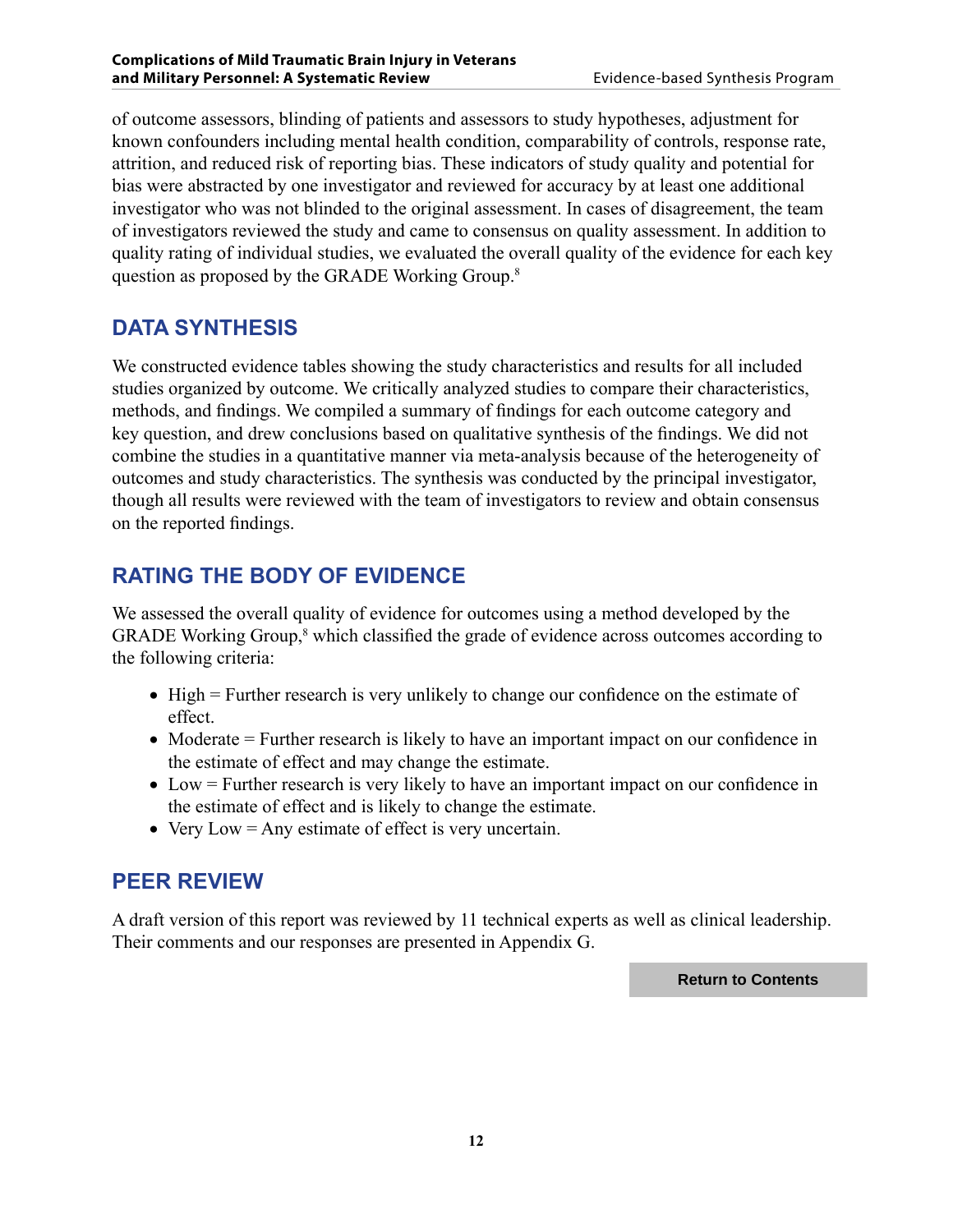# <span id="page-10-0"></span>**RESULTS**

# **METHODOLOGIC CONSIDERATIONS**

The strengths of included studies include using well-validated assessment tools, comparing similar populations with and without mTBI, and applying a clearly reported definition of mTBI consistent with VA/DoD criteria. In spite of these strengths, however, all of the included studies were rated as having high risk of bias for the following reasons: The included studies often did not adequately account for time since injury (the only exception being two studies reporting results from a single population), or other quality factors such as assessor blinding to the presence of mTBI, participant and assessor blinding to study hypotheses, or clearly reporting sampling procedures. This body of observational literature did not, in general, report results in a manner consistent with reduced reporting bias, and it is possible that studies emphasized or only reported statistically significant or otherwise selected results. Because outcomes and risk/ protective factors are often described in single studies without replication by other research teams, this body of literature is not strengthened by adequate replication and confirmation of preliminary results. Therefore, the overall body of literature providing evidence on outcomes for those with mTBI is from low quality observational studies, and the overall strength of evidence is low for all outcomes reported in this review. Because all individual studies were rated as having high risk of bias, no studies were differentially weighted based on quality in the data synthesis.

# **LITERATURE FLOW**

We reviewed 2,664 titles and abstracts from the electronic search, and identified an additional 4 studies from reviewing reference lists and conducting manual searches. After applying inclusion/ exclusion criteria at the abstract level, 354 full-text articles were reviewed, as shown in Figure 1. Of the full-text articles, we excluded 323 that did not meet inclusion criteria. We grouped the studies by outcome and key question. Figure 1 details the exclusion criteria and the number of references related to each of the key questions. We identified 31 primary studies that addressed the key questions. All studies were conducted in U.S. Veterans or active-duty service members of the U.S. military. Table 1 shows the characteristics of the 31 primary studies, and the following sections detail findings according to symptom category.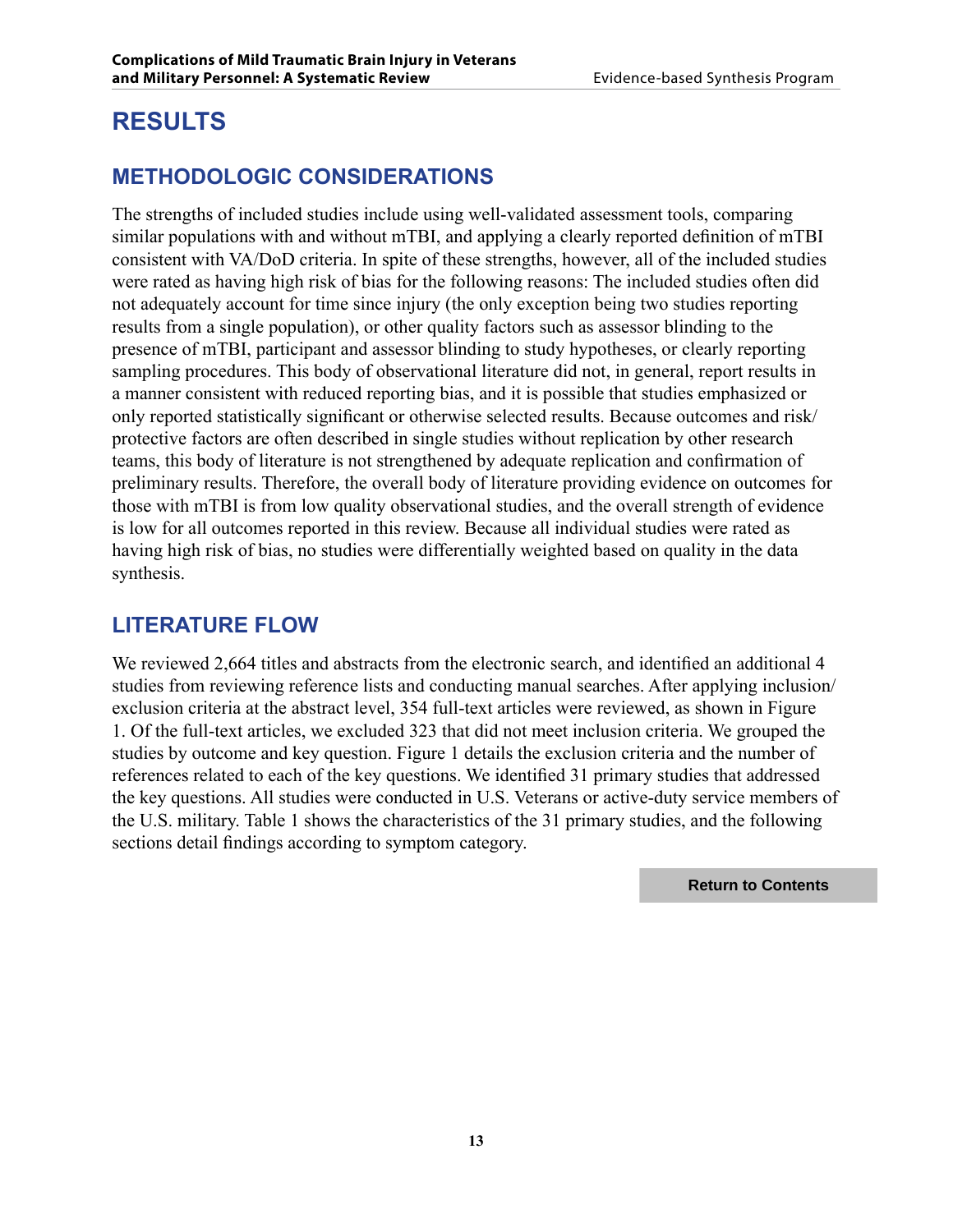#### **Figure 1. Literature Flow Diagram**

<span id="page-11-0"></span>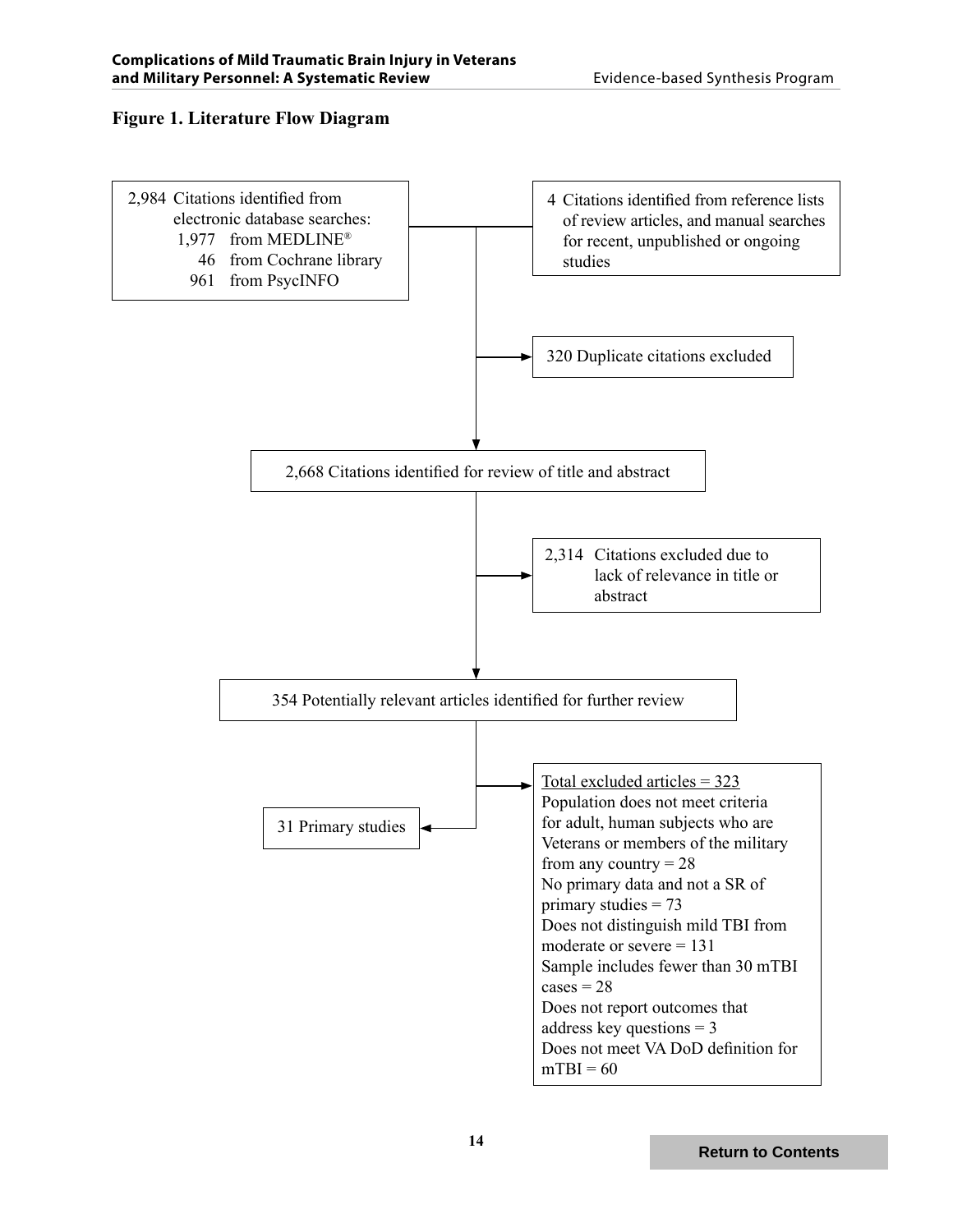| Author, year                                                                       | Population and sample selection                                                                                                                                                                                                                                                                                                                                                                                                                                 | Sample<br>mTBI definition and associated citation<br>size:<br>reported in the study<br>Total,<br>mTBI                                                                                                                                                                                              |          | Demographics of mTBI group                                                                                                                                                                                                                         | Time since injury for mTBI<br>group, Mean (SD); Mechanism<br>of injury;<br><b>Prior TBI</b>                                                                                                                                                  |
|------------------------------------------------------------------------------------|-----------------------------------------------------------------------------------------------------------------------------------------------------------------------------------------------------------------------------------------------------------------------------------------------------------------------------------------------------------------------------------------------------------------------------------------------------------------|----------------------------------------------------------------------------------------------------------------------------------------------------------------------------------------------------------------------------------------------------------------------------------------------------|----------|----------------------------------------------------------------------------------------------------------------------------------------------------------------------------------------------------------------------------------------------------|----------------------------------------------------------------------------------------------------------------------------------------------------------------------------------------------------------------------------------------------|
| Barnes,<br>Walter, &<br>Chard, 2012 <sup>9</sup>                                   | Consecutive referrals for outpatient PTSD treatment<br>· Definition: AOC, LOC, PTA.<br>between 2006 and 2010 at a Midwestern Veterans<br>• Positive imaging: NR<br>Affairs Medical Center. All patients served in OEF and/<br>• Citation: Holm, Cassidy, Carroll, & Borg, 2005<br>• How assessed: Chart review, clinical interview<br>or OIF and met diagnostic criteria for PTSD due to<br>combat-related trauma. Excluded: LOC >30 mins or<br>$PTA > 24$ hrs. |                                                                                                                                                                                                                                                                                                    | 92, 46   | (data reported only for entire sample)<br>• Age: $30.3(8.2)$<br>• Gender: 100% male<br>• Race/Ethnicity: 93.3% Caucasian,<br>4.4% African American, 2.2% Native<br>American<br>• Education: NR                                                     | • Time since injury: NR<br>• Mechanism of Injury: NR<br>• Prior TBI: NR                                                                                                                                                                      |
| Belanger,<br>Kretzmer,<br>Venderploeg,<br>& French,<br>201010                      | Patients consecutively admitted to Tampa VAMC or<br>WRAMC; clinics not specified.                                                                                                                                                                                                                                                                                                                                                                               | • Definition: PTA, LOC<br>• Positive Imaging: Excluded<br>• Citation: Kay et al., 1993<br>• How assessed: Self report, chart review                                                                                                                                                                | 225, 134 | • Age: $30.7(9.5)$<br>• Gender: 97% male<br>• Race/Ethnicity: NR<br>• Education: NR                                                                                                                                                                | • Time since injury: 703.5 (1064.1)<br>days<br>• Mechanism of Injury: 67% blast,<br>25% MVA. 7% other mechanism<br>of injury<br>• Prior TBI: 14/134 with prior mTBI                                                                          |
| Belanger,<br>Kretzmer,<br>Yoash-Gantz.<br>Pickett, &<br>Tupler, 2009 <sup>11</sup> | Tampa and Richmond VA consecutive brain injury<br>rehab patients referred for neuropsychological<br>evaluation; Salisbury and Durham VAMC post-<br>deployment and VA outpatients; and "selected<br>research volunteers" from Mid-Atlantic MIRECC.<br>Excluded: poor effort or malingering based on clinical<br>presentation and/or if they failed certain measures of<br>symptom validity; neurological disorders; brain injury<br>due to gunshot.              | • Definition: LOC and PTA<br>• Positive Imaging: Included ( $n = 6$ blast, $n = 3$<br>non-blast)<br>• Citation: Kay et al., 1993<br>• How assessed: Self-report, chart review                                                                                                                      | 102, 51  | • Age: $30.9(9.2)$<br>• Gender: NR* (4/102 female for entire<br>aggregate sample)<br>• Race/Ethnicity: NR* (76 Caucasian, 16<br>African American; 8 Hispanic; 2 Other<br>for entire aggregate sample)<br>$\bullet$ Education: 13.1 (2.2) yrs       | • Time since injury: 1021.4<br>(1730.0) days<br>• Mechanism of Injury: For total<br>sample: $49 =$ blast only; $12 =$<br>blast plus MVA; 41 = non-blast<br>• Prior TBI: $NR^*$ (n = 20 for entire<br>aggregate sample)                       |
| Belanger,<br>Proctor-<br>Weber,<br>Kretzmer, et<br>al. 2011 <sup>12</sup>          | Tampa and Bay Pines VAMCs and WRAMC. 10%<br>of these participants were included in the Belanger,<br>Kretzmer, Vanderploeg, & French, 2010 analyses.                                                                                                                                                                                                                                                                                                             | • Definition: DoD Criteria<br>• Positive Imaging: Excluded<br>• Citation: Kay et al., 1993<br>• How assessed: Clinical interview chart review                                                                                                                                                      | 390      | • Age: 28.3 (7.9) for blast exposed; 30.0<br>(9.1) for non-blast exposed<br>• Gender: 94% male<br>• Race/Ethnicity: NR<br>• Education: NR                                                                                                          | • Time since injury: 6 months<br>(WRAMC); 52 months (VA)<br>• Mechanism of Injury: 298 = blast,<br>92 = non-blast cause<br>• Prior TBI: NR                                                                                                   |
| Benge,<br>Pastorek, &<br>Thornton,<br>200913                                       | Veterans evaluated by the polytrauma team.<br>Excluded: moderate or severe brain injury; skull<br>penetration.                                                                                                                                                                                                                                                                                                                                                  | • Definition: Identifying a mechanism of injury<br>and endorsing at least one of the following<br>symptoms: LOC, PTA, or feeling dazed for <24<br>hrs after the injury.<br>• Positive imaging: NR<br>• Citation: Defense and Veterans Brain Injury<br>Center, 2006<br>• How assessed: Chart review | 345      | • Age: $30.4$ (7.5)<br>• Gender: 96.2% male<br>• Race/Ethnicity: 11.6% African<br>American, 66.4% White, 18.6%<br>Hispanic, 3.5% other<br>· Education: 55.9% HS diploma or<br>equivalent, 37.1% some college, 5.8%<br>college graduate, 1.2% other | • Time since injury: $3.0$ (1.6) yrs<br>(most recent injury)<br>• Mechanism of Injury: 64.6%<br>report at least one blast injury,<br>29.9 report at least one motor<br>vehicle accident, 25.5 report at<br>least one fall<br>• Prior TBI: NR |

#### <span id="page-12-0"></span>**Table 1. Descriptive Characteristics of Studies of U.S. Veterans and Members of the U.S. Military with Mild Traumatic Brain Injury**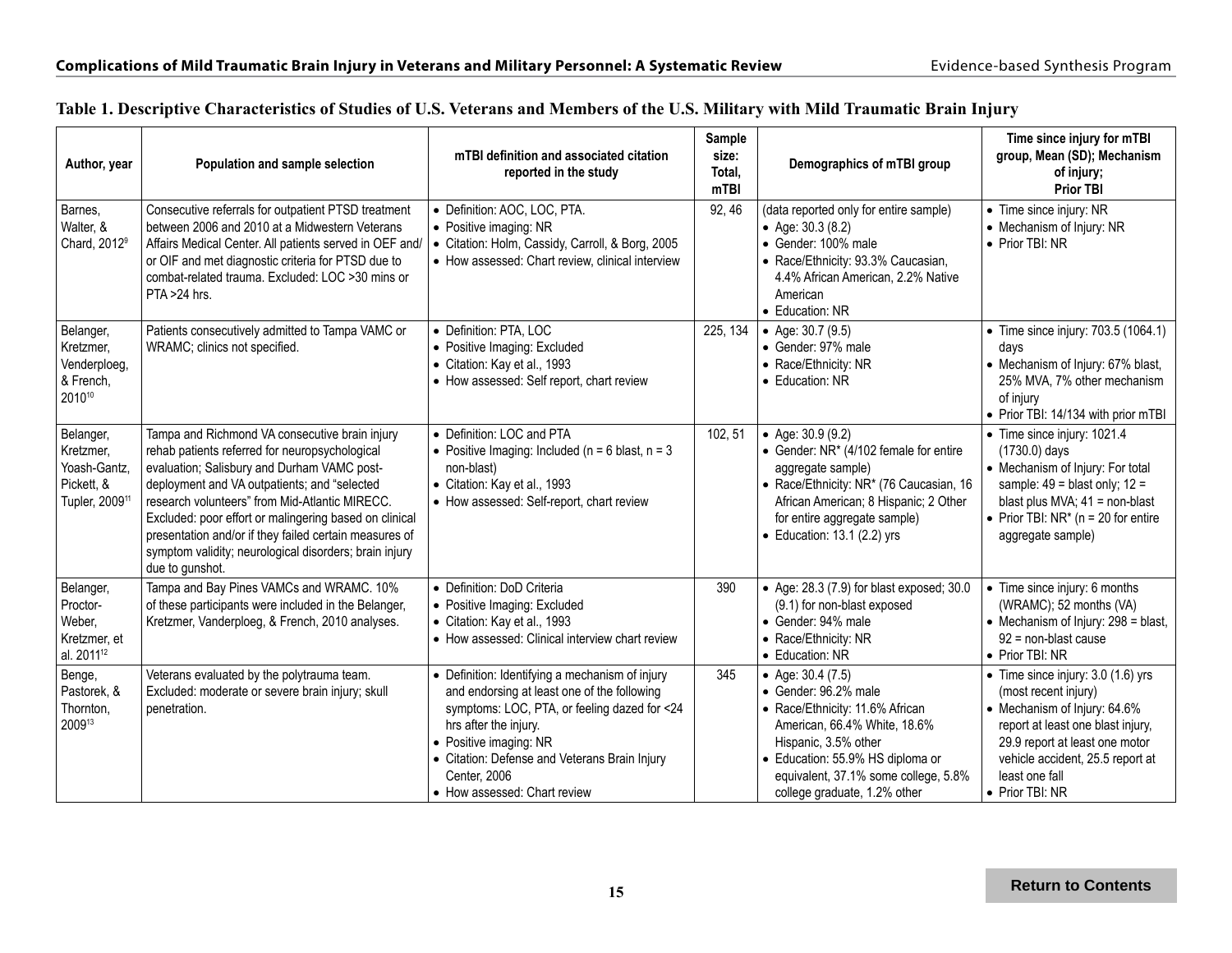| Author, year                                           | Population and sample selection                                                                                                                                                                                                                                                                                                                                                                                                                                                                                                                                                                                                                                                                                                                                                      | mTBI definition and associated citation<br>reported in the study                                                                                           | Sample<br>size:<br>Total,<br>mTBI | Demographics of mTBI group                                                                                                                                                                                                                                                   | Time since injury for mTBI<br>group, Mean (SD); Mechanism<br>of injury;<br><b>Prior TBI</b>                                                                                             |
|--------------------------------------------------------|--------------------------------------------------------------------------------------------------------------------------------------------------------------------------------------------------------------------------------------------------------------------------------------------------------------------------------------------------------------------------------------------------------------------------------------------------------------------------------------------------------------------------------------------------------------------------------------------------------------------------------------------------------------------------------------------------------------------------------------------------------------------------------------|------------------------------------------------------------------------------------------------------------------------------------------------------------|-----------------------------------|------------------------------------------------------------------------------------------------------------------------------------------------------------------------------------------------------------------------------------------------------------------------------|-----------------------------------------------------------------------------------------------------------------------------------------------------------------------------------------|
| Coldren, Kelly,<br>Parish, et al.,<br>201014           | Jan 11, 2009-Apr 10, 2009, U.S. Army soldiers<br>presenting for medical care within 72 hrs of suffering<br>a concussive event in Iraq. Included: 18-50 years,<br>meeting DoD definition of a concussion, free of<br>psychoactive medication, no significant psychiatric<br>diagnosis requiring ongoing therapy, reporting pain<br>not greater than 7 on a scale of I to 10, consenting to<br>be in the study. Subjects and controls were enrolled<br>from Victory Base Complex, Joint Base Balad, and<br>Mosul. Non-TBI injured controls were patients in the<br>same timeframe. Healthy controls were volunteers<br>located at same base. Excluded: any history of severe<br>TBI, moderate TBI within the previous 3 yrs, or of any<br>concussion within 90 days of current injury. | • Definition: DoD criteria<br>• Positive imaging: NR<br>· Citation: DoD diagnostic criteria, no citation<br>qiven<br>• How assessed: Clinical interview    | 237, 71                           | Cases vs. controls:<br>$\bullet$ Age: 26.5 vs. 27.3 (SD not reported),<br>$p = 0.44$<br>• Gender: $96\%$ vs. $88\%$ male, $p = 0.07$<br>• Race/Ethnicity: NR<br>• Education (yrs): 12.5 vs. 13.1 (SD not<br>reported), $p = 0.02$                                            | • Time since injury: within 72 hrs<br>• Mechanism of Injury: NR<br>• Prior TBI: Excluded moderate<br>or severe TBI within 3 yrs, and<br>concussion within 90 days of<br>current injury. |
| Coldren,<br>Russell,<br>Parish, et al.,<br>201215      | US Army soldiers presenting to an outpatient medical<br>facility within 72 hrs of a concussion between January<br>to April, 2009; free of cognition altering medication<br>or severe psychiatric diagnosis requiring ongoing<br>therapy, no pain > 7 on a 1-10 scale, no severe TBI,<br>no moderate TBI within the past 3 yrs, no concussion<br>within the past 90 days.                                                                                                                                                                                                                                                                                                                                                                                                             | · Definition: DoD criteria<br>• Positive imaging: NR<br>• Citation: NR<br>• How assessed: NR                                                               | 235, 69                           | • Age: 18-20 (9%), 21-25 (45%), 26-30<br>$(26\%)$ , 31-40 (17%), 41-55(4%)<br>• Gender: 96% male<br>• Race/Ethnicity: Caucasian (72%), Black<br>(4%), Hispanic (19%), other (4%)<br>• Education: HS (4%), HS graduate<br>(57%), some college (38%), college<br>graduate (0%) | • Time since injury: $0$ (2%), 1<br>(47%), 2 (29%), 3 (22%) days<br>• Mechanism of Injury: blast 45%,<br>blow 26%, mixed 11%, unknown<br>19%<br>• Prior TBI: none in past 90 days       |
| Cooper, Chau,<br>Armistead-<br>Jehle et al.,<br>201216 | Consecutive admissions of OEF/OIF military service<br>members referred to the TBI clinic at BAMC for<br>neuropsychological testing between January 2008<br>and January 2010. All participants were over 18 years<br>of age, spoke English fluently, and were injured while<br>on active duty. Excluded participants had major body<br>burns, had traumatic amputations, were missing key<br>variable data, or performed below cutoffs indicating<br>suboptimal effort on neuropsychological measures. No<br>psychiatric exclusion criteria were applied.                                                                                                                                                                                                                             | • Definition: ACRM and VA/DoD criteria<br>• Positive imaging: Excluded<br>• Citation: ACRM, 1993<br>• How assessed: Clinical interview and chart<br>review | 60                                | Blast exposed vs. non-blast exposed:<br>• Age: 29.5 (7.73) vs. 29.43 (7.95)<br>• Gender: 100% vs. 78.6% male<br>• Race/Ethnicity: NR<br>• Education: NR                                                                                                                      | Blast exposed vs. non-blast<br>exposed:<br>• Time since injury: 192.29<br>(167.46), 148.69 (150.98) days<br>• Mechanism of Injury: Blast 53%<br>non-blast 47%<br>• Prior TBI: NR        |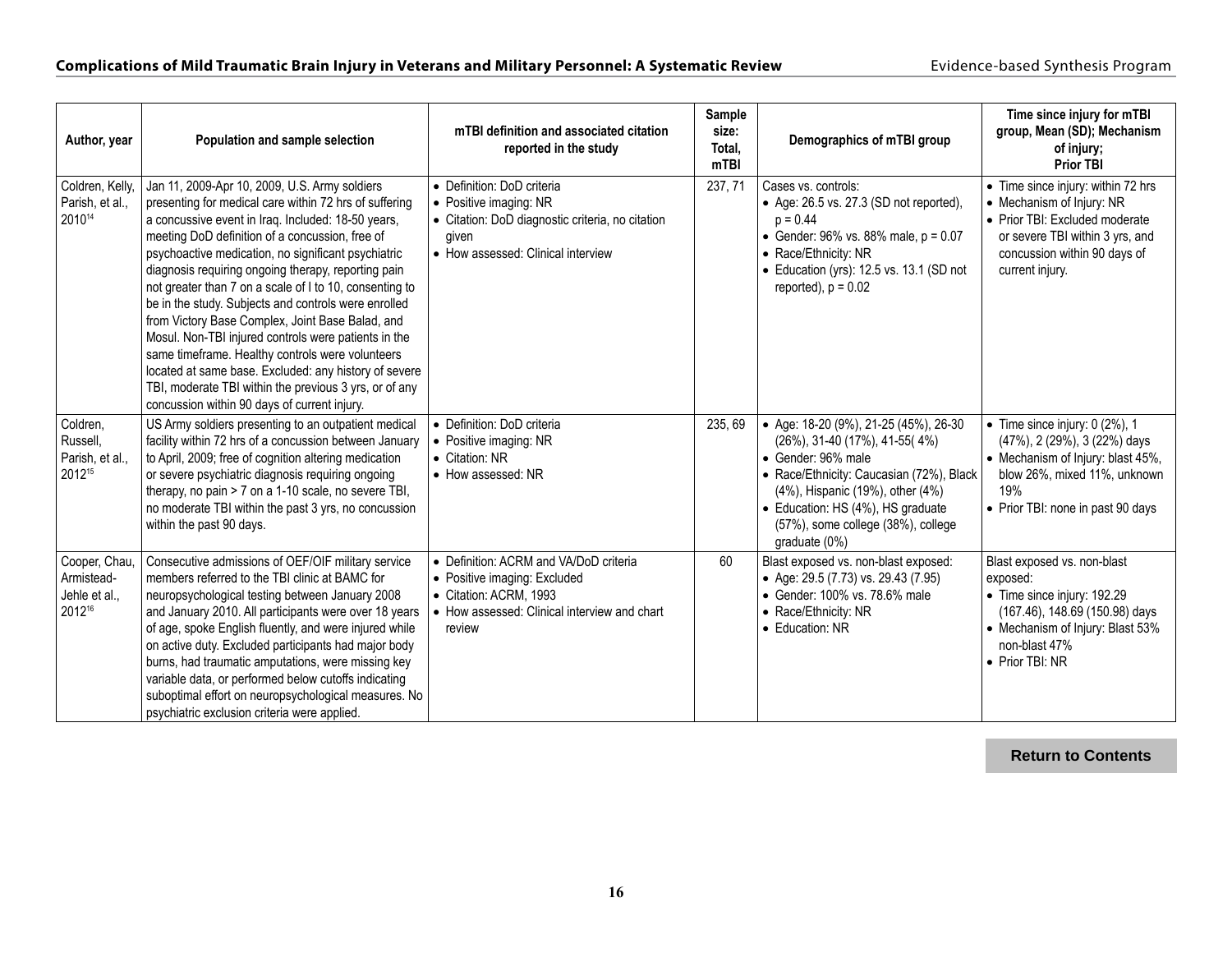| Author, year                                                              | Population and sample selection                                                                                                                                                                                                                                                                                                                                                                                                                                                                                                                                                                                                                                                                                                                                                                                                                                                        | Sample<br>mTBI definition and associated citation<br>reported in the study                                                                                                                                                                                                                                                                                   |          | Demographics of mTBI group                                                                                                                                                                                                                                                             | Time since injury for mTBI<br>group, Mean (SD); Mechanism<br>of injury;<br><b>Prior TBI</b>                                                                                                       |
|---------------------------------------------------------------------------|----------------------------------------------------------------------------------------------------------------------------------------------------------------------------------------------------------------------------------------------------------------------------------------------------------------------------------------------------------------------------------------------------------------------------------------------------------------------------------------------------------------------------------------------------------------------------------------------------------------------------------------------------------------------------------------------------------------------------------------------------------------------------------------------------------------------------------------------------------------------------------------|--------------------------------------------------------------------------------------------------------------------------------------------------------------------------------------------------------------------------------------------------------------------------------------------------------------------------------------------------------------|----------|----------------------------------------------------------------------------------------------------------------------------------------------------------------------------------------------------------------------------------------------------------------------------------------|---------------------------------------------------------------------------------------------------------------------------------------------------------------------------------------------------|
| Cooper,<br>Kennedy,<br>Cullen, et al.,<br>201117                          | Active duty service members, including activated<br>reservists and members of the National Guard,<br>who were evaluated at a military medical treatment<br>facility in Brooke Army Medical Center (BAMC)<br>following a combat deployment to Iraq or Afghanistan<br>and sustained a concussive injury during their<br>deployment. Subjects were identified for this study<br>through multiple sources including inpatient care,<br>post-deployment primary care clinics, specialty care<br>clinics (e.g. Traumatic Brain Injury Service) and case<br>management. Excluded: did not sustain a TBI, 87<br>subjects with moderate or severe TBI or penetrating<br>brain injuries; 232 mTBI subjects with PCL-C scores<br>31-59 from this analysis to maximize the dispersion<br>of the combat stress variable (i.e., excluded medium-<br>combat stress in order to compare low vs. high). | · Definition: ACRM criteria.<br>• Positive imaging: NR<br>• Citation: ACRM, 1993<br>• How assessed: Clinical interview                                                                                                                                                                                                                                       |          | Low combat stress vs. high combat<br>stress:<br>• Age: 26.4 (6.5) vs. 27.8 (6.9)<br>• Gender: 99.2% vs. 94.4%<br>• Race/Ethnicity: NR<br>• Education: NR                                                                                                                               | Low combat stress vs. high combat<br>stress:<br>• Time since injury: $3.8$ (5.8) vs.<br>7.3 (11.0) months<br>• Mechanism of Injury: Blast 84%<br>vs. 85%<br>• Prior TBI: NR                       |
| Cooper,<br>Mercado-<br>Couch,<br>Richfield, et<br>al., 2010 <sup>18</sup> | 194 US military service members with burn injuries<br>due to explosive munitions treated at BAMC<br>between Sep 2005 and Oct 2007. Service members<br>who sustained a blast injury were referred to the<br>Neuropsychology Service as part of routine screening<br>for clinical evaluation and neurocognitive testing.<br>Excluded: 10 participants due to length of PTA<br>suggesting a more severe brain injury than ACRM<br>criteria; 17 subjects because they could not complete<br>the manual portion of neuropsychological testing due<br>to severe bilateral burns and/or amputations.                                                                                                                                                                                                                                                                                          | • Definition: ACRM criteria; and GCS score $\geq 13$<br>• Positive imaging: NR<br>· Citation: ACRM, 1993<br>• How assessed: Clinical interview and chart<br>review                                                                                                                                                                                           | 167, 50  | TBI+ ( $n = 50$ ) vs. TBI- ( $n = 117$ ):<br>• Age: 25.06 (5.818) vs. 25.67 (5.537),<br>$p = 0.524$<br>• Gender: 44 (88.0%) male 114 vs.<br>$(97.4\%)$ male, $p = 0.013$<br>• Race/Ethnicity: NR<br>• Education (presumably years): 12.54<br>$(1.073)$ vs. 12.52 $(1.454)$ , p = 0.935 | TBI+ vs. TBI-<br>• Weeks since injury: $8.12$ (7.763)<br>vs. 7.76 (8.181), p = 0.792<br>• Mechanism of Injury: All subjects<br>had burn injuries due to explosive<br>munitions<br>• Prior TBI: NR |
| Cooper,<br>Nelson,<br>Armistead-<br>Jehle, et al.,<br>201119              | Consecutive referrals to a Brain Injury clinic,<br>including documented or suspected mTBI and<br>neurorehabilitation patients. The sample was primarily<br>composed of active duty service members including<br>activated reservists and members of the National<br>Guard. As part of standard operating procedure,<br>all individuals referred to the clinic completed<br>self- report symptom questionnaires on a computer<br>kiosk prior to their initial encounter with a medical<br>provider. Only subjects completing all three self-report<br>questionnaires. (PCL-M; NSI; mBIAS) were included<br>in the final sample. From an initial archival set of 443<br>subjects, 40 subjects were excluded for incomplete<br>data on one or more measures of interest.                                                                                                                  | • Definition: ACRM criteria; GCS score $\geq$ 13.<br>Consistent with the current DoD guidance<br>individuals with positive neuroimaging findings,<br>who otherwise met criteria for mTBI, were<br>classified as moderate TBI.<br>• Positive imaging: Excluded<br>· Citation: Casscells, 2007; ACRM, 2003<br>• How assessed: Clinical interview, chart review | 403, 268 | • Age: $32(9)$<br>• Gender: 93% male<br>• Race/Ethnicity: NR<br>• Education: NR                                                                                                                                                                                                        | • Time since injury: $N$ (%)<br>1 yr: $N = 148(62%)$<br>1-3 yrs: $N = 53 (22%)$<br>$>3$ yrs: N = 35 (15%)<br>• Mechanism of Injury: NR<br>• Prior TBI: NR                                         |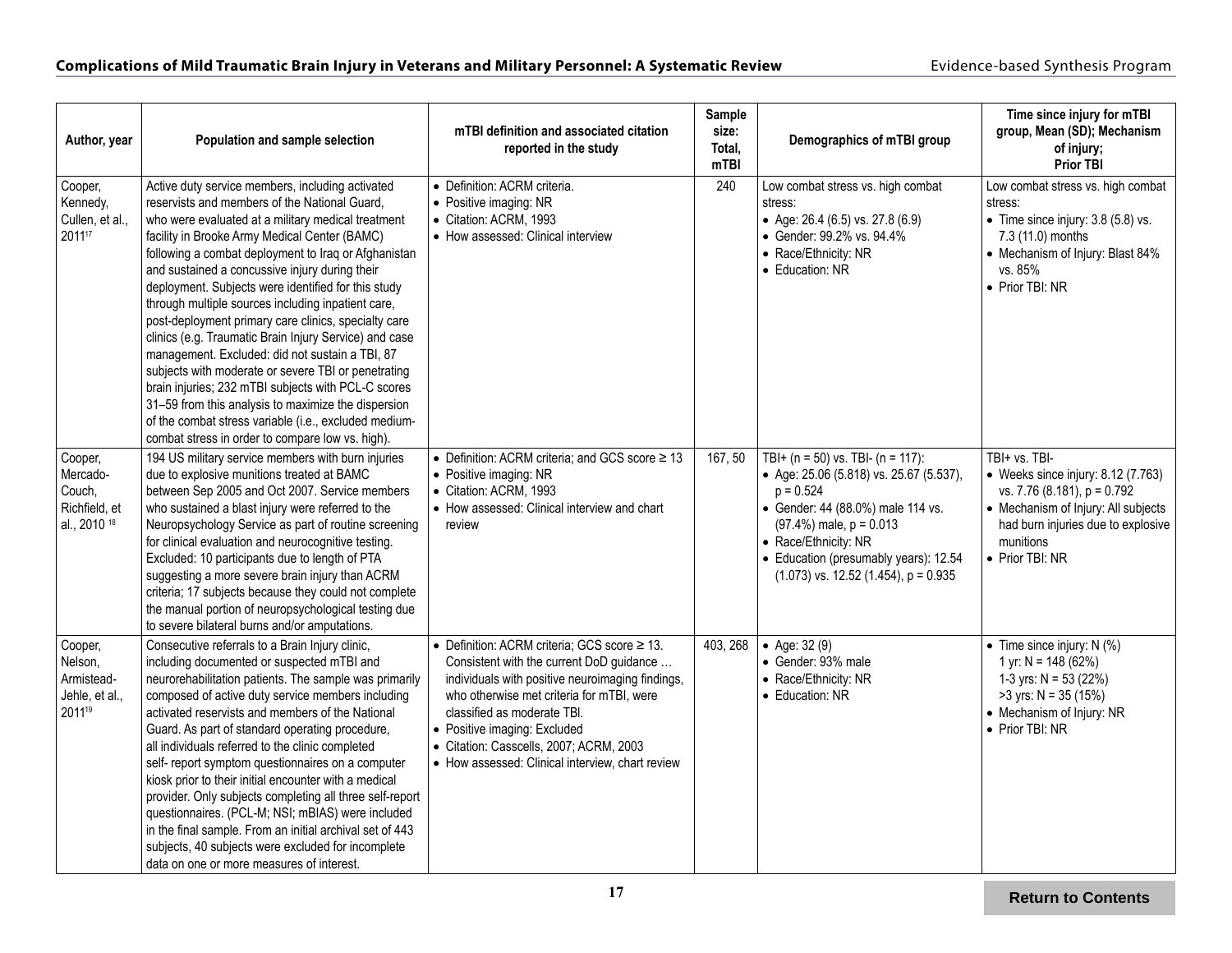| Author, year                                                  | Population and sample selection                                                                                                                                                                                                                                                                                                                                                                                                                                                                                                                                                                                                                                                                                                                                                   | Sample<br>mTBI definition and associated citation<br>size:<br>reported in the study<br>Total,<br>mTBI                                                                                                                                              |        | Demographics of mTBI group                                                                                                                                                                                                    | Time since injury for mTBI<br>group, Mean (SD); Mechanism<br>of injury;<br><b>Prior TBI</b>                                                                                                                                                                                                                                                                                                                                                                                                                         |
|---------------------------------------------------------------|-----------------------------------------------------------------------------------------------------------------------------------------------------------------------------------------------------------------------------------------------------------------------------------------------------------------------------------------------------------------------------------------------------------------------------------------------------------------------------------------------------------------------------------------------------------------------------------------------------------------------------------------------------------------------------------------------------------------------------------------------------------------------------------|----------------------------------------------------------------------------------------------------------------------------------------------------------------------------------------------------------------------------------------------------|--------|-------------------------------------------------------------------------------------------------------------------------------------------------------------------------------------------------------------------------------|---------------------------------------------------------------------------------------------------------------------------------------------------------------------------------------------------------------------------------------------------------------------------------------------------------------------------------------------------------------------------------------------------------------------------------------------------------------------------------------------------------------------|
| Drag,<br>Spencer,<br>Walker, et al.,<br>2012 <sup>20</sup>    | Veterans in TBI clinic at the VA Ann Arbor Healthcare<br>System, consecutive sample.<br>Excluded injuries exceeding a mTBI; C and P<br>evaluation; scored below cutoff on Digit Span; scored<br>below cutoff on the Rey-15; incomplete data; scored<br>below cutoff on the Shipley Vocabulary test.                                                                                                                                                                                                                                                                                                                                                                                                                                                                               | · Definition: LOC; PTA; "alteration in mental<br>state" at time of injury; focal neurological deficit<br>• Positive imaging: NR<br>• Citation: Kay et al., 1993<br>• How assessed: Self-report screening tool and<br>structured clinical interview |        | • Age: 29.47 (7.28)<br>• Gender: 163 (M), $4(F)$<br>• Race/Ethnicity: NR<br>• Education: 12.89 (1.63) yrs                                                                                                                     | $\bullet$ Time since injury: 41.93 (34.06)<br>months<br>• Mechanism of Injury: NR<br>• Prior TBI: NR                                                                                                                                                                                                                                                                                                                                                                                                                |
| Gaylord,<br>Cooper,<br>Mercado, et<br>al., 2008 <sup>21</sup> | The population at risk included 360 service members<br>admitted to the USAISR Burn Center for burn and<br>explosion injuries from Aug 2004 to Aug 2006. 146<br>burned service members treated at the USAISR Burn<br>Center were assessed for PTSD during Sep 2005<br>through Aug 2006. Of these, 80 were also assessed<br>for TBI. Subjects were included in the study if they<br>sustained both a burn and blast injury and were<br>assessed for both PTSD and TBI (n = 80). Two<br>subjects were diagnosed for moderate and severe<br>TBI and were excluded. Two subjects were excluded<br>because they were not injured in OEF or OIF. Subjects<br>with moderate or severe TBI (as defined by GCS <12<br>and duration of PTA >24 hrs) were excluded from the<br>current study. | • Definition: ACRM criteria; and a GCS score $\geq$<br>13.<br>• Positive imaging: NR<br>• Citation: ACRM, 1993<br>• How assessed: Clinical interview                                                                                               |        | • Age: $25.5. (6)$<br>mTBI plus PTSD 25, mTBI no PTSD<br>28.9<br>• Gender: 96% male<br>mTBI plus PTSD male .93, mTBI no<br>PTSD 1.0<br>• Race/Ethnicity: NR<br>• Education: NR                                                | • Time since injury: NR, but the<br>admission date for included<br>subjects ranged from Aug 2004-<br>2006, and the sample included<br>subjects assessed for both PTSD<br>and TBI during Sept 2005-Aug<br>2006.<br>• Mechanism of Injury: Mechanism<br>for burn injury not specified.<br>Blast injury: sustaining a combat<br>injury caused by explosive<br>munitions, such as an IED, RPG,<br><b>Explosively Formed Projectile</b><br>(EFP), mortar rounds, VBIED,<br>and conventional grenades.<br>• Prior TBI: NR |
| Gordon,<br>Fitzpatrick,<br>Hilsabeck,<br>201122               | Veterans who had undergone a neuropsychological<br>evaluation at South Texas Veterans Health Care<br>System; selected from research database.<br>13/95 excluded based on an invalid TOMM score.                                                                                                                                                                                                                                                                                                                                                                                                                                                                                                                                                                                   | • Definition: LOC; PTA; normal CT and/or MRI<br>· Positive imaging: Excluded; state<br>"uncomplicated."<br>• Citation: Kay et al., 1993<br>• How assessed: Self-report survey, clinical<br>interview                                               | 82     | • Age: $49.8(11.9)$<br>• Gender: 88% male<br>• Race/Ethnicity: non-Hispanic White<br>(52%); Hispanic (33%); African<br>Americans (10%); Asian Americans<br>(4%); Native Americans (1%)<br>$\bullet$ Education: 12.9 (2.4) yrs | • Time since injury: $20.1$ (14.7)<br>months<br>• MVA (27%); falls (20%); sports<br>injuries (12%); industrial<br>accidents (11%); miscellaneous<br>accidents (11%); assaults (10%);<br>and explosions (9%). "Most<br>(89%) were not sustained during<br>combat."<br>• Prior TBI: NR                                                                                                                                                                                                                                |
| Gottshall,<br>Drake, Gray,<br>et al., 2003 <sup>23</sup>      | From Feb 2000 to Nov 2000, 99 male subjects were<br>evaluated at Camp Pendleton Concussion Clinic<br>(presumably these 99 included 53 cases plus 46<br>volunteer controls). All subjects were active duty and<br>had no premorbid history of psychiatric or substance<br>abuse disorder. All individuals with mild TBI and a<br>GCS of 14 were included.                                                                                                                                                                                                                                                                                                                                                                                                                          | • Definition: American Academy of Neurology<br>mTBI definition,<br>• Positive imaging: NR<br>· Citation: Schubert, Herdman, & Tusa, 2001;<br>Kay et al., 1993<br>• How assessed: Chart review                                                      | 99, 53 | • Age: 22 (SD, NR)<br>• Gender: 100% male<br>• Race/Ethnicity: NR<br>• Education: 98% completed HS;<br>32% had taken some college-level<br>courses; 4% graduated from college                                                 | • Time since injury: mean of 84 hrs<br>post injury (range 2 hrs to 6 days,<br>with the exception of one patient<br>who was not seen until 10 days).<br>• Mechanism of Injury: NR<br>• Prior TBI: NR                                                                                                                                                                                                                                                                                                                 |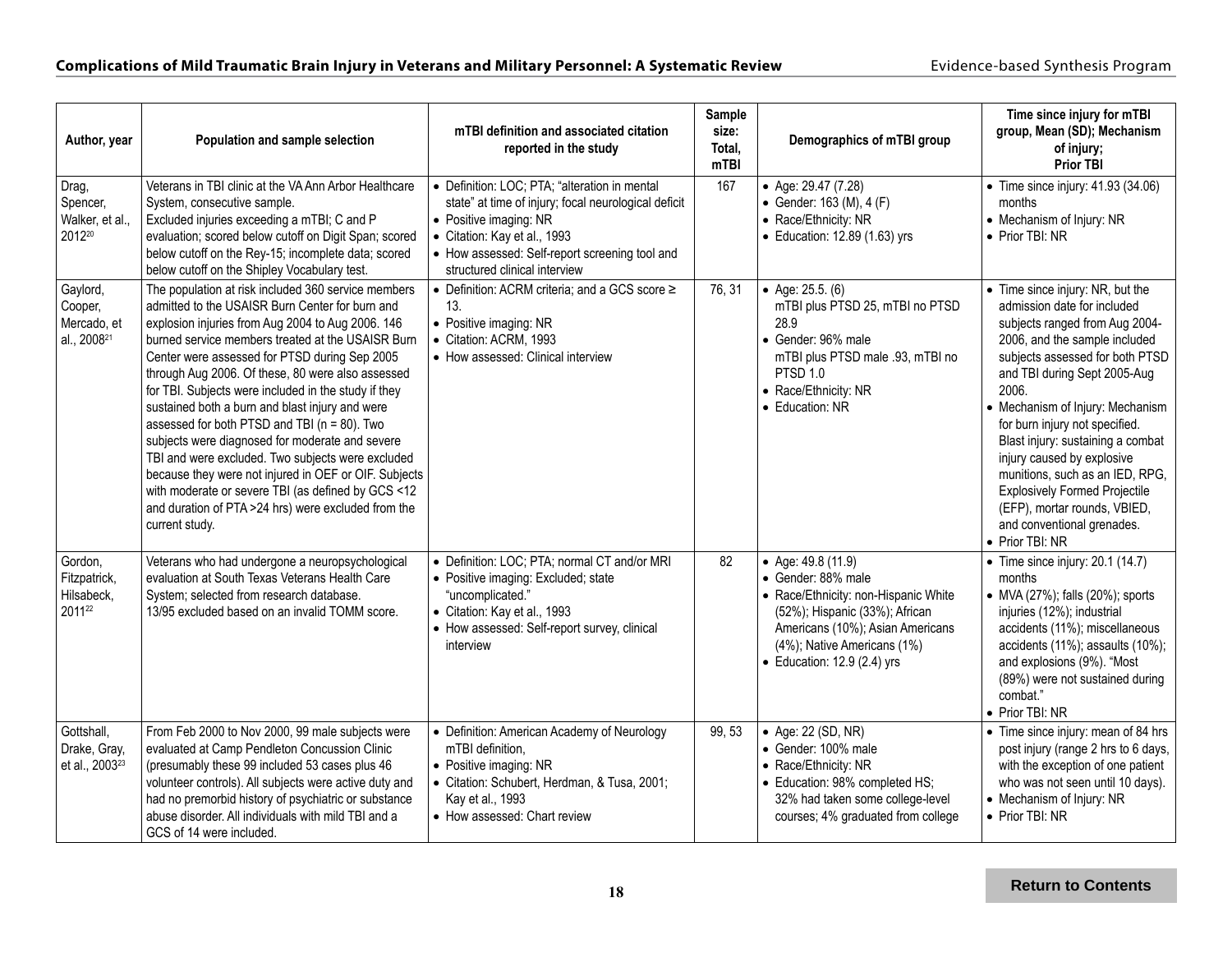| Author, year                                                                                  | Population and sample selection                                                                                                                                                                                                                                                                                                                                                                                                                                                                                                                                                                                                                                                                                 | Sample<br>mTBI definition and associated citation<br>reported in the study                                                                                                                                                                                                                                                                                                                         |          | Demographics of mTBI group                                                                                                                                                                                                                                                                                                                                                                                                                             | Time since injury for mTBI<br>group, Mean (SD); Mechanism<br>of injury;<br><b>Prior TBI</b>                                                                                                                                                                                                                          |
|-----------------------------------------------------------------------------------------------|-----------------------------------------------------------------------------------------------------------------------------------------------------------------------------------------------------------------------------------------------------------------------------------------------------------------------------------------------------------------------------------------------------------------------------------------------------------------------------------------------------------------------------------------------------------------------------------------------------------------------------------------------------------------------------------------------------------------|----------------------------------------------------------------------------------------------------------------------------------------------------------------------------------------------------------------------------------------------------------------------------------------------------------------------------------------------------------------------------------------------------|----------|--------------------------------------------------------------------------------------------------------------------------------------------------------------------------------------------------------------------------------------------------------------------------------------------------------------------------------------------------------------------------------------------------------------------------------------------------------|----------------------------------------------------------------------------------------------------------------------------------------------------------------------------------------------------------------------------------------------------------------------------------------------------------------------|
| Kelly, Coldren,<br>Parish, et al.,<br>2012 <sup>24</sup>                                      | All U.S. Army soldiers in Iraq presenting for medical<br>care within 72 hrs of a concussive event, from January<br>to April 2009. Inclusion: 18-50, meet DoD criteria for<br>concussion, free of cognition altering medication; have   • How assessed: Self-report survey, clinical<br>no severe psychiatric diagnosis requiring ongoing<br>therapy (i.e., ongoing medication management by a<br>psychiatrist), report pain not more than 7 of 10, and<br>give consent. Excluded: prior severe TBI, moderate<br>TBI within the previous 3 yrs, or any concussion within<br>the previous 90 days; two cases after demonstrating<br>poor effort on the TOMM; women due to small number<br>of subjects $(n = 3)$ . | · Definition: DoD criteria<br>• Positive imaging: NR<br>• Citation: DoD, 2007<br>interview                                                                                                                                                                                                                                                                                                         | 212,66   | Cases ( $n = 66$ ) vs. controls ( $n = 146$ )<br>• Age median (IQR): 25 (22,30) vs. 25<br>$(22,31)$ , $p = ns$<br>• Gender: 100% male<br>• Race/Ethnicity, $(\%): p = ns$<br>white 74 vs. 70; black 6 vs. 16;<br>Hispanic 17 vs. 8; Asian 0 vs. 1;<br>American Indian 0 vs. 1; Pacific<br>Islander 0 vs. 1; Other 8 vs. 6<br>• Education (%): $p = 0.03$ ; HS: 9 vs. 3;<br>HS graduate 48 vs. 55; Some college<br>39 vs. 29; College graduate 3 vs. 12 | • Time since injury: NR. Cases<br>were admitted within 72 hrs<br>of injury; neuropsych testing<br>administered after a full night's<br>rest.<br>• Mechanism of Injury (%, cases<br>only): Blast: 53%, Blow: 27%,<br>Mixed: 9%, Unknown: 11%<br>$\bullet$ Prior TBI: p<0.01<br>0:68 vs. 86; 1:20 vs. 10; 2:9<br>vs. 1 |
| Kennedy,<br>Cullen,<br>Amador, et al.<br>2010 <sup>25</sup>                                   | US military evaluated from Jan 2007-Apr 2009 at<br>Brooke AMC, Ft Sam Houston, Lackland AFB referred<br>to DVBIC. Excluded: moderate, severe, or penetrating<br>TBI; those injured while deployed to OEF; more than $3 \mid \bullet$ How assessed: Clinical interview<br>OIF deployments; female; non-blast injury mechanism;<br>evaluation more than 12 months after injury.                                                                                                                                                                                                                                                                                                                                   | • Definition: ACRM criteria; and GCS of 13-15<br>• Positive imaging: NR<br>• Citation: ACRM, 1993                                                                                                                                                                                                                                                                                                  | 274      | • Age: 28.15 (7.1) mTBI only; 25.40 (5.5)<br>mTBI mTBI plus at least one other AIS<br>coded injury<br>• Gender: 100% male<br>• Race/Ethnicity: NR<br>• Education: NR                                                                                                                                                                                                                                                                                   | $\bullet$ Time since injury: 12.95 (12.9),<br>12.63(13.4) wks<br>• Mechanism of Injury: Blast or<br>explosion<br>• Prior TBI: NR                                                                                                                                                                                     |
| Kennedy, Leal<br>Lewis, et al.,<br>2010 <sup>26</sup>                                         | U.S. military service members who were evaluated<br>and diagnosed with mTBI at the San Antonio Military<br>Medical Center from May 23, 2005 to August 31,<br>2009. Excluded: 97 patients who had incomplete data<br>on the PCL-C; 89 patients with more severe TBI, and<br>16 with no clear date of injury.                                                                                                                                                                                                                                                                                                                                                                                                     | • Definition: ACRM criteria<br>• Positive imaging: NR<br>• Citation: Kay et al., 1993<br>• How assessed: Clinical interview                                                                                                                                                                                                                                                                        | 724, 586 | • Age: $27.9(7.4)$<br>• Gender: 96.7% male<br>• Race/Ethnicity: NR<br>• Education: NR                                                                                                                                                                                                                                                                                                                                                                  | • Time since injury:<br>Total mTBI sample: 31.3 (47.1)<br>wks; Blast: 30.6 (45.4) wks; Non-<br>blast: 34.1 (54.0) wks<br>• Mechanism of Injury: non-blast<br>mTBI group: deployment-related<br>events such as MVAs, assaults<br>and falls and not as a direct result<br>of a blast explosion.<br>• Prior TBI: NR     |
| Lew, Pogoda<br>Hsu, Cohen,<br>Amick, Baker,<br>Meterko.<br>Vanderploeg,<br>2010 <sup>27</sup> | VA patients (OEF/OIF) who screened positive for<br>symptomatic TBI on 4-item screen, referred to<br>polytrauma outpatient clinic, and completed 2nd level<br>comprehensive TBI evaluation in VA polytrauma<br>outpatient clinic ( $n = 200$ ) from $n = 327$ who were seen<br>at the polytrauma network site between 1/1/08 and<br>04/30/09.                                                                                                                                                                                                                                                                                                                                                                    | • Definition: Positive 4-item VA TBI screen and<br>subsequently diagnosed with TBI based on 2nd<br>level comprehensive TBI evaluation including<br>severity rating.<br>• Positive imaging: NR<br>• Citation: GAO, 2008 & VHA, 2007 cited for<br>screening; Kay et al., 1993 cited for secondary<br>clinical evaluation.<br>• How assessed: Self-report screen and follow-up<br>clinical evaluation | 200, 131 | Note: Only age reported for mTBI sample;<br>all other demographics reported for<br>whole sample<br>• Age: $31.02(9.14)$<br>• Gender: 94% male<br>• Race/Ethnicity: NR<br>• Education: pre-military education =<br>71.7% HS or less                                                                                                                                                                                                                     | • Time since injury: NR<br>• Mechanism of Injury: NR<br>• Prior TBI: NR                                                                                                                                                                                                                                              |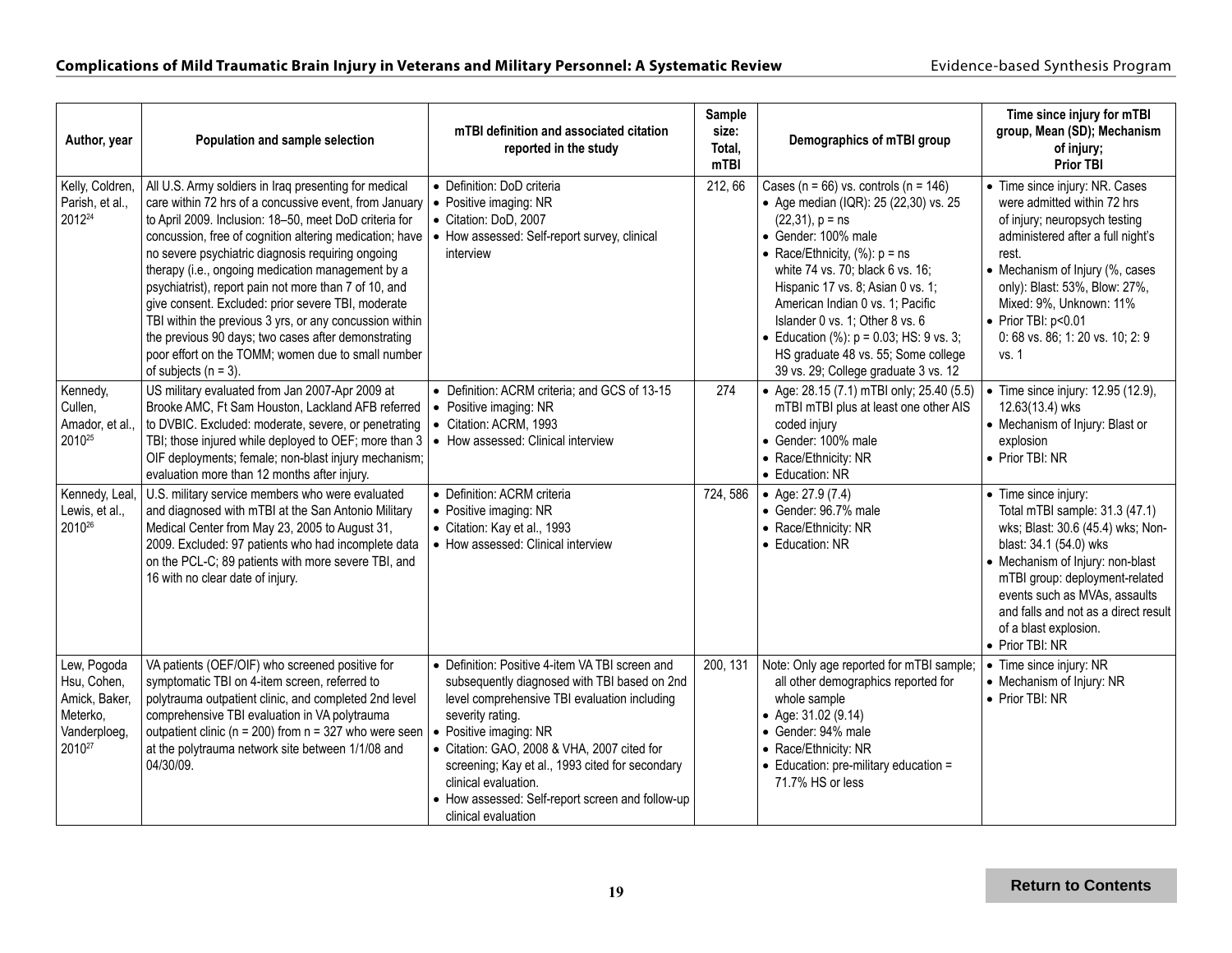| Author, year                                                        | Population and sample selection                                                                                                                                                                                                                                                                                                                                                                                                                                                                                                                                                                           | mTBI definition and associated citation<br>reported in the study                                                                                                                                                                                                                                                                                                                                                                                                     | Sample<br>size:<br>Total,<br>mTBI | Demographics of mTBI group                                                                                                                                                                                                                             | Time since injury for mTBI<br>group, Mean (SD); Mechanism<br>of injury;<br><b>Prior TBI</b>                                                                                                                                                                                                                                          |
|---------------------------------------------------------------------|-----------------------------------------------------------------------------------------------------------------------------------------------------------------------------------------------------------------------------------------------------------------------------------------------------------------------------------------------------------------------------------------------------------------------------------------------------------------------------------------------------------------------------------------------------------------------------------------------------------|----------------------------------------------------------------------------------------------------------------------------------------------------------------------------------------------------------------------------------------------------------------------------------------------------------------------------------------------------------------------------------------------------------------------------------------------------------------------|-----------------------------------|--------------------------------------------------------------------------------------------------------------------------------------------------------------------------------------------------------------------------------------------------------|--------------------------------------------------------------------------------------------------------------------------------------------------------------------------------------------------------------------------------------------------------------------------------------------------------------------------------------|
| Lippa,<br>Pasternik,<br>Benge, &<br>Thornton,<br>2010 <sup>28</sup> | Veterans with current mTBI symptoms referred for<br>evaluation through the VA TBI screening process.<br>Excluded: not meeting mTBI criteria.                                                                                                                                                                                                                                                                                                                                                                                                                                                              | • Definition: LOC, or disorientation < 24 hrs<br>• Positive imaging: NR<br>Citation: CDC, 2003<br>• How assessed: Self-report                                                                                                                                                                                                                                                                                                                                        |                                   | • Age: 30.28 (7.59)<br>• Gender: 96.2% male<br>• Race/Ethnicity: 13.3% African<br>American; 62.8% Caucasian; 20.1%<br>Hispanic; 3.8% Other<br>· Education: 55.8% HS Diploma or<br>equivalent; 37.5% some college; 5.6%<br>college graduate; 1.2% other | $\bullet$ Time since injury: 36.72 (19.5) for<br>last reported injury<br>• Mechanism of Injury: Blast ( $n =$<br>138), non-blast ( $n = 56$ ), or both<br>$(n = 145)$<br>• Prior TBI: Some participants had<br>multiple TBIs                                                                                                         |
| Nelson,<br>Hoelzle,<br>Doane, et al.<br>2012 <sup>29</sup>          | National Guard soldiers from a Brigade Combat Team<br>n = 41 and OEF/OIF Veterans from VA polytrauma<br>rehabilitation and PTSD clinics n = 61. Excluded:<br>current psychotic disorder, current/past substance<br>abuse/dependence other than alcohol/caffeine/<br>nicotine, DSM-IV diagnosis prior to deployment,<br>neurologic condition before deployment, current/<br>pre-deployment unstable medical condition that<br>would likely affect brain functioning, significant risk of<br>suicidal/homicidal behavior, and history of TBI greater<br>than mild in severity, insufficient effort testing. | • Definition: LOC, any loss of memory for events<br>surrounding the event, any alteration in mental<br>state, and focal neurologic deficits, PTA<br>• Positive imaging: NR<br>• Citation: Kay et al., 1993<br>• How assessed: Participant self-reported<br>symptoms evaluated by psychological<br>consensus team.                                                                                                                                                    | 104                               | * 67 participants included in Nelson et<br>al., 2010<br>• Age: $VA = 29.3$ (6.3), National Guard =<br>35.5(8.7)<br>• Gender: 93.3% male<br>• Race/Ethnicity: 97.1% Caucasian<br>$\bullet$ Education: 14.4 (2.2) yrs                                    | • Time since injury: $177.2$ (85.5)<br>weeks since most recent blast<br>exposure<br>• Mechanism of Injury: 84.6% blast<br>exposed overall (regardless of<br>mechanism of mTBI); 50% of<br>overall sample had blast-related<br>concussions<br>• Prior TBI: Included history of<br>mild; 10.5 (21.7) mean number of<br>blast exposures |
| Nelson,<br>Hoelzle,<br>McGuire, et<br>al., 2010 <sup>30</sup>       | U.S. Veterans within the Midwestern region of the<br>USA/VISN 23; Research participants were recruited<br>consecutively at the Minneapolis VA Medical Center.<br>Participants required to meet mTBI criteria.                                                                                                                                                                                                                                                                                                                                                                                             | • Definition: ACRM definition<br>• Positive imaging: NR<br>• Citation: Kay et al., 2003<br>• How assessed: Clinical interview                                                                                                                                                                                                                                                                                                                                        | 119                               | • Age: 35.5 (10.2)<br>• Gender: 93.3% male<br>• Race/Ethnicity: 93.3% Caucasian<br>$\bullet$ Education: 13.7 (2.3) yrs                                                                                                                                 | • Time since injury: $327.0$ (425.6)<br>days (most recent concussion)<br>• Mechanism of Injury, n: Forensic<br>or compensation context: OEF/<br>OIF blast, 19; non-blast, 5; OEF/<br>OIF non-blast, 1; non-blast n, 11;<br>other, 8; Research context OEF/<br>OIF blast, 38; OEF/OIF non-blast,<br>37<br>• Prior TBI: NR             |
| Patil, St.<br>Andre, Crisan.<br>et al., 2011 <sup>31</sup>          | Consecutive OEF/OIF combat Veterans with diagnosis<br>of mTBI seen at VA PNS, June 2007-July 2009.<br>Excluded: attending neurology appointment for<br>reasons other than headache; mechanism of injury<br>other than trauma.                                                                                                                                                                                                                                                                                                                                                                             | • Definition: Based on VA/DoD Consensus-based<br><b>Classification of Closed TBI Severity</b><br>· Positive imaging: Included. 45/56 veterans seen<br>in neurology clinic had CT, MR or both. 40%<br>of these with white matter changes, 30% with<br>sinus polyps/cysts, 25% with arachnoid cysts/<br>vascular malformations/masses, 5% atrophy<br>• Citation: Defense and Veterans Brain Injury<br>Center, 2006<br>• How assessed: Clinical interview, chart review | n/a, 246                          | • Age: 27.9 (6.3)<br>• Gender: 92.3% male<br>• Race/Ethnicity: 85% White<br>• Education: >99% completed HS or<br>GED                                                                                                                                   | • Time since injury: NR<br>• Mean time between mTBI event<br>and neurology visit: 3.1 yrs (data<br>missing in 24/56 patients)<br>• Mechanism of Injury: 65% blast-<br>exposure<br>• Prior TBI: NR                                                                                                                                    |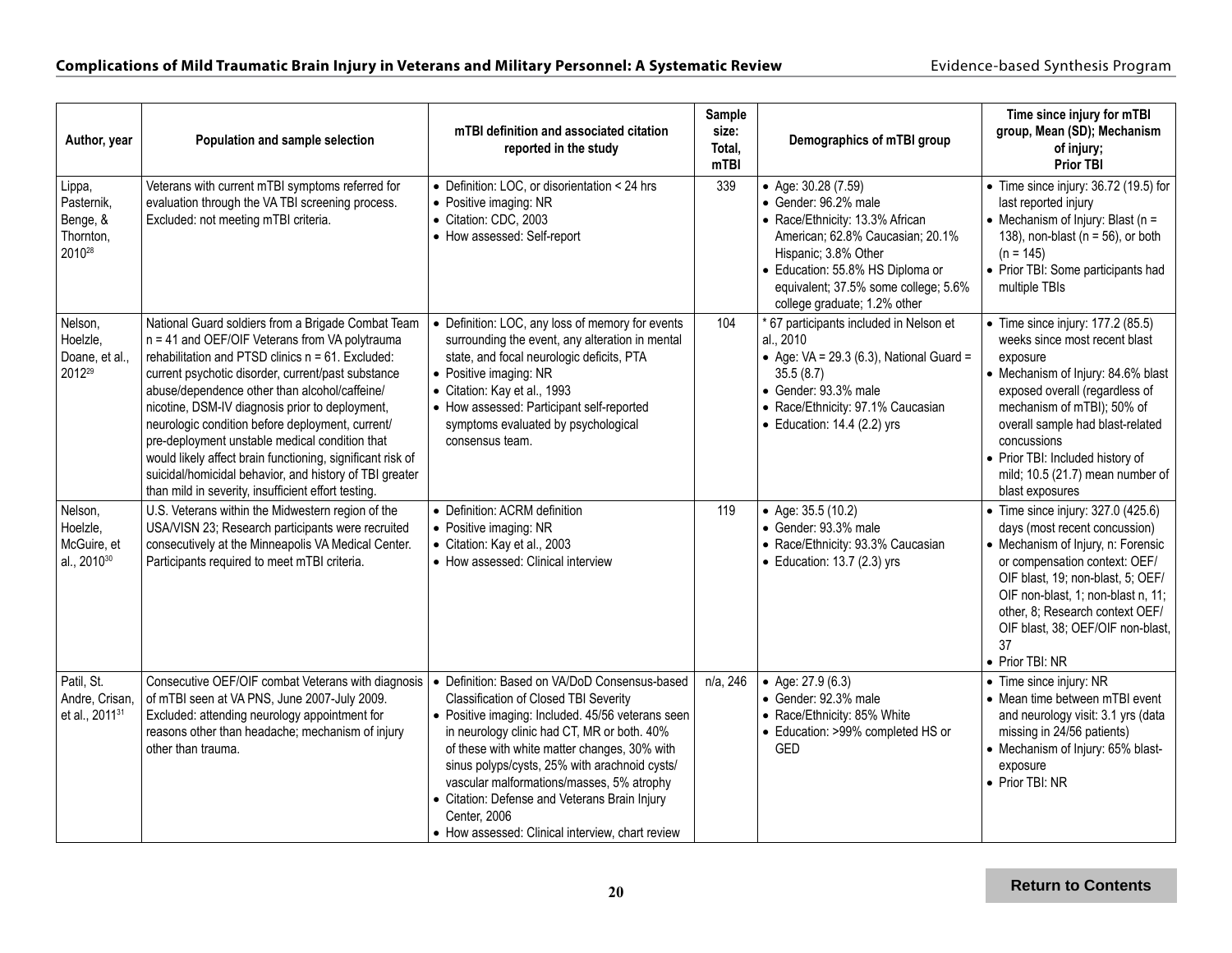| Author, year                                                | Population and sample selection                                                                                                                                                                                                                                                                                                                                                        | mTBI definition and associated citation<br>reported in the study                                                                                                                                                                                                                                                                      | Sample<br>size:<br>Demographics of mTBI group<br>Total,<br>mTBI         |                                                                                                                                                                                                                                                                                  | Time since injury for mTBI<br>group, Mean (SD); Mechanism<br>of injury;<br><b>Prior TBI</b>               |
|-------------------------------------------------------------|----------------------------------------------------------------------------------------------------------------------------------------------------------------------------------------------------------------------------------------------------------------------------------------------------------------------------------------------------------------------------------------|---------------------------------------------------------------------------------------------------------------------------------------------------------------------------------------------------------------------------------------------------------------------------------------------------------------------------------------|-------------------------------------------------------------------------|----------------------------------------------------------------------------------------------------------------------------------------------------------------------------------------------------------------------------------------------------------------------------------|-----------------------------------------------------------------------------------------------------------|
| Ruff, Riechers,<br>Wang, et al.,<br>201232                  | OEF/OIF veterans; sought care from the VHA, Louis<br>Stokes CVAMC. Excluded: moderate or penetrating<br>TBI. Results reported for three groups: combat<br>veterans with LOC, combat Veterans without LOC,<br>and then Veterans with civilian mTBI.                                                                                                                                     | • Definition: An episode of TBI with LOC, AOC,<br>and/or PTA<br>• Positive imaging: NR<br>· Citation: Malec, Brown, Liebson, et al., 2007<br>• How assessed: clinical interview                                                                                                                                                       | 163<br>*does not<br>include 5<br>veterans<br>with<br>"probable"<br>mTBI | Combat Veterans with LOC; combat<br>Veterans without LOC; and then<br>Veterans with civilian mTBI.<br>• Age: 29.2 (2.6); 30.0 (1.6); 35.1 (2.2)<br>• Gender: 92.1, 90.5, 90.5% male<br>• Race/Ethnicity: NR<br>• Education: 100% HS graduates; 8.7, 5,<br>9.5% college graduates | • Time since injury: NR<br>• Mechanism of Injury: Military and<br>civilian incidents<br>• Prior TBI: NR   |
| Ruff, Ruff, &<br>Wang, 2008 <sup>33</sup>                   | OEF/OIF veterans; evaluated at the VHA, Louis<br>Stokes Department of CVAMC. Exclusions: the initial<br>screen was not truly positive because a veteran did<br>not understand a question; the veteran had moderate<br>or severe TBI or had sustained penetrating TBI; TBI<br>was not due to exposure to an explosion; and the<br>veteran did not complete the second-level evaluation. | • Definition: LOC, any alteration in mental state<br>following the TBI < 24 hrs, PTA<br>• Positive imaging: NR<br>· Citation: Ruff, 2005; Malec, Brown, Liebson, et<br>al., 2007; Esselman & Uomoto, 1995; Kay et<br>al., 1993<br>• How assessed: self-report screening tool and<br>clinical interview                                |                                                                         | $\bullet$ Age: NR<br>• Gender: NR<br>• Race/Ethnicity: NR<br>• Education: NR                                                                                                                                                                                                     | • Time since injury: NR<br>• Mechanism of Injury: Explosion<br>• Prior TBI: NR                            |
| Ruff, Ruff, &<br>Wang, 2009 <sup>34</sup>                   | OEF/OIF veterans; evaluated at the VHA, Louis<br>Stokes Department of CVAMC. Same exclusions as<br>Ruff, Ruff, & Wang, 2008 above. Included veterans<br>from the previous study who had "abnormalities on<br>neurological examination, neuropsychological testing,<br>or both" as well as headaches.'                                                                                  | • Definition: LOC, the duration of any alteration in<br>mental state following the TBI < 24 hrs, PTA<br>• Positive imaging: NR<br>· Citation: Kushner, 1998; Ruff, 2005; Malec,<br>Brown, Liebson, et al., 2007; Esselman &<br>Uomoto, 1995; Kay et al., 1993<br>• How assessed: self-report screening tool and<br>clinical interview | 74                                                                      | Note: Subpopulation from the Ruff et al.,<br>2008 study also reported<br>• Age: $29.4$ (2.9)<br>• Gender: 95% male<br>• Race/Ethnicity: NR<br>• Education: NR                                                                                                                    | • Time since injury: NR<br>• Mechanism of Injury: Explosion<br>• Prior TBI: NR                            |
| Schiehser,<br>Delis, Filoteo,<br>et al., 2011 <sup>35</sup> | Active duty noncombat, nondeployed service<br>members with mild TBI. Recruited thru local DVBIC;<br>actual recruitment procedures not specified                                                                                                                                                                                                                                        | • Definition: LOC; GCS score between 13 and<br>15; and/or PTA<br>• Positive imaging: Excluded (classified as<br>moderate TBI)<br>• Citation: NR<br>• How assessed: "Self-report"                                                                                                                                                      | 66, 44                                                                  | Note: mild and moderate TBI populations<br>combined<br>$\bullet$ Age: NR<br>$\bullet$ Gender: NR<br>• Race/Ethnicity: NR<br>• Education: NR                                                                                                                                      | • Time since injury: $38.3$ (11.8)<br>days<br>• Mechanism of Injury: Blunt force<br>• Prior TBI: Excluded |
| Spencer,<br>Drag, Walker,<br>et al., 2010 <sup>36</sup>     | Referrals to the TBI Clinic at the VA Ann Arbor Health<br>Care System for a more comprehensive medical<br>evaluation which included a neuropsych assessment.<br>Excluded: inconsistent effort on neuropsych testing as<br>evidenced by a score of 8 or below on the Rey 15-item<br>Memory Test; seen as part of a C and P; exceeded<br>criteria for mild TBI                           | • Definition: screened positive for possible<br>head injury on standard VA clinical reminder<br>consisting of PCS<br>• Positive imaging: NR<br>• Citation: NR<br>• How assessed: Clinical Interview                                                                                                                                   | 105                                                                     | • Age: 29.8 (8.2)<br>• Gender: NR<br>• Race/Ethnicity: NR<br>$\bullet$ Education: 12.9 (1.4) yrs                                                                                                                                                                                 | • Time since injury: NR<br>• Mechanism of Injury: NR<br>• Prior TBI: NR                                   |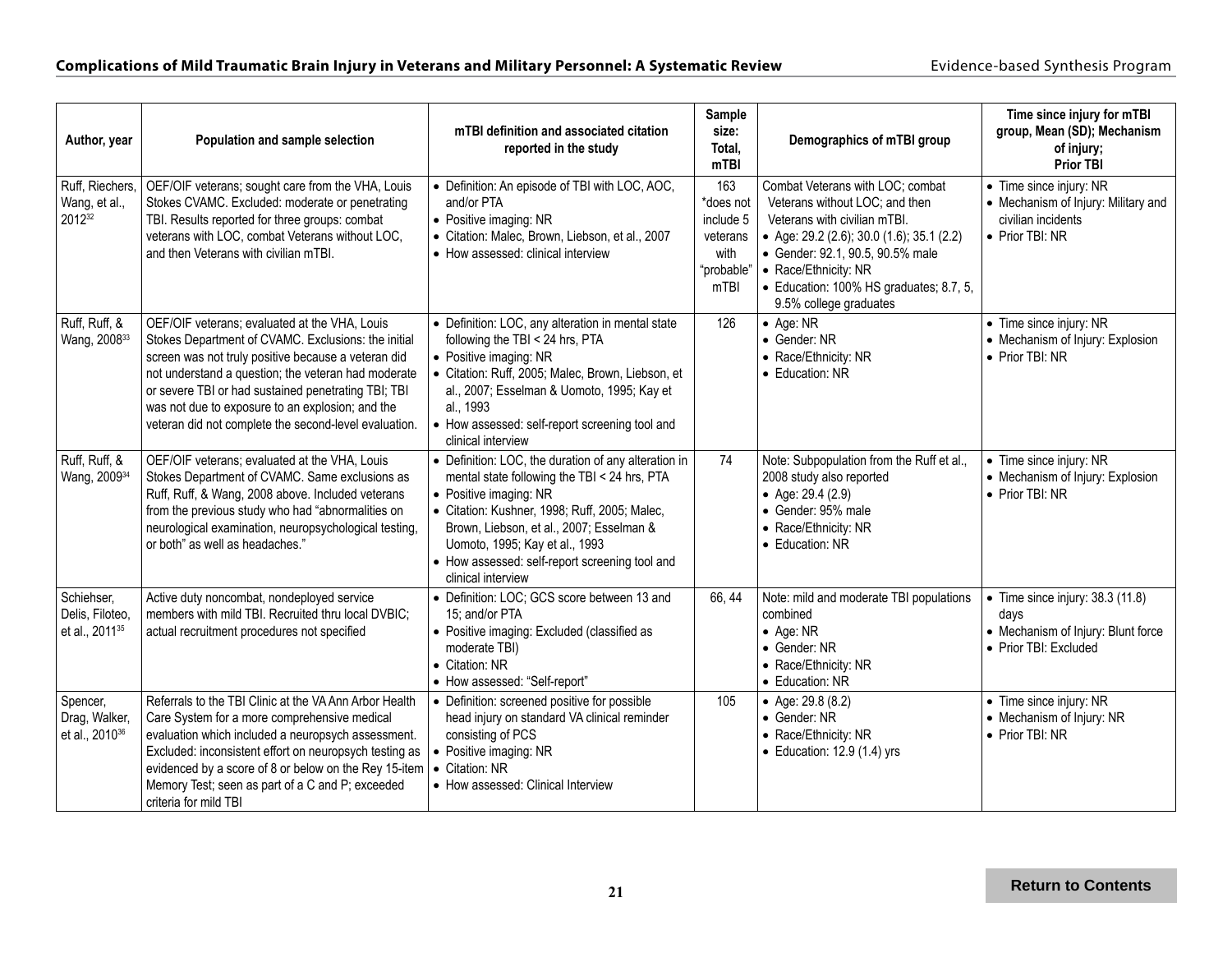|                                  | Author, year                        | Population and sample selection                                                                                                                                                                                                                                                                                                                                     | mTBI definition and associated citation<br>reported in the study                                                                                                                                                                                                                                                                                                                           | Sample<br>size:<br>Total,<br>mTBI | Demographics of mTBI group                                                                             | Time since injury for mTBI<br>group, Mean (SD); Mechanism<br>of injury;<br><b>Prior TBI</b>                                                                                                                                          |
|----------------------------------|-------------------------------------|---------------------------------------------------------------------------------------------------------------------------------------------------------------------------------------------------------------------------------------------------------------------------------------------------------------------------------------------------------------------|--------------------------------------------------------------------------------------------------------------------------------------------------------------------------------------------------------------------------------------------------------------------------------------------------------------------------------------------------------------------------------------------|-----------------------------------|--------------------------------------------------------------------------------------------------------|--------------------------------------------------------------------------------------------------------------------------------------------------------------------------------------------------------------------------------------|
| 201237                           | Swick, Honzel,<br>Larsen, et al.,   | Combat Veterans diagnosed with PTSD. Controls<br>were recruited primarily through advertisements.<br>Excluded: significant medical disease, severe<br>psychiatric problems (such as schizophrenia or bipolar<br>disorder), active substance abuse, visual deficits, or<br>history of other neurological events.                                                     | • Definition: VA/DoD Clinical Practice Guidelines<br>• Positive imaging: NR<br>• Citation: The Management of Concussion/mTBI<br>Working Group, 2009<br>• How assessed: Clinical interview                                                                                                                                                                                                  | 73, 30                            | • Age: 32.3 (7.5)<br>• Gender: 97% male<br>• Race/Ethnicity: NR<br>$\bullet$ Education: 13.6 (1.2) yrs | • Time since injury: $3.8$ (1.5) yrs<br>postdeployment; time since injury<br><b>NR</b><br>• Mechanism of Injury: NR<br>• Prior TBI: Yes, some                                                                                        |
| Theeler &<br>Erickson,<br>200938 |                                     | US Army soldiers who were evaluated between Jan<br>and June 2006 in the Neurology Clinic at Madigan<br>Army Medical Center for chronic headaches following<br>a 12-month combat tour in Iraq. Soldiers were eligible<br>if they experienced headaches during deployment<br>and continued to experience headaches for 3 or more<br>months after returning from Iraq. | • Definition: DVBIC Working Group on the Acute<br>Management of Mild Traumatic Brain Injury in<br>Military Operational Settings criteria<br>• Positive imaging: NR<br>• Citation: DVBIC Working Group on the Acute<br>Management of Mild Traumatic Brain Injury in<br>Military Operational Settings Clinical Practice<br>Guideline and Recommendations, ND<br>• How assessed: Chart review |                                   | • Age: $29.1$<br>• Gender: 80% male<br>• Race/Ethnicity: NR<br>• Education: NR                         | • Time since injury: NR<br>• Mechanism of Injury: Of the n<br>$=$ 33 (41%) with head or neck<br>trauma: 15% blunt trauma, 18%<br>other explosive, 67% blast<br>• Prior TBI: Multiple head or neck<br>injuries occurred in 6 soldiers |
| 201239                           | Toblin, Riviere,<br>Thomas, et al., | Soldiers from 3 U.S. infantry brigade combat teams<br>surveyed 6 months post-deployment during Nov-Dec<br>2008, deployed to Iraq or Afghanistan for at least one<br>month. 50% of all soldiers from participating units<br>were present during recruitment phase. Excluded: 10<br>soldiers who reported moderate or severe TBI                                      | • Definition: Combat injury was grouped into no<br>injury, non-mTBI injury, mTBI with AOC but no<br>LOC, and mTBI with LOC.<br>• Positive imaging: NR<br>• Citation: Hoge et al., 2008<br>• How assessed: Self-report survey                                                                                                                                                               | 1522, NR                          | $\bullet$ Age: NR<br>• Gender: NR<br>• Race/Ethnicity: NR<br>• Education: NR                           | • Time since injury: NR<br>• Mechanism of Injury: NR<br>• Prior TBI: NR                                                                                                                                                              |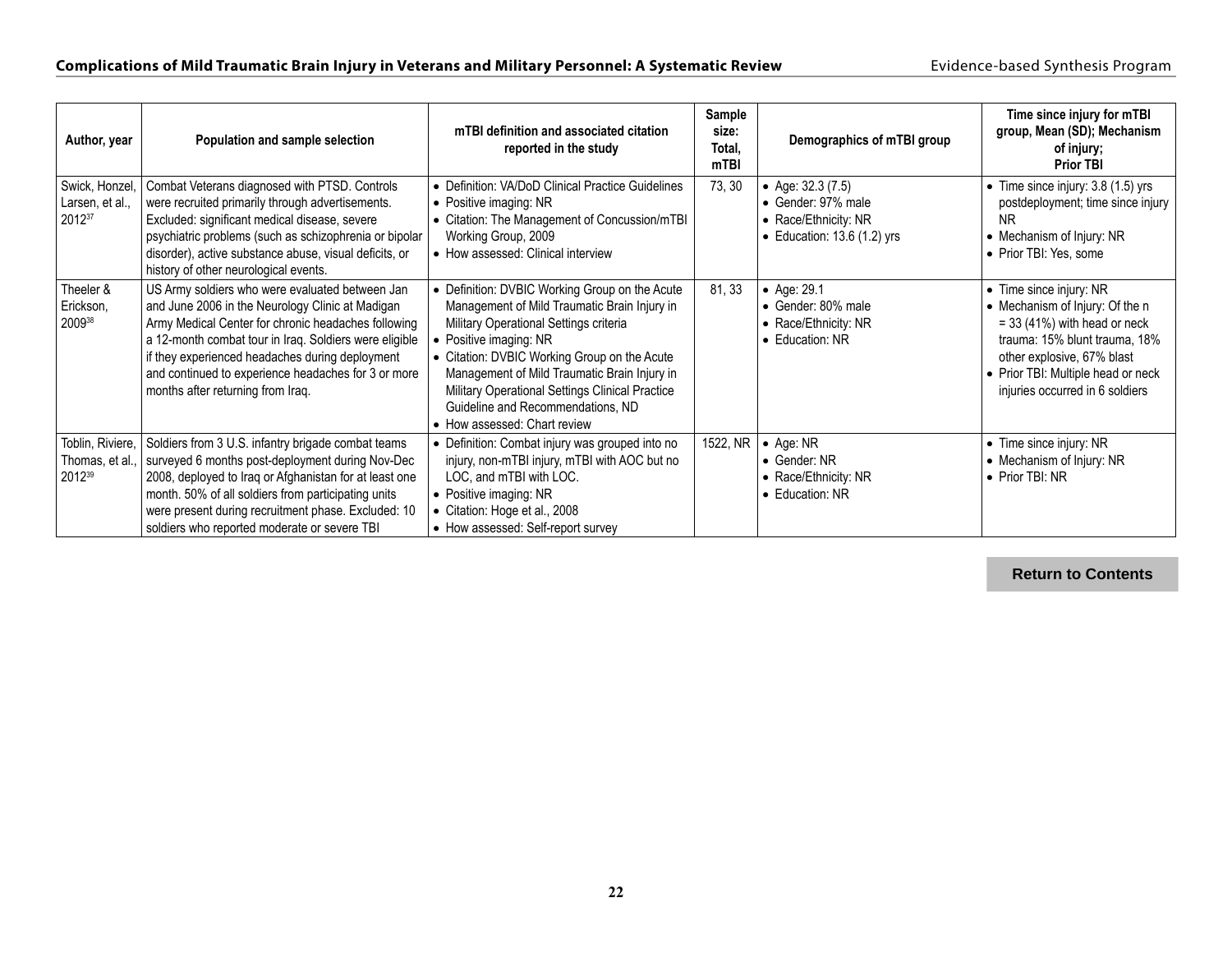# <span id="page-20-0"></span>**Summary of Findings**

In general, we found that, though cognitive, physical, and mental health symptoms were frequently reported by Veterans/military members following mTBI, there was little evidence that symptoms were more common in those with mTBI than those without mTBI. However, the evidence base is weakened by inconsistent findings, methodologic shortcomings of many studies, and variation in outcomes considered and outcome measurement approaches. We grouped findings into categories according to our key questions; though some outcomes could have been included in multiple categories (e.g., sleep), we chose to categorize outcomes as commonly reported in the literature, and report specific outcomes within each category individually for clarity. Findings by outcome categories are reported in detail in the following sections.

# **Cognitive Functioning Results**

#### **Summary of Cognitive Functioning Results**

We found 17 studies reporting cognitive outcomes for those with mTBI. Overall, few studies found an association between mTBI and cognitive deficits. The strength of evidence is very low because of poor and incomplete reporting of data and sampling procedures, lack of time-sinceinjury information, and because most studies were unblinded and single-center.

The studies reporting cognitive outcomes reported mean scores rather than proportions of individuals with impaired scores, making estimates of prevalence of cognitive impairment impossible. The best approximation of prevalence of impairment comes from studies reporting standardized scores which can be associated with impairment below certain cutoffs, and cognitive results should ideally be adjusted for pre-morbid functioning since the most accurate assessment of impairment reflects intra-individual change over time. We report estimates of impairment based on mean standardized scores, when available, and none of the included studies provided information on pre-morbid functioning such that change from baseline could be assessed at the intra-individual level. Though the majority of studies reported mean standardized scores within normal limits, the nature of mean score reporting is such that individuals comprising those means may have scored significantly above or below the mean. Therefore, though overall scores may be within normal limits, it is likely that some individuals obtained scores indicative of impairment, and individual variation should be kept in mind when interpreting findings.

There were studies that found mTBI patients had deficits in visuospatial abilities, attention/ concentration, and total/cross-domain composite scores as compared to patients without mTBI. However, even within each of these subdomains, findings were inconsistent across studies. In nearly all studies, scores for each of the subscales fell within normal limits, suggesting no clinically significant impairment in the group as a whole. Because studies did not report the proportion of patients scoring below normal range for each of the subscales, it is unclear whether there may have been subgroups of mTBI patients with cognitive deficits. Of note, single studies reported that mTBI patients within 10 days of injury and those undergoing disability evaluation had low processing speed scores.

It is difficult to draw overall conclusions about which factors, in addition to mTBI, are independently associated with cognitive test performance since studies evaluated a variety of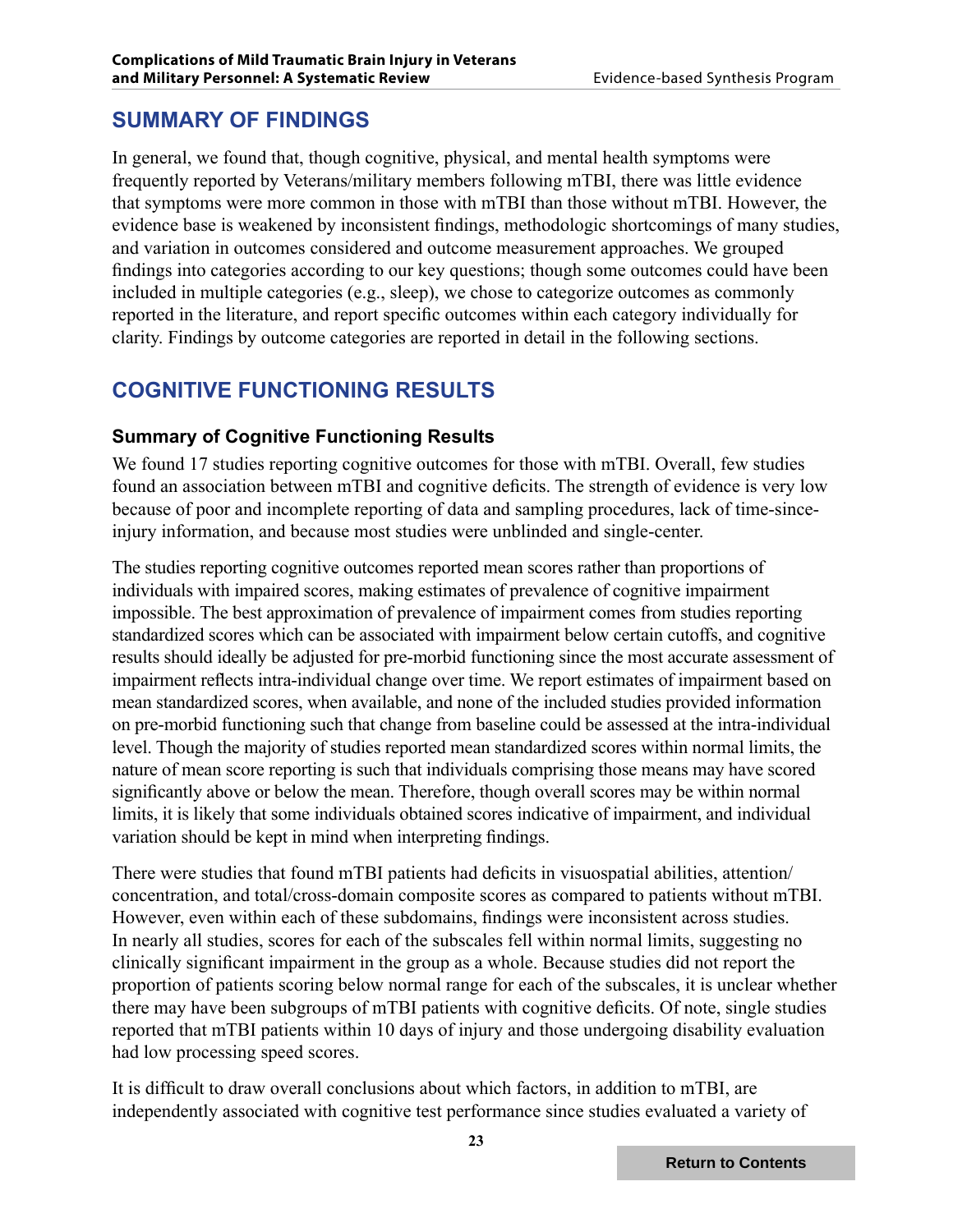<span id="page-21-0"></span>different factors and there were inconsistent findings among them. Individual studies suggested that impaired cognitive test performance was associated with comorbid mental health diagnosis, time since injury of less than 10 days, self-reported cognitive complaints, and experiencing loss or alteration of consciousness at the time of injury. One study found that Veterans who participated in a headache intervention demonstrated better overall cognitive functioning postintervention than those who did not participate in the intervention.

Prevalence estimates of self-reported cognitive complaints were not reported in the included studies. Potential risk factors for more severe self-reported cognitive problems include having an additional injury, LOC or PTA at the time of injury, being service connected, and having an Axis I mental health disorder.

The following table summarizes the evidence on cognitive outcomes, which is then followed by detailed results descriptions for each cognitive domain.

#### **Table 2. Summary of Evidence for Cognitive Functioning Outcomes Associated with mTBI in Veteran and Military Populations**

| Domain (number of<br>studies)                                            | <b>Key Question 1:</b><br><b>Estimates of</b><br><b>Prevalence and</b><br>Impairment (number<br>of studies) | <b>Key Question 1:</b><br><b>Statistically</b><br><b>Significant Deficits</b><br><b>Compared to</b><br><b>Controls (number of</b><br>studies) | <b>Key Question 2: Statistically</b><br><b>Significant Potential Risk or</b><br><b>Protective Factors (number of</b><br>studies)                                                                                                                                                                                                                                                                   |
|--------------------------------------------------------------------------|-------------------------------------------------------------------------------------------------------------|-----------------------------------------------------------------------------------------------------------------------------------------------|----------------------------------------------------------------------------------------------------------------------------------------------------------------------------------------------------------------------------------------------------------------------------------------------------------------------------------------------------------------------------------------------------|
| Language Abilities and<br><b>General Fund of Verbal</b><br>Knowledge (8) | Mean scores were<br>within normal limits (7)                                                                | No(3)                                                                                                                                         | No: Axis I disorder (2)<br>No: Blast exposure (1)<br>No: Disability/C&P Evaluation (1)<br>No: LOC or PTA (1)                                                                                                                                                                                                                                                                                       |
| Visuospatial Abilities (6)                                               | Mean scores were<br>within normal limits (2)                                                                | Yes $(1)$<br>No(1)                                                                                                                            | Yes Risk: Axis I disorder (1)<br>No: Axis I disorder (3)<br>No: Blast exposure (1)<br>No: Self-reported cognitive problems (1)                                                                                                                                                                                                                                                                     |
| Memory (11)                                                              | Mean scores were<br>within normal limits (5)                                                                | No(3)<br>Yes (2 studies on same<br>population; differences<br>only significant within 5<br>days of injury)                                    | Yes Risk: Time since injury 72 hours (1)<br>Yes Risk: Axis I disorder (1)<br>Mixed Risk: Axis I disorder (2)<br>Mixed Risk: Self-reported cognitive<br>problems (1)<br>Mixed Risk: Time since injury 5 days (1)<br>No: Axis I disorder (1)<br>No: Blast exposure (2)<br>No: Disability/C&P Evaluation (1)<br>No: LOC or PTA (1)<br>No: Service connection (1)<br>No: Time since injury 10 days (1) |
| Attention/Concentration<br>(8)                                           | Mean scores were<br>within normal limits (2)                                                                | No(2)<br>Yes $(3)$                                                                                                                            | Yes Risk: Time since injury 72 hours (1)<br>Mixed Risk: Axis I disorder (1)<br>No: Axis I disorder (1)<br>No: Blast exposure (1)<br>No: Disability/C&P Evaluation (1)<br>No: LOC or AOC (1)<br>No: Service connection (1)<br>No: Self-reported cognitive problems (1)<br>No: Time since injury 5-10 days (1)                                                                                       |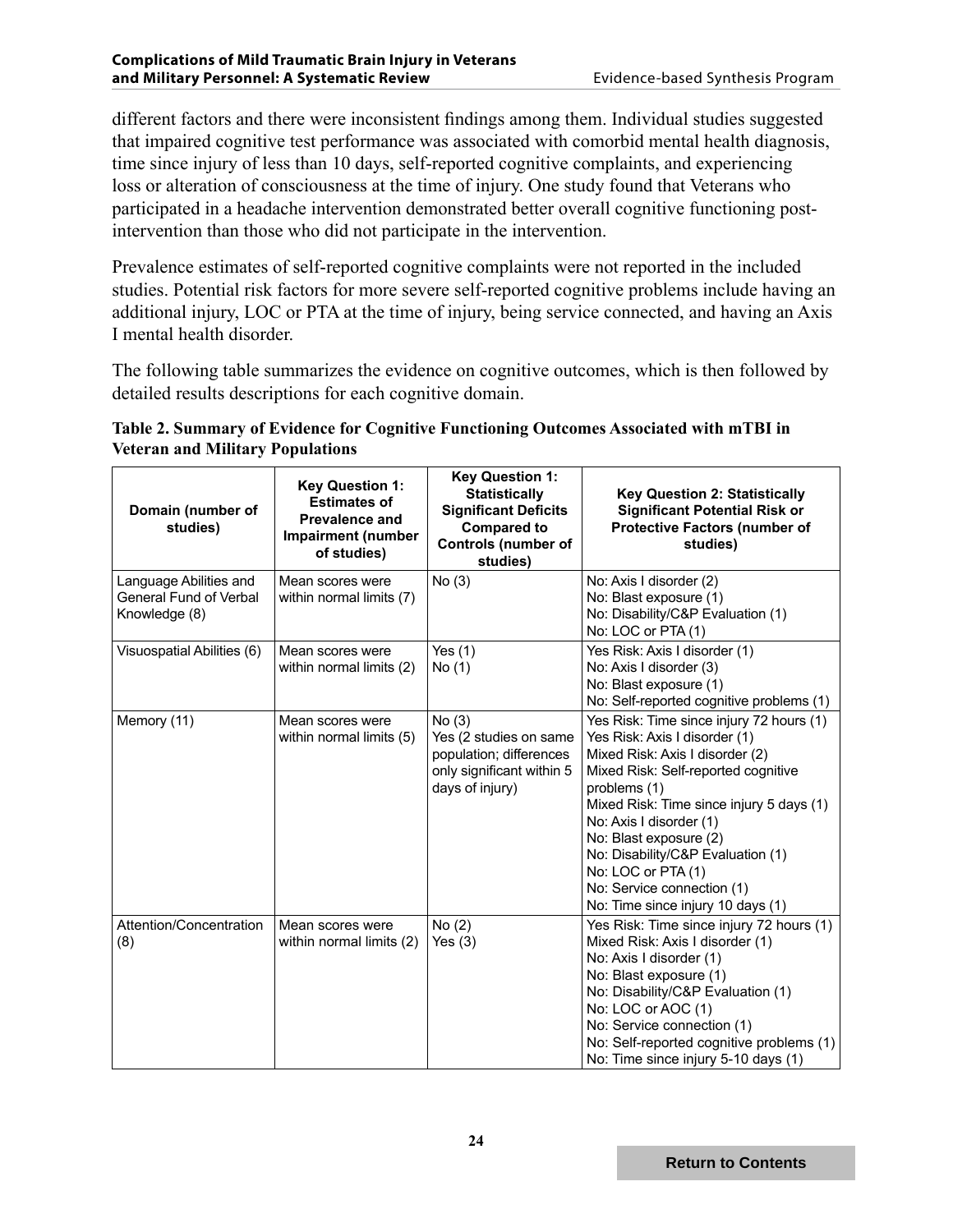| Domain (number of<br>studies)                  | <b>Key Question 1:</b><br><b>Estimates of</b><br>Prevalence and<br><b>Impairment</b> (number<br>of studies)                                                                                    | <b>Key Question 1:</b><br><b>Statistically</b><br><b>Significant Deficits</b><br><b>Compared to</b><br><b>Controls (number of</b><br>studies) | <b>Key Question 2: Statistically</b><br><b>Significant Potential Risk or</b><br><b>Protective Factors (number of</b><br>studies)                                                                   |
|------------------------------------------------|------------------------------------------------------------------------------------------------------------------------------------------------------------------------------------------------|-----------------------------------------------------------------------------------------------------------------------------------------------|----------------------------------------------------------------------------------------------------------------------------------------------------------------------------------------------------|
| Processing Speed (9)                           | Mean scores were<br>within normal limits;<br>exceptions were<br>scores below expected<br>limits for some<br>participants evaluated<br>for disability/C&P and<br>< 10 days since injury.<br>(4) | No (5)                                                                                                                                        | Yes Risk: Disability/C&P Evaluation (1)<br>Yes Risk: Time since injury 5 days (1)<br>No: Axis I disorders (3)<br>No: Blast exposure (1)<br>No: LOC or PTA (1)<br>No: Time since injury 10 days (1) |
| <b>Executive Functioning</b><br>(7)            | Mean scores were<br>within normal limits (4)                                                                                                                                                   | No(2)                                                                                                                                         | No: Axis I disorder (3)<br>No: Blast exposure (1)<br>No: Disability/C&P Evaluation (1)<br>No: LOC or PTA (1)                                                                                       |
| Effort/Motivation (1)                          | Mean scores were<br>within normal limits (1)                                                                                                                                                   | No(1)                                                                                                                                         | Yes Risk: Disability/C&P Evaluation (1)                                                                                                                                                            |
| Total and Cross-Domain<br>Composite Scores (9) | Mean scores were<br>within normal limits (2)                                                                                                                                                   | No(2)<br>Yes $(1)$                                                                                                                            | Yes Protective: Participation in<br>headache intervention (1)<br>Yes Risk: Disability/C&P Evaluation (1)<br>Yes Risk: LOC or AOC (1)<br>No: Blast exposure (1)                                     |
| Self-reported Cognitive<br>Deficits (7)        | <b>NR</b>                                                                                                                                                                                      | <b>NR</b>                                                                                                                                     | Yes Protective: Additional injury (1)<br>Yes Risk: LOC or PTA (1)<br>Yes Risk: Service Connection (1)<br>Yes Risk: Axis I disorder (4)<br>No: Axis I disorder (1)<br>No: Blast exposure (1)        |

*Note.* The impairment summary is based on average scores for groups with mTBI, and does not reflect individual variation in scores which could include some impairment for a certain proportion of participants. "Mixed" results indicate both significant and non-significant results for multiple assessments of the same outcome in a single study.

#### **Language Abilities and General Fund of Verbal Knowledge**

Key Question 1: We found eight primary studies that assessed this domain of cognitive functioning using the Repeatable Battery for the Assessment of Neuropsychological Status (RBANS): Language subtest, the Shipley Institute of Living Scale Vocabulary subtest, the Wechsler Adult Intelligence Scale-Third Edition (WAIS-III) Information subtest, and the Wechsler Adult Test of Adult Reading (WTAR).<sup>10,11,16,18,20,22,29,30</sup> The results abstracted from these studies are found in Appendix E, Table 1a. Three studies examined outcomes compared to a non-TBI group from the same population, describing similar performance across groups.18,29,30 All of the three studies reported standardized scores, and all of the mean scores fell within normal limits for language abilities and general fund of verbal knowledge, suggesting that, on average, clinically significant impairment in this domain is not associated with mTBI. None of the studies reported proportions of patients who obtained impaired scores on tests of language abilities and general fund of verbal knowledge.

Key Question 2: One study examined differences between Veterans with a history of mTBI who were obtaining testing as part of a C and P evaluation (i.e., a disability evaluation associated with potential financial gain) versus those recruited in a research context, and reported no significant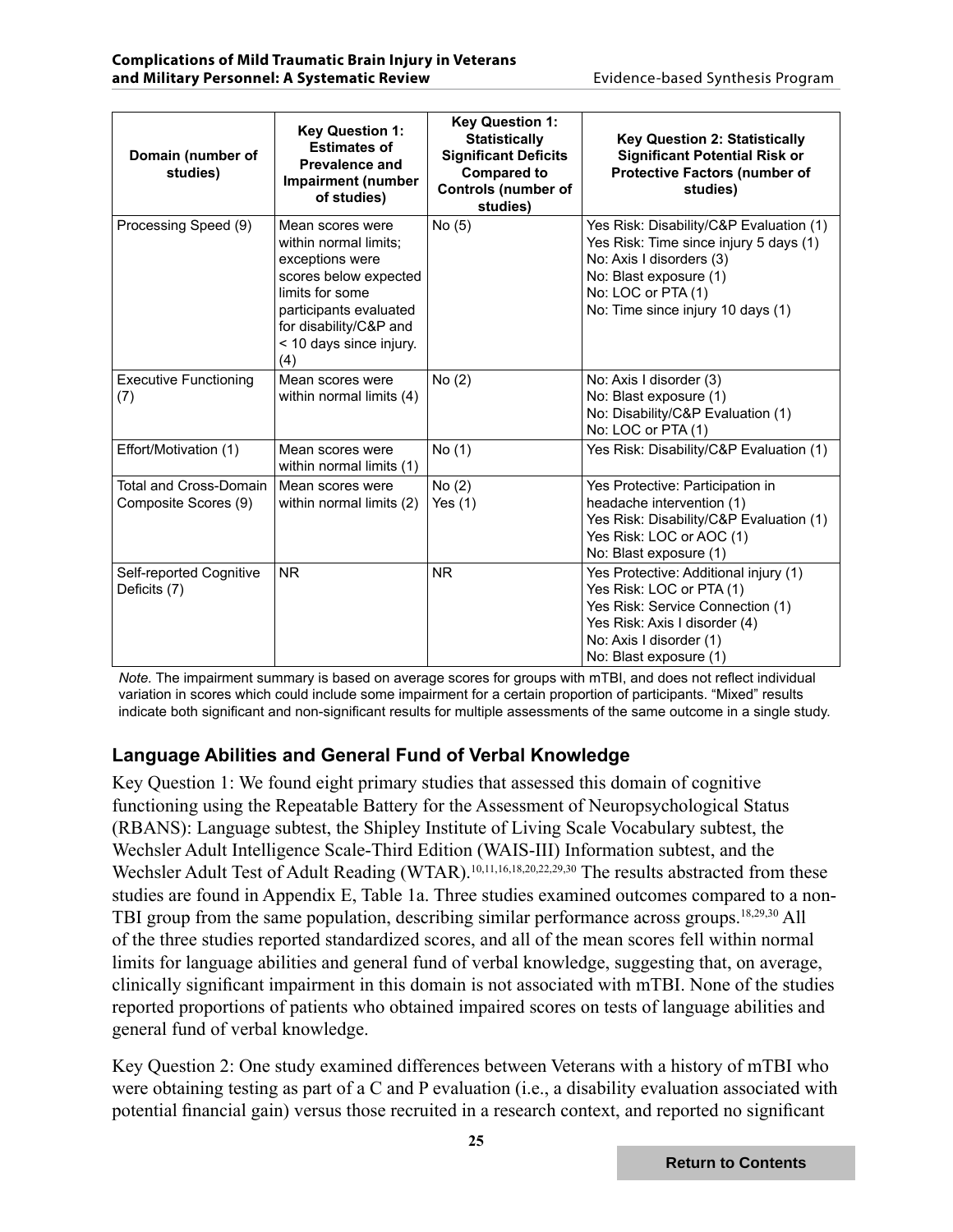differences between the groups.<sup>30</sup> A study by the same group of authors examined the effect of having an Axis I disorder on two different tests assessing language abilities and general fund of verbal knowledge, and both tests indicated non-significant differences between groups.<sup>29</sup> Similarly, studies examining the possible effect of PTSD diagnosis or mental health diagnosis other than PTSD<sup>22</sup> and LOC and/or PTA at the time of injury (compared to solely experiencing alteration of consciousness)20 both reported non-significant group differences. One study reported non-significant differences between Veterans with mTBI who were exposed to blast versus those who were not exposed to blast.<sup>16</sup>

# **Visuospatial Abilities**

Key Question 1: Six primary studies reported visuospatial outcomes using the RBANS: Visuospatial/Constructional subscale; Rey Complex Figure Test (RCFT); a study-specific Visual Organization/Processing factor; and the WAIS-III: Block Design subtest (Appendix E, Table 1b).16,18,20,22,29,36 In the studies that directly compared mTBI with non-TBI participants from the same population, groups performed similarly on two measures of visuospatial abilities (WAIS-III Block Design and RCFT Figure Copy), though the mTBI group performed significantly worse than participants without mTBI on the RBANS Visuospatial/Constructional subscale.<sup>18,29</sup> All of the mean standardized scores reported in these studies are within normal limits for visuospatial abilities.

Key Question 2: Studies examining the effects of Axis I disorders,  $29$  PTSD diagnosis,  $22$  or mental health diagnosis other than PTSD<sup>22</sup> reported equivalent results across groups. Contrary to these results, another research group examined the association between mental health variables including PTSD, depression, and anxiety with a visual organization/processing factor score, and reported significant negative correlations between visuospatial abilities and both self-reported PTSD and depression symptoms, but non-significant differences for service connection and LOC or PTA at the time of injury.<sup>20</sup> One study reported non-significant differences based on blast exposure.16 Finally, a study examining self-reported cognitive deficits found no significant association with objective visuospatial test results.36

# **Memory**

Key Question 1: We found 11 primary studies that assessed this domain of cognitive functioning using the Automated Neuropsychological Assessment Metrics (ANAM): Code Substitution Delayed (CDD) and Matching to Sample (MSP) subtests; Brief Visuospatial Memory Test Revised (BVMT-R): Total Recall and Delayed Recall subtests; the California Verbal Learning Test Second Edition (CVLT-II): Trials 1-5, Short Delay Free Recall, and Long Delay Free Recall subscales; a study-specific Memory Composite Score; a study-specific Memory Factor; the RBANS Story Memory Immediate Recall, Story Memory Delayed Recall, Immediate Memory, and Delayed Memory subtests; the RCFT: Immediate Recall and Delayed Recall subtests; and the WAIS-III: Digit Symbol Coding subtest (Appendix E, Table 1c).<sup>11,15,16,18,20,22,24,29,30,35,36</sup> Five studies examined outcomes compared to a non-TBI group from the same population, reporting similar results across groups in most cases.<sup>15,18,24,29,30</sup> The notable exception was from two studies by the same group of authors and the same patient population which reported significant group differences on both 72 hour assessments, one of the two 5 day assessments, and neither of the 10 day assessments.<sup>15,24</sup> In these two studies, the participants were assessed by the ANAM subtests, and the assessments were conducted within 72 hours, 5 days, and 10 days of injury; the rest of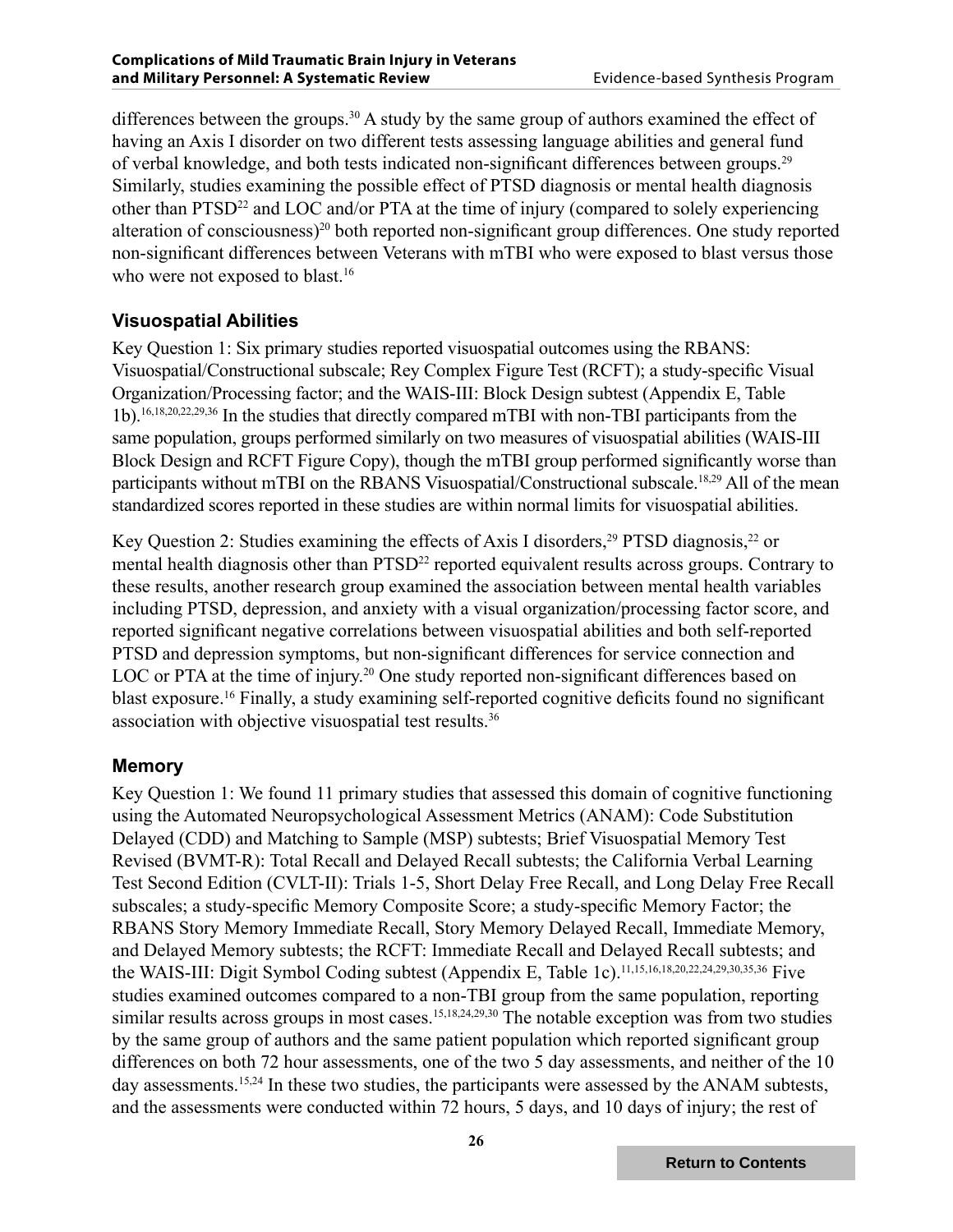the comparisons were between populations with longer time since injury, and using assessment tools other than the ANAM. Of the studies which reported standardized scores on assessments, all of the mean scores fell within normal limits for memory functioning; none of the studies reported proportions of patients who obtained impaired scores on tests of memory.11,18,20,29,30

Key Question 2: As noted above, two studies reported ANAM outcomes at specific times following mTBI event; these studies report significant deficits in memory on the majority of ANAM subtests at 72 hours and 5 days following injury.15,24 These same studies also report comparisons with controls after 10 days following injury, and notably these latter results are both non-significant. One study reported non-significant differences between Veterans with mTBI who were exposed to blast versus those who were not exposed to blast in terms of their immediate and delayed memory test performance.16 One study examined differences between Veterans with mTBI who were obtaining testing as part of a C and P evaluation versus those recruited in a research context, reporting non-significant differences between groups.<sup>30</sup> A study by the same group of authors examined the effect of having an Axis I disorder on three tests assessing memory, and two out of three assessment results indicated non-significant differences between individuals with mTBI who did and did not have an Axis I disorder.<sup>29</sup> One study examined the effect of mental health diagnosis other than PTSD on memory outcomes, and found similar results across groups.<sup>22</sup> Two studies examined the effect of PTSD on memory outcomes. One of these studies did not report p-values, though results for four out of five memory tests were worse for those with a diagnosis of PTSD.22 The other study reported a significant negative relationship between scores on a self-report PTSD symptom inventory and a composite memory score.<sup>20</sup> This latter study also reported a nonsignificant association for self-reported depression and service connection with memory test results, though self-reported anxiety was significantly related to memory functioning.<sup>20</sup> A study examining self-reported cognitive deficits found no significant correlation between memory test results and self-reported cognitive deficits for two out of three tests.<sup>36</sup> One study examined the impact of blast exposure and reported no significant differences between groups.11 Finally, one study reported similar results across groups based on mTBI with LOC and/or PTA at the time of injury compared to those with mTBI who only reported alteration of consciousness at the time of the mTBI event.<sup>20</sup>

#### **Attention/Concentration**

Key Question 1: We found eight primary studies that assessed this domain of cognitive functioning using the ANAM: Mathematical Processing (MTH) subtest; the RBANS: Attention subscale; study-specific Visual and Verbal Attention factor scores; and the WAIS-III and WAIS-IV: Digit Span subtest scores (Appendix E, Table 1d).<sup>15,16,18,20,24,29,30,36</sup> In five studies that compared mTBI directly with non-mTBI controls, findings varied with the metric used. The mTBI group performed similarly to a non-TBI comparison group on the WAIS-IV Digit Span measures of attention in two studies,<sup>29,30</sup> In other studies, participants with mTBI performed worse on the RBANS subtest and on the ANAM subtest, but deficits noted at 72 hours diminished with time.15,18,24 As with other outcomes, mean scores fell within normal limits for attention/concentration abilities.<sup>29,30</sup>

Key Question 2: Seven studies reported results separately for mTBI groups with and without potential risk or protective factors.<sup>15,16,20,24,29,30,36</sup> As noted with other cognitive outcomes, significant deficits in attention/concentration at 72 hours following injury diminished to nonsignificant differences 5 and 10 days following injury.<sup>15,24</sup> One study reported non-significant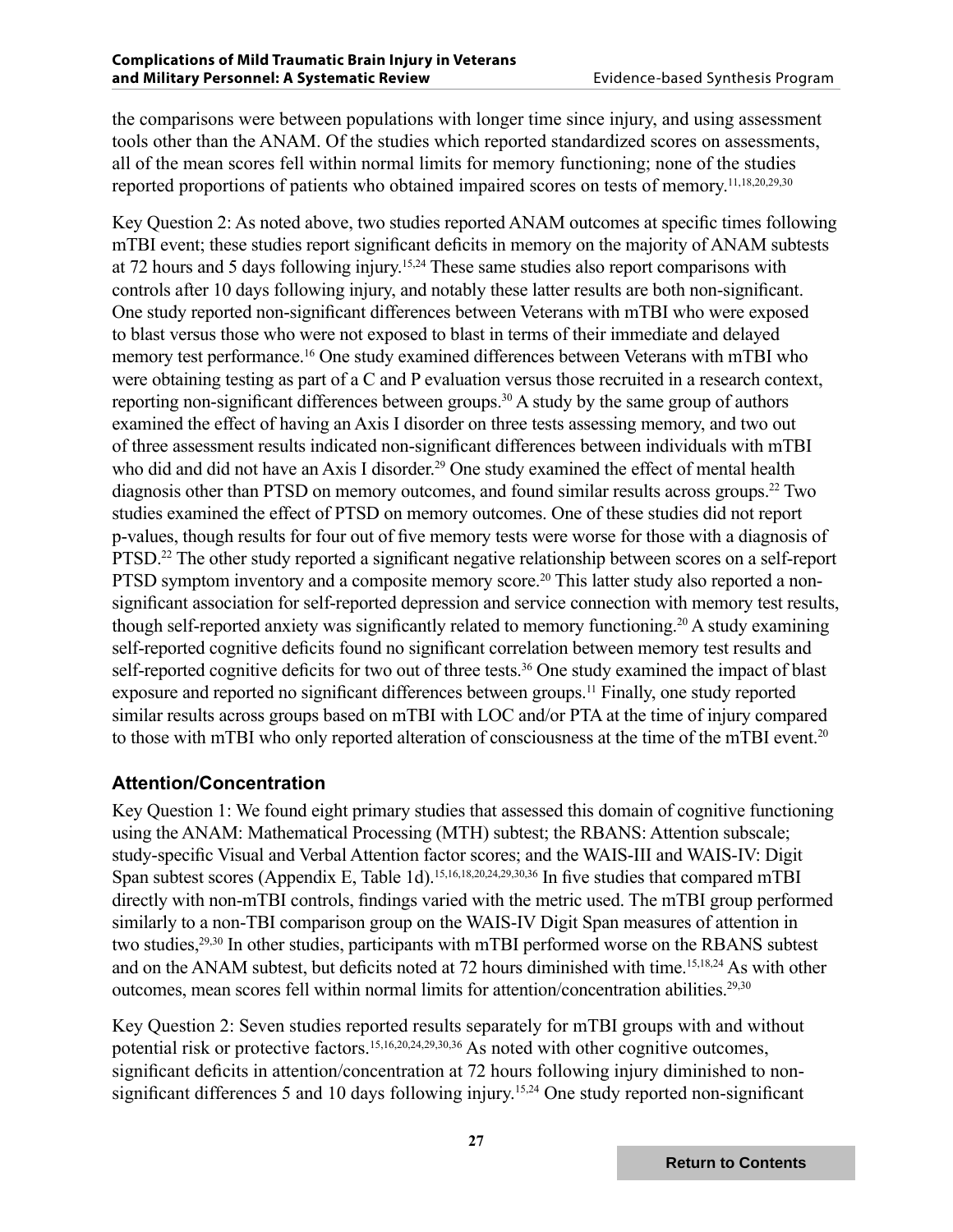differences in attention based on blast exposure.<sup>16</sup> The study that compared mTBI participants in a research setting with a forensic setting (i.e., a setting in which patients were evaluated for potential compensation) found non-significant differences in attention/concentration, in contrast with other outcomes for which participants in the forensic setting performed worse.<sup>30</sup> Having an Axis I disorder in addition to mTBI did not emerge as a significant factor on attention/ concentration outcomes.29 A study that examined the possible effects of PTSD, anxiety, and depression on attention and concentration outcomes reported significant associations between worse visual, but not verbal attention for depression and anxiety, and significant negative associations between both visual and verbal attention for PTSD.20 Service connection was nonsignificantly associated with verbal and visual attention.<sup>20</sup> Participants with LOC and/or PTA following TBI had similar results on attention/concentration compared with those who did not have these immediate sequelae.<sup>20</sup> WAIS-IV Digit Span test results were not significantly correlated with self-reported cognitive deficits in one study.<sup>36</sup>

### **Processing Speed**

Key Question 1: We found nine primary studies that assessed processing using the ANAM: Code Substitution (CDS), Procedural Reaction Time (PRT) subtest, and Simple Reaction Time (SRT) subtest; reaction time on a Go/NoGo task; Stroop Color & Word Test: Color and Word subtests; the Trail Making Test Part A; and the WAIS-III: Digit Symbol Coding subtest (Appendix E, Table 1e).11,15,20,22,24,29,30,36,37 Five studies examined outcomes compared to a non-TBI group from the same population.15,24,29,30,37 In three of these studies, the mTBI group performed similarly to a non-TBI comparison group on multiple measures of processing speed.29,30,37 By contrast, two studies conducted in the same patient population using the ANAM observed processing speed deficits soon after injury (72 hours and 5 days), although statistically significant differences between cases and controls were not detected upon longer term follow-up (10 days after injury). $15,24$ 

Key Question 2: As noted above, two studies report significant deficits in processing speed on the majority of ANAM subtests at 72 hours and 5 days following injury, but non-significant differences 10 days after injury.<sup>15,24</sup> One study examined differences between Veterans with mTBI who were obtaining testing as part of a C and P evaluation compared with Veterans with mTBI who were recruited in a research context, describing worse processing speed performance on all four tests examined by those obtaining a C & P evaluation.<sup>30</sup> Studies examining Axis I disorders,<sup>29</sup> PTSD diagnosis,<sup>22</sup> mental health problems other than PTSD,<sup>22</sup> self-reported cognitive deficits,<sup>36</sup> blast exposure,<sup>11</sup> and LOC and/or  $PTA<sup>20</sup>$  all reported equivalent results across compared groups.

# **Executive Functioning**

Key Question 1: We found seven primary studies that assessed this domain of cognitive functioning using the Controlled Oral Word Association (COWA) test, the Stroop Color and Word Test Color-Word subscale, the Trail Making Test Part B, and an Executive Functioning Composite test score (Appendix E, Table 1f).<sup>11,20,22,29,35,36</sup> Two studies by the same group of authors examined outcomes compared to a non-TBI group from the same population.<sup>29,30</sup> In these studies, the mTBI group performed similarly to a non-TBI comparison group on multiple measures of executive functioning. Of the four studies reporting standardized scores, all of the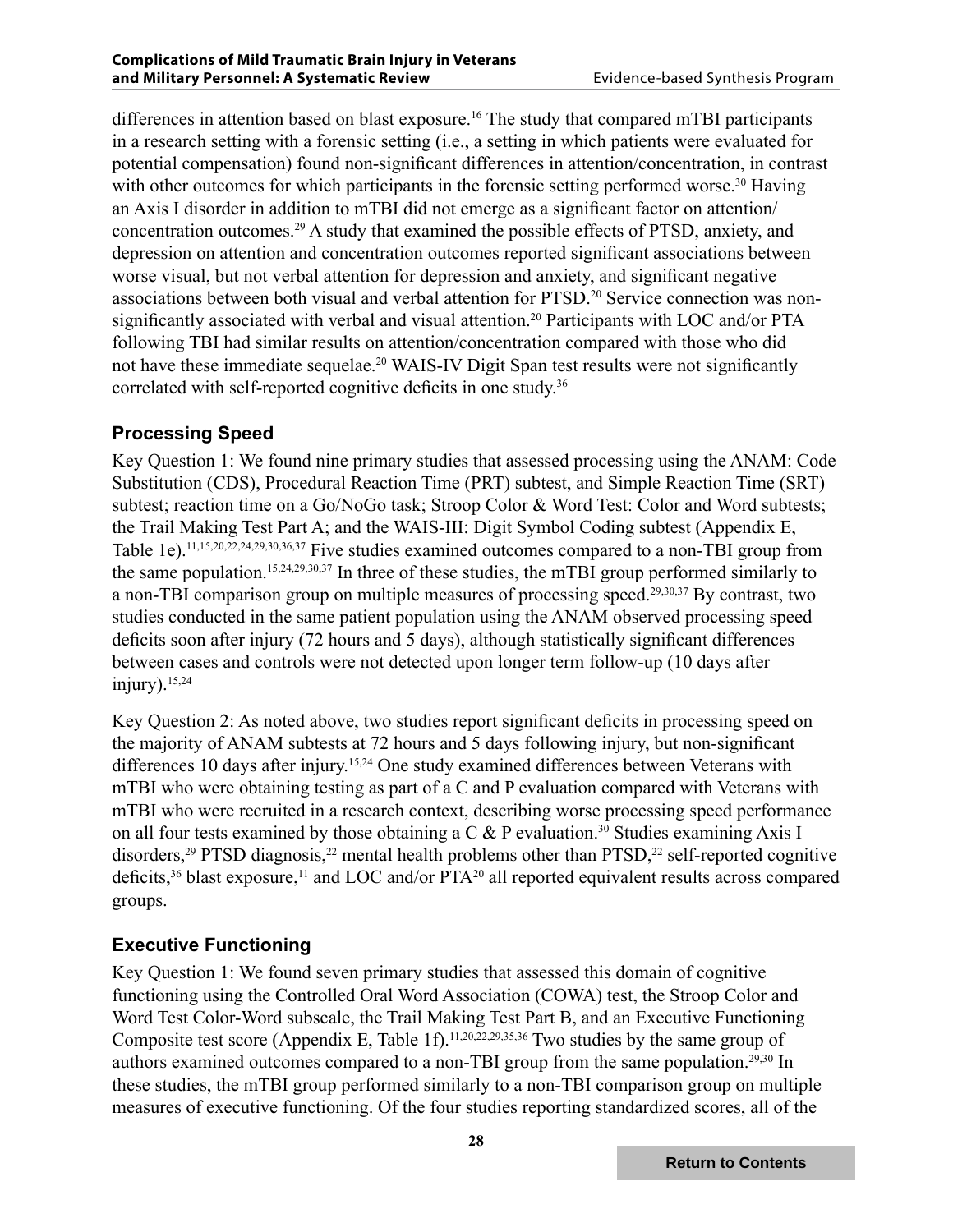mean scores fell within normal limits for executive functioning; none of the studies reported proportions of patients who obtained impaired scores on tests of executive functioning.

Key Question 2: One study examined differences between mTBI Veterans who were obtaining testing as part of a C and P evaluation (i.e., a disability evaluation associated with potential financial gain) versus those recruited in a research context, reporting no significant differences between groups.30 One study examined the effect of having an Axis I disorder, and all results were non-significant.<sup>29</sup> Similarly, another study examined the possible effect of PTSD diagnosis or mental health diagnosis other than PTSD on executive functioning outcomes, and found non-significant differences between groups.<sup>22</sup> A study examining self-reported cognitive deficits found no significant association with executive functioning test results.<sup>36</sup> One study on blast exposure reported no significant group differences.<sup>11</sup> Finally, one study reported non-significant group differences based on mTBI with LOC and/or PTA at time of injury compared to those with mTBI who did not have these immediate sequelae.<sup>20</sup>

#### **Effort/Motivation**

Key Question 1: We found one primary study that assessed effort and motivation on cognitive tests using the CVLT-II: Forced Choice subtest, an Effort Failures composite; the Rey 15 Item test (Rey FIT): Combination test, the Victoria Symptom Validity Test (VSVT); and the WAIS-III: Reliable Digit Span subtest (Appendix E, Table 1g).<sup>30</sup> This study did not report comparisons between those with and without mTBI (Appendix E, Table 1g).<sup>30</sup>

Key Question 2: The same study also examined differences between Veterans with mTBI who were obtaining testing as part of a C and P evaluation (i.e., a disability evaluation associated with potential financial gain;  $n = 24$ ) versus those with mTBI who were recruited in a research context ( $n = 38$ ).<sup>30</sup> Veterans tested in the context of a disability evaluation scored worse on every measure of effort and motivation administered, and five out of the seven outcomes reported were statistically significant.<sup>30</sup>

# **Total and Cross-Domain Composite Scores**

Key Question 1: We found nine primary studies that assessed cognitive functioning across domains using an Attention/Processing Speed composite score; "positive neurological and/ or neuropsychological findings," Montreal Cognitive Assessment (MOCA); Overall Test Battery Mean; RBANS: Total Score; WAIS-III: Vocabulary, Information, Matrix Reasoning, Block Design Subscales; and WAIS-IV: all subtests (Appendix E, Table 1h).<sup>16,18,22,29,30,32-35</sup> Three studies examined outcomes compared to a non-TBI group.<sup>18,29,30</sup> In two of these studies,<sup>29,30</sup> there were no significant differences between mTBI and non-mTBI participants on Overall Test Battery Mean scores, though one study<sup>18</sup> reported significantly lower RBANS total scores for mTBI participants. Of the two studies reporting standardized scores on assessments, all of the mean scores fell within normal limits for cognitive functioning; none of the studies reported proportions of patients who obtained total or composite scores indicative of impaired cognitive functioning.<sup>29,30</sup>

Key Question 2: One study reported non-significant differences in RBANS total score between Veterans with mTBI who were exposed to blast versus those who were not exposed to blast.16 One study examined differences between Veterans with mTBI who were obtaining testing as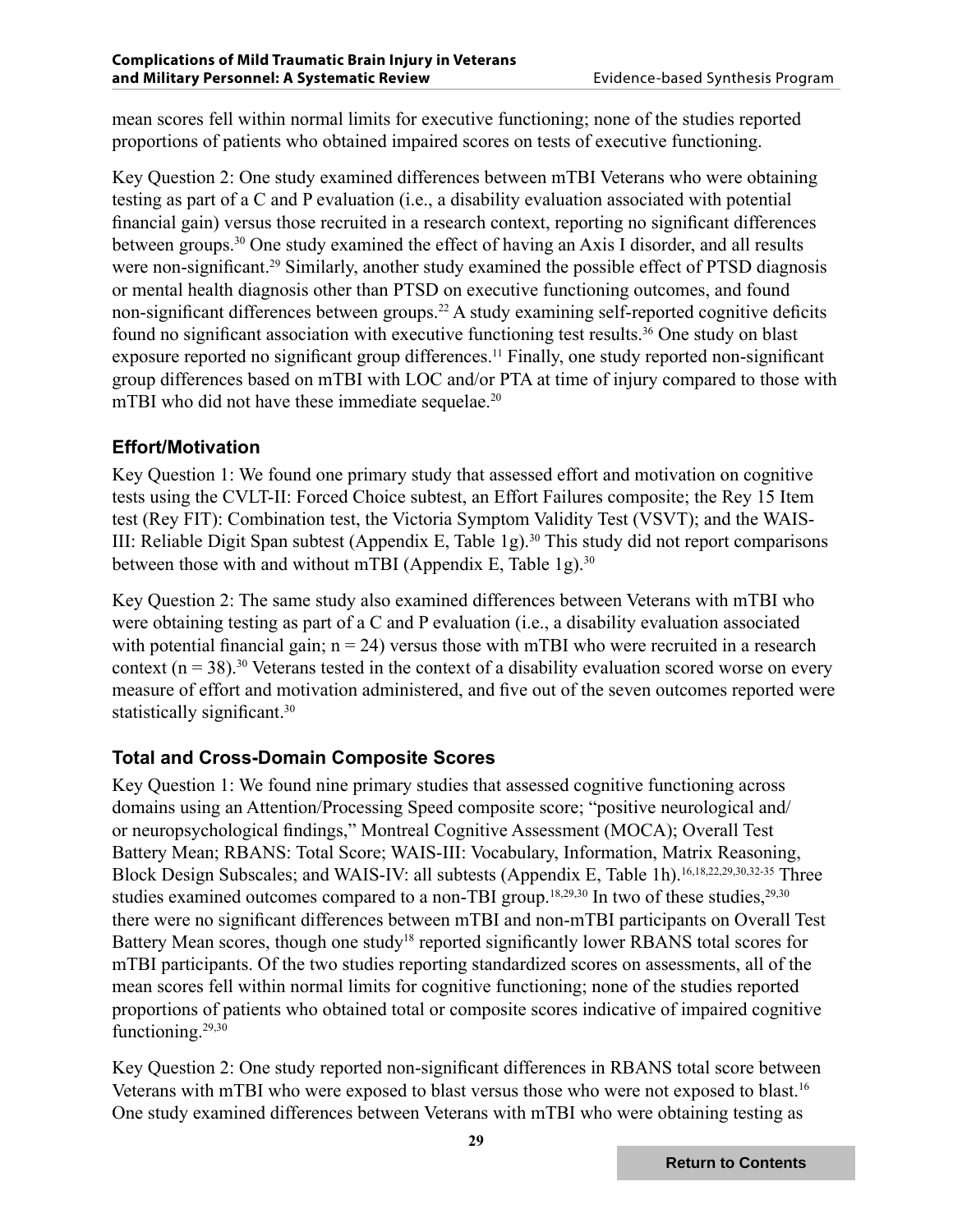part of a C and P evaluation (i.e., a disability evaluation associated with potential financial gain) versus those with mTBI who were recruited in a research context, reporting significantly lower Overall Test Battery Mean scores for evaluations linked to potential financial gain.<sup>30</sup> A study by the same group of authors examined the effect of having an Axis I disorder, and results indicated non-significant differences between the groups.<sup>29</sup> Similarly, another group of authors investigated the effect of having PTSD or a mental health diagnosis other than PTSD, and reported similar cognitive functioning across groups.<sup>22</sup> Another study examined the possible effects of a headache intervention involving sleep hygiene, Prazosin, headache and pain education, and group therapy.34 This study indicated that completion of the intervention was associated with significantly higher MOCA scores. The same group of authors also reported that MOCA scores were significantly lower for Veterans who experienced LOC compared to those who did not experience LOC.<sup>32</sup> Finally, another study by this same groups of authors reported a significant association between obtaining positive neurological or neuropsychological test results and the number of blast exposures resulting in LOC, as well as an association with the number of blast exposures resulting in either LOC or AOC.33

# **Self-Reported Cognitive Problems**

Key Question 1: Seven primary studies examined self-reported cognitive problems including self-reported blackouts; confusion; Frontal Systems Behavioral Scale (FrSBe): Subjective Executive Dysfunction pre- to post-injury change; memory problems; and Neurobehavioral Symptom Inventory (NSI): concentration, decision-making, memory, and slowed thinking/ organization items and cognitive cluster score (Appendix E, Table 1i).12,13,17,20,25,29,35 We found no studies reporting prevalence estimates or comparisons with a non-mTBI control group.

Key Question 2: One study examining the effects of Axis I disorders reported non-significant differences between groups,<sup>29</sup> and another described non-significant differences for those with and without blast exposure.12 Four studies examined self-reported cognitive problems on the NSI and their relationship to anxiety,<sup>20</sup> depression,<sup>20</sup> PTSD,<sup>12,17,20</sup> service connection,<sup>20</sup> and presence of LOC and/or PTA at the time of injury,<sup>20</sup> and all describe significantly worse symptoms reported by participants with mTBI with these potential risk factors. Finally, one study described having an additional injury being significantly correlated with fewer self-reported cognitive complaints.25

# **Physical Health Results**

# **Summary of Physical Health Results**

We found 17 studies reporting physical health outcomes for those with mTBI. Low strength evidence suggests that self-reported physical symptoms are associated with mTBI. This body of evidence is comprised entirely of low quality studies generally limited by poor and incomplete reporting of data and sampling procedures, lack of time-since-injury information, and lack of blinding of those conducting outcomes assessments; most studies were also single-center.

Studies included in this report suggest that symptoms reported by those with mTBI include headaches, pain, vestibular symptoms, hearing and vision problems, nausea or loss of appetite, and neurologic symptoms. One study reported that the prevalence of neurology referrals for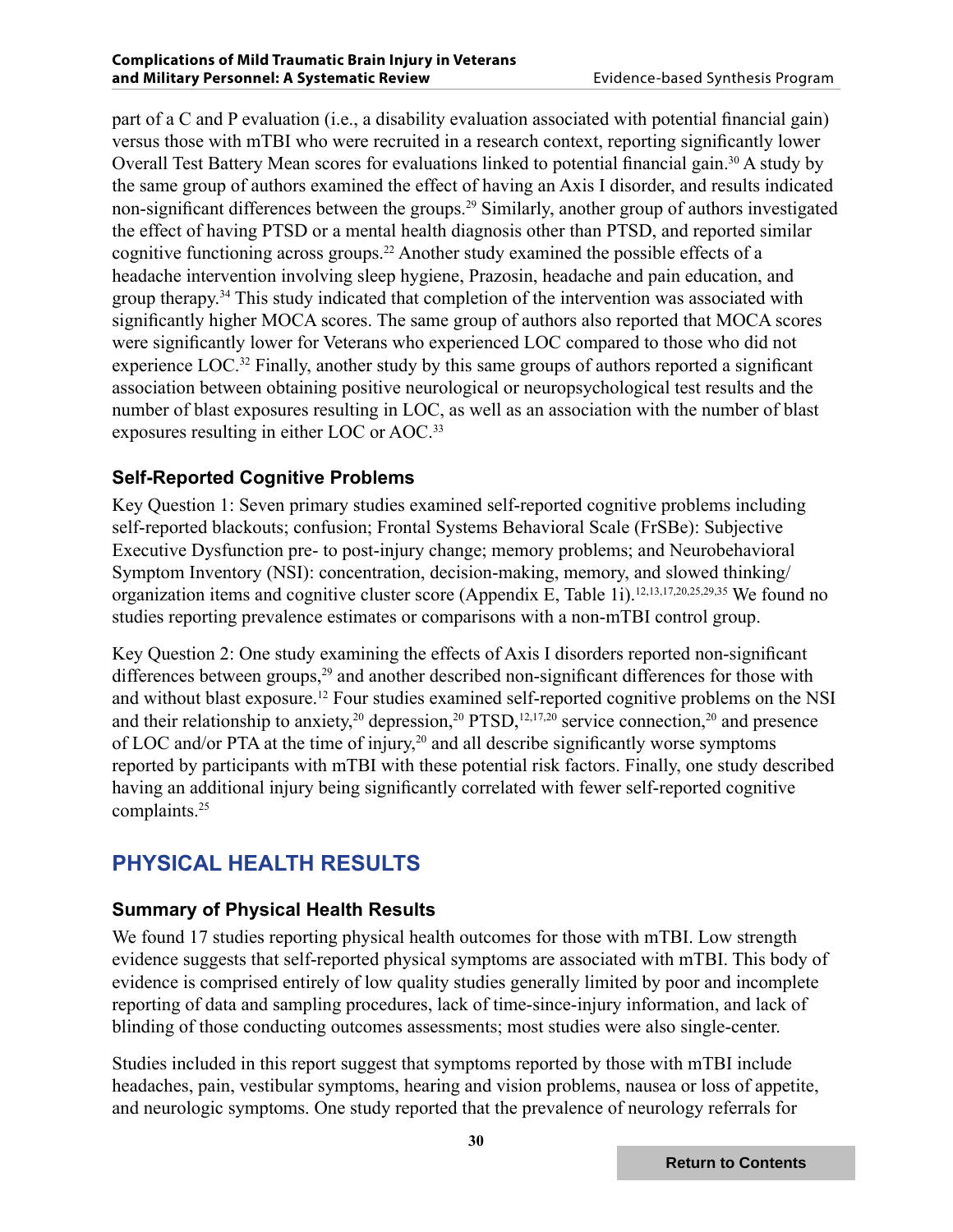<span id="page-28-0"></span>headaches was 33.3% for Veterans with mTBI, though no other physical health studies reported prevalence estimates for these outcomes. It is also unclear whether mTBI directly contributes to the prevalence or severity of physical health symptoms, as only two studies included a comparison group of participants without mTBI. Self-reported symptom severity ranges widely across individuals and many of the reported physical health outcomes are based solely on responses to an individual item from the NSI, a general post-concussive symptom inventory. Additionally, inconsistent information on risk and protective factors provides insufficient evidence to make strong conclusions about potentially moderating factors for self-reported physical health outcomes.

The following table summarizes the evidence on physical health outcomes, which is then followed by detailed results descriptions for each physical health domain.

| Table 3. Summary of Evidence for Physical Health Outcomes Associated with mTBI in Veteran and |  |
|-----------------------------------------------------------------------------------------------|--|
| <b>Military Populations</b>                                                                   |  |

| Domain (number of<br>studies) | <b>Key Question 1:</b><br><b>Estimates of</b><br><b>Prevalence and</b><br><b>Impairment (number</b><br>of studies)                                                                                             | <b>Key Question 1:</b><br><b>Statistically Significant</b><br><b>Deficits Compared to</b><br><b>Controls (number of</b><br>studies) | <b>Key Question 2: Statistically</b><br><b>Significant Potential Risk or</b><br><b>Protective Factors (number of</b><br>studies)                                                                                                                                                           |
|-------------------------------|----------------------------------------------------------------------------------------------------------------------------------------------------------------------------------------------------------------|-------------------------------------------------------------------------------------------------------------------------------------|--------------------------------------------------------------------------------------------------------------------------------------------------------------------------------------------------------------------------------------------------------------------------------------------|
| Headaches (10)                | Prevalence of neurology<br>referrals for headache =<br>$33.3\%$ . (1)<br>Average self-reported<br>headache severity =<br>"moderate-severe" (1)<br>Average headache pain<br>$= 4.33$ on a scale of<br>$0-10(1)$ | <b>NR</b>                                                                                                                           | Yes Protective: Additional injury (1)<br>Yes Protective: Headache intervention<br>(1)<br>Mixed Risk: Axis I disorder (2)<br>No: Blast exposure (2)<br>Yes Risk: Positive neurological or<br>neuropsychological findings (1)<br>Yes Risk: Referral to neurology clinic for<br>headaches (1) |
| Pain $(2)$                    | Median pain = $3.5$ on a<br>scale of 0-10 (1)                                                                                                                                                                  | Yes: Average pain<br>severity (1)                                                                                                   | N <sub>R</sub>                                                                                                                                                                                                                                                                             |
| Vestibular (6)                | Average vestibular<br>symptom severity $=$<br>mild-moderate (1)                                                                                                                                                | Mixed (1)                                                                                                                           | Yes Risk: 1-3 weeks following injury (1)<br>Mixed Risk: 4 weeks following injury (1)<br>Mixed Risk: Axis I disorders (2)<br>Yes Protective: Additional injury (1)<br>No: Blast exposure (1)                                                                                                |
| Vision (5)                    | Average vision-related<br>symptom severity =<br>mild-moderate (1)                                                                                                                                              | <b>NR</b>                                                                                                                           | Mixed Risk: Axis I disorders (3)<br>Yes Protective: Additional injury (1)<br>No: Blast exposure (1)                                                                                                                                                                                        |
| Hearing (5)                   | Average hearing-related<br>symptom severity =<br>moderate (1)                                                                                                                                                  | <b>NR</b>                                                                                                                           | Mixed Risk: Axis I disorders (3)<br>Mixed Protective: Additional injury (1)<br>Mixed Risk: Blast exposure (1)                                                                                                                                                                              |
| Nausea/Appetite (5)           | Average appetite/<br>nausea-related<br>symptom severity =<br>mild-moderate (1)                                                                                                                                 | <b>NR</b>                                                                                                                           | Mixed Risk: Axis I disorders (3)<br>Mixed Protective: Additional injury (1)<br>No: Blast exposure (1)                                                                                                                                                                                      |
| Neurological (5)              | Average numbness or<br>tingling severity = mild-<br>moderate (1)                                                                                                                                               | <b>NR</b>                                                                                                                           | Yes Risk: PTSD (2)<br>No: Additional injury (1)<br>No: Blast exposure (1)<br>Yes Risk: LOC (1)                                                                                                                                                                                             |

*Note.* The impairment summary is based on average scores for groups with mTBI, and does not reflect individual variation in scores which could include some impairment for a certain proportion of participants. "Mixed" results indicate both significant and non-significant results for multiple assessments of the same outcome in a single study.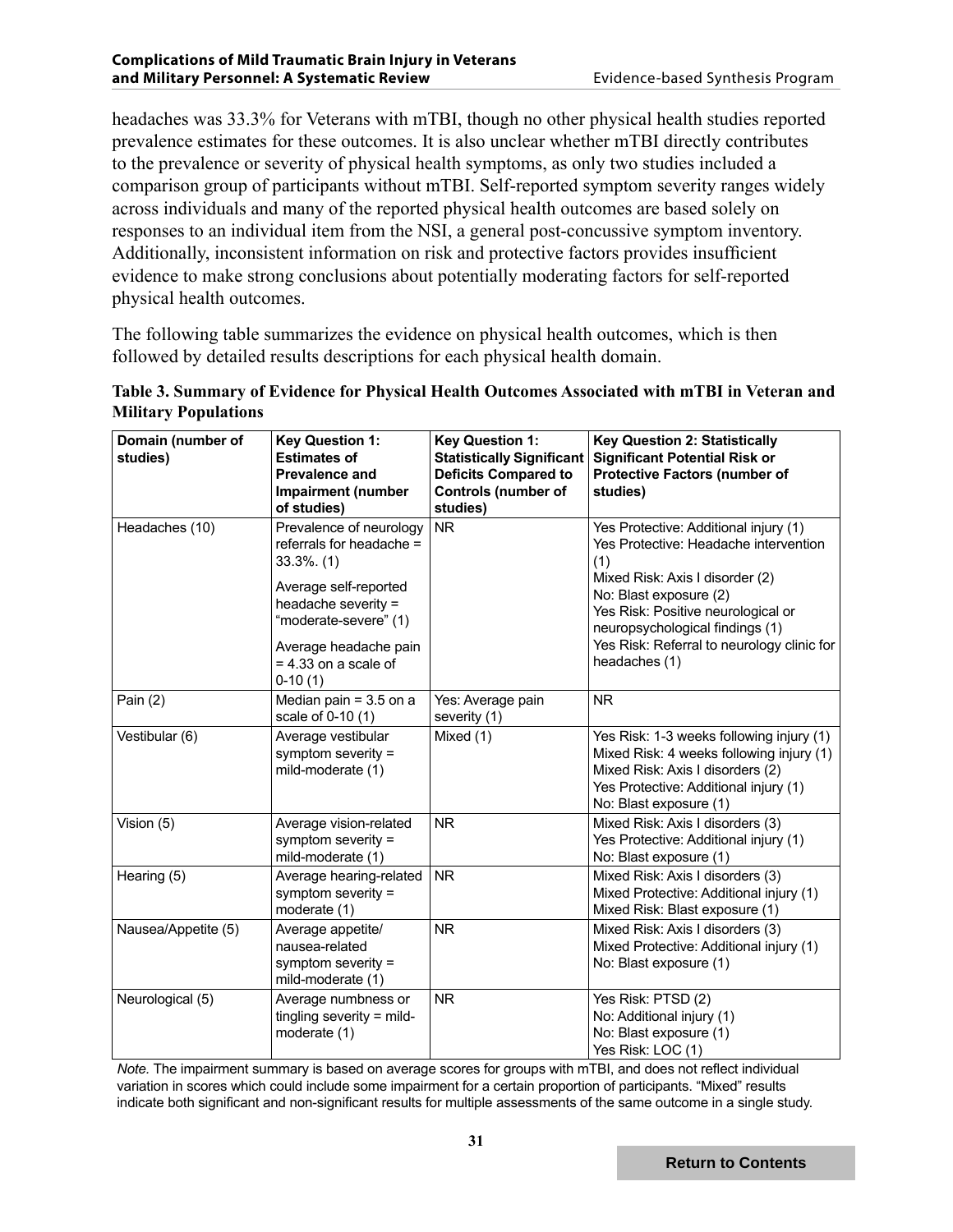#### **Headaches**

Key Question 1: We found 10 primary studies that reported headache outcomes for Veterans and members of the military including self-reported headaches, headache days per month, headache duration, headache frequency, headache pain level or severity, headache type, time since injury of initiation of headaches, worsening of pre-trauma headaches, headache referral, headache medication overuse, Migraine Disability Assessment Score (MIDAS), Headache Impact Test (HIT-6) score, and NSI: Headache item (Appendix E, Table 2a).12,13,16,17,25,29,31,33,34,38 One study without a comparison group reported prevalence of neurology referrals for headache in an mTBI population was 33.3%.31 Another study reported an average NSI headache item scores between 1.45-2.71, corresponding to a self-report of headache severity in the moderate range.<sup>25</sup> Finally, one study reported average headache pain of 4.33 on a scale of 0-10 for Veterans with mTBI.<sup>33</sup> All other prevalence estimates and comparisons with a non-mTBI population reported in the included studies were based on populations selected because they experienced headaches, and therefore prevalence estimates are not accurate for a general mTBI population.

Key Question 2: A study comparing a similar population of Veterans with history of mTBI who also had at least one additional injury reported that additional injury is, in fact, a protective factor for experiencing headaches, reporting that those with additional injuries reported significantly lower NSI headache item severity than those without.<sup>25</sup> Another study investigating the effects of a headache intervention found that following completion of this intervention, Veterans reported decreased headache frequency and severity compared to a comparison group who did not complete the intervention.<sup>34</sup> One study reported non-significant differences in headache impact based on blast exposure.16 One study reported a non-significant relationship between Axis I disorder and headaches.<sup>29</sup> All other studies investigating possible risk and protective factors reported statistically significant risk associated with blast exposure,<sup>12</sup> PTSD,<sup>12,17</sup> positive neurological or neuropsychological findings,<sup>33</sup> and referral to neurology clinic for headaches.<sup>31</sup>

#### **Pain**

Key Question 1: We found only two studies documenting outcomes related to pain using selfreported pain in the past 30 days, and self-reported pain on a 0-10 scale (Appendix E, Table 2b).9,27 Only one study compared pain to a non-mTBI population, describing statistically significant differences in median pain scores of 3.5/10 for the participants with mTBI and 2.0/10 for those without mTBI.<sup>9</sup>

Key Question 2: Neither included study provided data related to this key question.

#### **Vestibular**

Key Question 1: We found six primary studies reporting vestibular outcomes including disorientation, dizziness, Dizziness Handicap Inventory (DHI) scores, Dynamic Visual Acuity Test (DVAT) scores, imbalance, and NSI: Feeling Dizzy, Loss of Balance, and Poor Coordination item scores (Appendix E, Table 2c).<sup>12,13,17,23,25,29</sup> Ranges of mean scores on vestibular NSI items ranged from 1.32-1.47 for mTBI populations, corresponding to mild-moderate symptom severity.13 One study compared DHI and DVAT scores to non-mTBI populations, reporting significantly more vestibular symptoms in mTBI groups at 1, 2, 3, and 4 weeks following injury for DHI and 1 week but not 4 weeks following injury for DVAT.23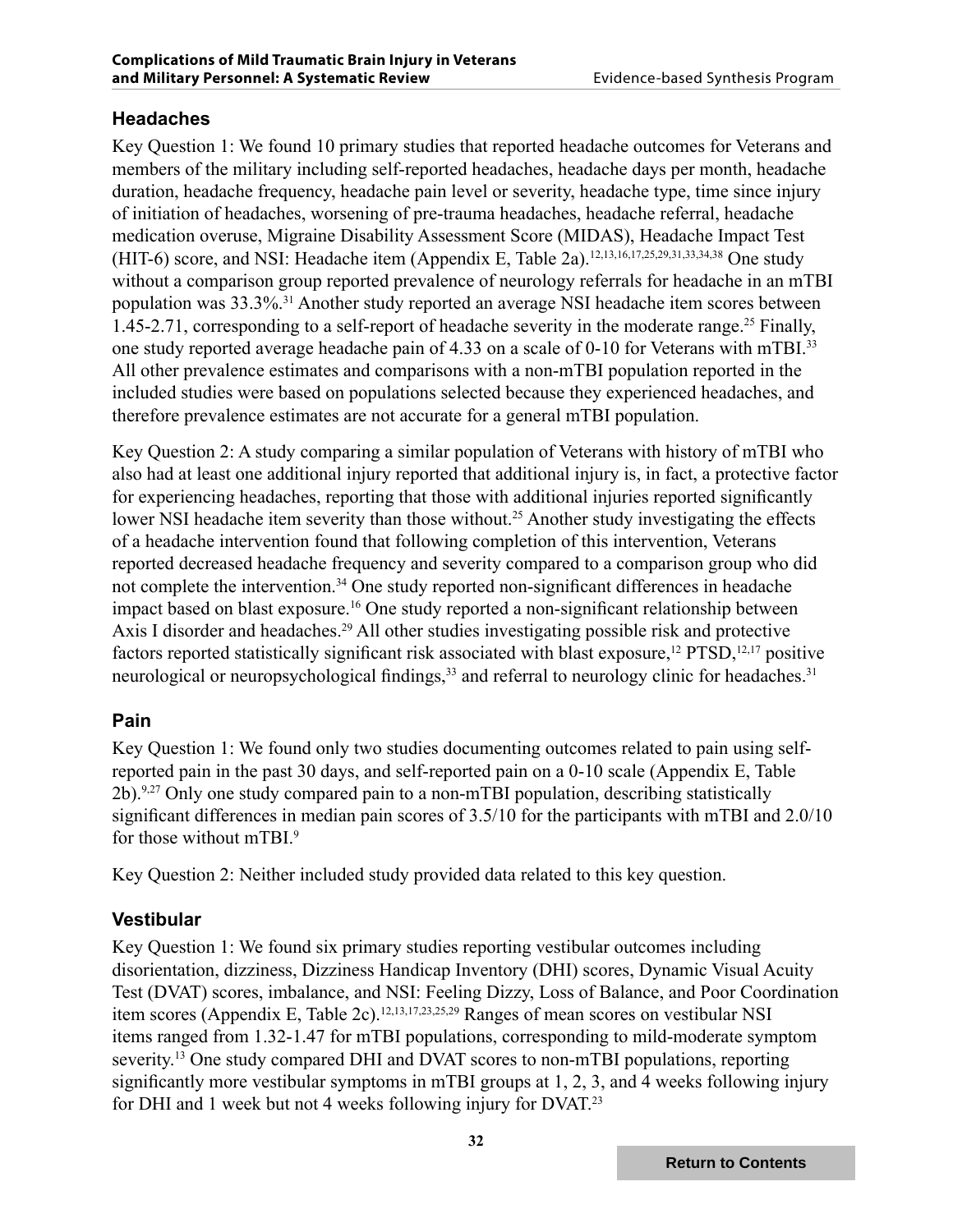Key Question 2: As noted above, one study reported that significantly worse DVAT scores for the mTBI group became non-significantly different from those of non-mTBI controls after 4 weeks following injury.<sup>23</sup> Two studies reported non-significant differences in vestibular outcomes for those with Axis I disorders<sup>29</sup> or blast exposure.<sup>12</sup> Three studies reported that  $PTSD<sup>12,17</sup>$  and additional injury were significantly associated with worse self-reported vestibular symptoms in Veterans with mTBI.

#### **Vision**

Key Question 1: We found five primary studies reporting vision-related outcomes including "photophobia" and NSI: Vision Problems and Sensitivity to Light item scores (Appendix E, Table 2d).12,13,17,25,29 Ranges of mean scores on vision-related NSI items ranged from 1.51-1.72 for mTBI populations, corresponding to mild-moderate symptom severity.13 No studies compared mTBI to non-mTBI populations.

Key Question 2: Two studies reported non-significant differences for those exposed to blast,  $12$ and those with Axis I disorders.<sup>29</sup> Four studies reported significantly worse self-reported visionrelated outcomes for those with  $PTSD<sup>12,17</sup>$  and additional injury.<sup>25</sup>

### **Hearing**

Key Question 1: We found five primary studies reporting hearing-related outcomes including tinnitus, "phonophobia," and NSI: Hearing Difficulty and Sensitivity to Noise item scores (Appendix E, Table 2e).12,13,17,25,29 Average self-reported hearing difficulty and sensitivity to noise were in the moderate range.<sup>13</sup> No studies compared mTBI to non-mTBI populations.

Key Question 2: Two studies investigating the association of blast exposure<sup>12</sup> and additional injury25 with hearing-related outcomes reported significant findings for sensitivity to noise, but not for hearing difficulty. One study reported non-significant differences for those with Axis I disorders.29 Two studies reported significantly worse self-reported hearing-related outcomes for those with PTSD.<sup>12,17</sup>

#### **Neurological**

Key Question 1: We found five primary studies reporting neurological outcomes including neurological deficits based on examination, and NSI: Numbness or Tingling item score (Appendix E, Table 2f).12,13,17,25,32 Average self-reported numbness or tingling was of mildmoderate severity.13 No studies compared populations with mTBI to those without mTBI.

Key Question 2: One study investigating the association of blast exposure with the NSI item score described non-significant group differences,<sup>12</sup> as did a study on presence of additional injury.25 Two studies reported significantly worse NSI numbness or tingling score for those with PTSD.<sup>12,17</sup> Finally, one study reported that Veterans with LOC at the time of injury were significantly more likely to obtain positive neurological exam findings than those without LOC.<sup>32</sup>

#### **Nausea/Appetite**

Key Question 1: We found five primary studies reporting outcomes related to appetite and nausea including self-reported nausea, and NSI: Loss of Appetite, Change in Taste or Smell, and Nausea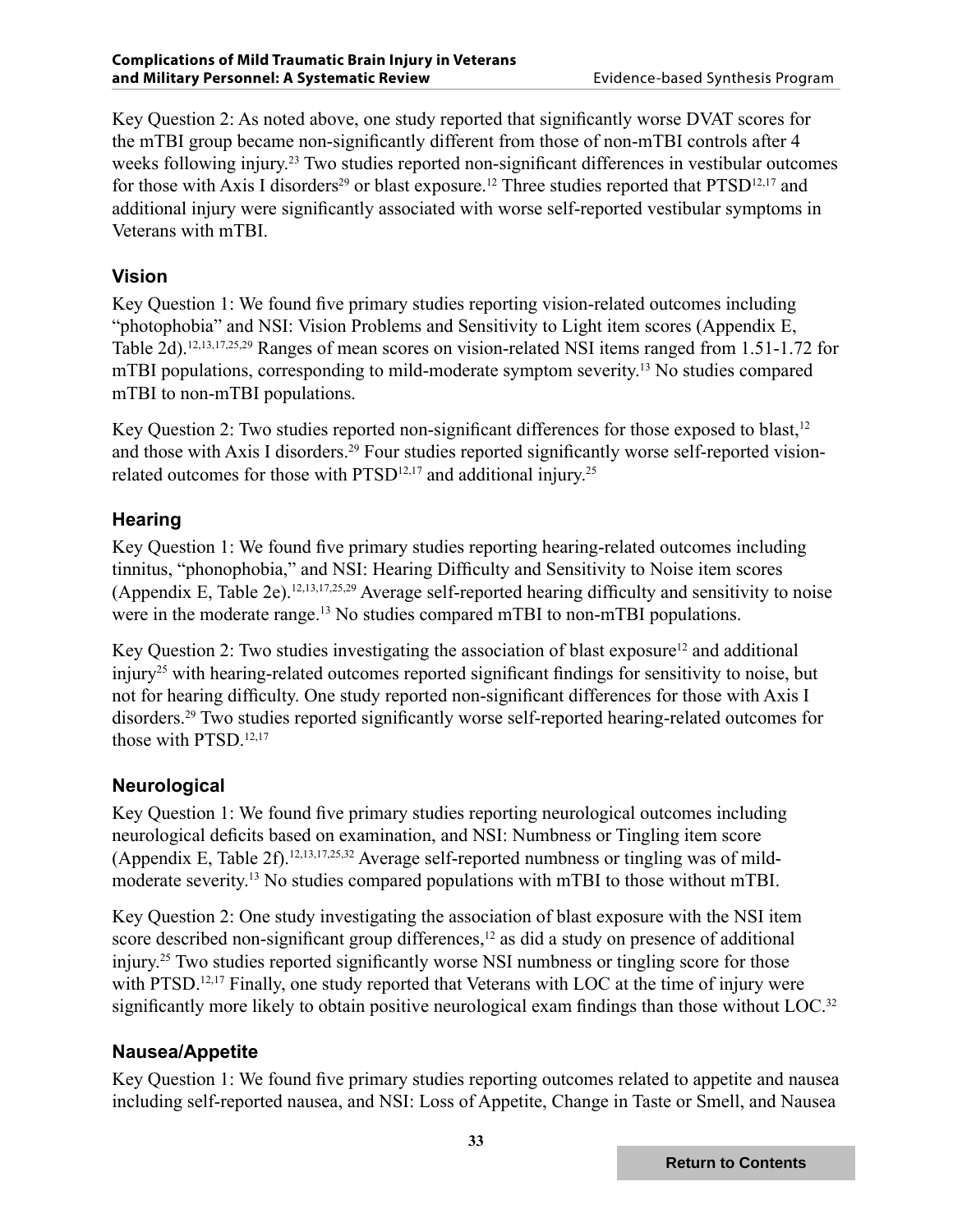<span id="page-31-0"></span>item scores (Appendix E, Table 2g).12,13,17,25,29 Average self-reported change in taste or smell, nausea, and loss of appetite ranged from mild to moderate in severity.13 No studies compared populations with mTBI to those without mTBI.

Key Question 2: One study reported that having an additional injury was a protective factor on two NSI items, but non-significantly related to the NSI item assessing change in taste or smell.<sup>25</sup> Two studies investigating the association of blast exposure<sup>12</sup> and presence of an Axis I disorder reported non-significant group differences for items assessing nausea, appetite, and changes in taste and smell.<sup>29</sup> Two studies reported significantly worse self-reported appetite and nausearelated outcomes for those with PTSD.12,17

# **Mental Health Results**

# **Summary of Mental Health Results**

Twenty studies reported mental health outcomes for Veterans or members of the military with mTBI. Mental health outcomes varied greatly in terms of methods of assessment, ranging from lengthy clinical interviews based on diagnostic criteria, to single-item, self-report screeners. Overall, this body of literature provides low strength evidence, as it is based on studies with many methodological limitations.

Studies included in this review suggest that there are high rates of comorbid mental health disorders and symptoms for those with mTBI. Notably, studies examined different, sometimes overlapping mental health outcomes (e.g., some studies examined only PTSD, while others reported combined mental health outcomes such as "any Axis I disorder." Rates of Axis I disorders ranged from 50-78% in two studies; single studies reported that reported that the rate of PTSD was 45%, alcohol abuse/dependence was 28%, drug abuse/dependence was 9% suicidal ideation was 25%, suicidal intent was 7%, and past suicide attempts was 4% for Veterans with mTBI. Notably, however, the majority of included studies suggest that there are few, if any, significant differences in mental health outcomes for those with mTBI compared to Veteran/ military participants without mTBI). Finally, though many individual studies investigated potential moderating factors for mental health outcomes, no clear risk or protective factors were identified; however, studies often reported an association multiple mental health outcomes (e.g., depression, anxiety, and PTSD symptoms were reported to be significantly correlated for those with and without mTBI).

The following table summarizes the evidence on mental health outcomes, which is then followed by detailed results descriptions for specific areas of mental health.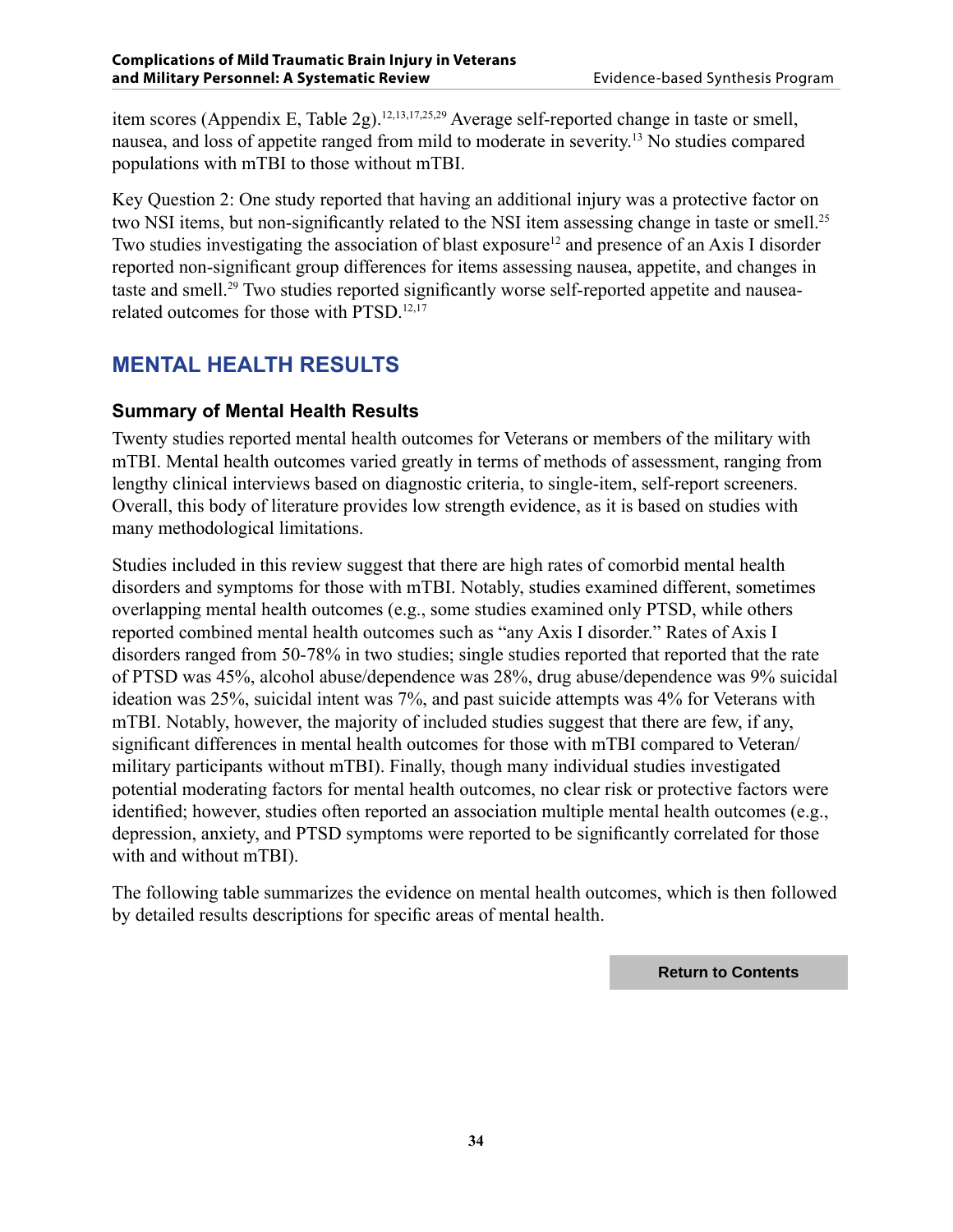<span id="page-32-0"></span>

| Table 4. Summary of Evidence for Mental Health Outcomes Associated with mTBI in Veteran and |  |
|---------------------------------------------------------------------------------------------|--|
| <b>Military Populations</b>                                                                 |  |

| Domain (number of<br>studies)  | <b>Key Question 1:</b><br><b>Estimates of</b><br><b>Prevalence and</b><br><b>Impairment (number</b><br>of studies)                                       | <b>Key Question 1:</b><br><b>Statistically</b><br><b>Significant Deficits</b><br><b>Compared to Controls</b><br>(number of studies) | <b>Key Question 2: Statistically</b><br><b>Significant Potential Risk or</b><br><b>Protective Factors (number of</b><br>studies)                                                                                                                                                                                                                                                                  |
|--------------------------------|----------------------------------------------------------------------------------------------------------------------------------------------------------|-------------------------------------------------------------------------------------------------------------------------------------|---------------------------------------------------------------------------------------------------------------------------------------------------------------------------------------------------------------------------------------------------------------------------------------------------------------------------------------------------------------------------------------------------|
| PTSD (17)                      | Yes: Mean scores<br>indicated impairment<br>$(4)$ ; No: $(1)$<br>Proportion with PTSD =<br>45% (1)                                                       | Mixed (1)<br>No(3)                                                                                                                  | Yes Protective: Additional injury (1)<br>Yes Risk: Anxiety (1)<br>Yes Risk: Blast exposure (2)<br>Yes Risk: Depression (1)<br>Yes Risk: LOC and/or AOC or PTA (3)<br>Yes Risk: Positive neurological or<br>neuropsychological assessment<br>results (1)<br>Yes Risk: Self-reported cognitive<br>complaints (1)<br>No: Referral to neurology clinic for<br>headaches (1)<br>No: Blast exposure (1) |
| Anxiety (6)                    | Average anxiety =<br>"moderate-severe" (1)<br>Yes: Mean scores<br>indicated impairment<br>(2)                                                            | <b>NR</b>                                                                                                                           | Yes Protective: Additional injury (1)<br>Yes Risk: Depression (1)<br>Yes Risk: LOC and/or PTA (1)<br>Yes Risk: PTSD (2)<br>Yes Risk: Self-reported cognitive<br>complaints (1)<br>No: Blast exposure (1)                                                                                                                                                                                          |
| Depression (8)                 | Mixed: Mean scores<br>indicated impairment<br>(2)                                                                                                        | No(2)                                                                                                                               | Yes Risk: LOC and/or PTA (1)<br>Yes Risk: PTSD (2)<br>Yes Risk: Self-reported cognitive<br>complaints (1)<br>No: Additional injury (1)<br>No: Blast exposure (1)                                                                                                                                                                                                                                  |
| Substance Use<br>Disorders (2) | Prevalence of alcohol<br>abuse/dependence =<br>28% (2)<br>Prevalence of drug<br>abuse/dependence =<br>$9\%$ (1)                                          | No(2)                                                                                                                               | Yes Risk: Axis I disorder (1)                                                                                                                                                                                                                                                                                                                                                                     |
| Suicide (1)                    | Prevalence of suicidal<br>ideation = $25\%$ (1)<br>Prevalence of suicidal<br>intent = $7\%$ (1)<br>Prevalence of past<br>suicide attempts = $4\%$<br>(1) | No(1)                                                                                                                               | <b>NR</b>                                                                                                                                                                                                                                                                                                                                                                                         |
| Other (6)                      | Prevalence of Axis I<br>disorder = $50-78%$ (2)<br>Self-reported irritability/<br>frustration = "moderate-<br>severe" (2)                                | Yes: Any Axis I disorder<br>(1)<br>No: Any Axis I disorder<br>(1)                                                                   | Yes Protective: Additional injury (1)<br>Yes Risk: PTSD (2)<br>No: Blast exposure (1)                                                                                                                                                                                                                                                                                                             |

*Note.* The impairment summary is based on average scores for groups with mTBI, and does not reflect individual variation in scores which could include some impairment for a certain proportion of participants. "Mixed" results indicate both significant and non-significant results for multiple assessments of the same outcome in a single study.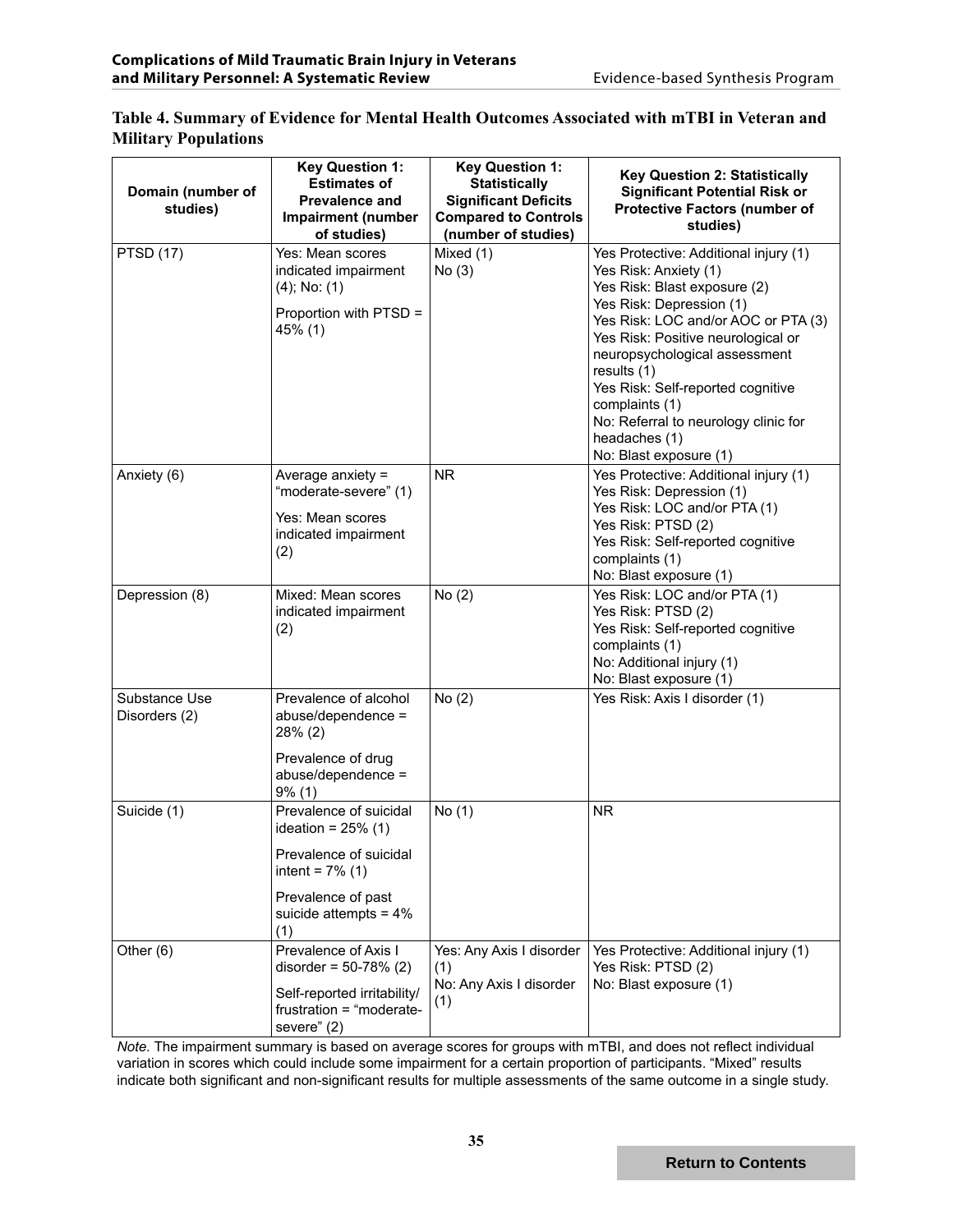#### **PTSD**

Key Question 1: There were 17 studies that met inclusion criteria and reported PTSD outcomes (Appendix E, Table 3a).  $9-13,16,19-21,25,27,28,31-33,36,38$  These studies used the following assessment tools to measure PTSD: Clinician Administered PTSD Scale (CAPS): Total Score and Reexperiencing subscale; PTSD diagnosis; PTSD Checklist - Civilian Version (PCL-C) Total Score, Avoidance subscale, Hyper-Arousal subscale, Re-experiencing subscale, and individual item scores; PTSD Checklist - Military Version (PCL-M); and the PTSD Checklist - Stressor Specific Version (PCL-S). Mean scores on the PCL measures for those with mTBI ranged from 34.638 to  $61.9$ , suggesting clinically significant impairment for many with mTBI. Similarly, the one study reporting proportion of patients obtaining scores indicative of clinically significant impairment reported that 45% of individuals with mTBI obtained such scores.21 Of the studies comparing PTSD in those with mTBI to similar populations without, three reported non-significant differences between groups,<sup>19,21,38</sup> and one provided mixed results.<sup>9</sup>

Key Question 2: One study examined individual items on the PCL-C, and found that all but one (the item asking about disturbing memories) were significantly lower for those who had at least one additional injury.25 The same study examined the association between PTSD and blast exposure for those with LOC or AOC at the time of injury, describing non-significant findings for all PCL symptom clusters and total scores with the one exception of higher scores on the PCL re-experiencing cluster.25 Three additional studies examined the association with blast exposure, reporting significantly worse symptoms for those with blast exposure in two of the studies<sup>12,28</sup> and non-significant differences in one study.<sup>16</sup> One study reported significant, positive associations among PTSD, depression, and anxiety symptoms.20 Two studies reported significantly worse PTSD symptom reports by those with LOC at the time of injury<sup>32</sup> and LOC and/or PTA.<sup>20</sup> One study reported a significant association between PTSD and obtaining positive neurological or neuropsychological test results.<sup>33</sup> One study reported non-significant differences in PTSD between those who were and were not referred to neurology clinics for headache treatment.<sup>31</sup> Finally, one study reported a significant association between self-reported cognitive complaints and PTSD symptoms.36

#### **Anxiety**

Key Question 1: We found six primary studies reporting anxiety outcomes including the Hospital Anxiety and Depression Scale (HADS): Anxiety assessment and the NSI: Feeling Anxious item score (Appendix E, Table 3b).<sup>12,13,17,20,25,36</sup> Average self-reported anxiety symptoms were in the moderate-severe range on the NSI and in the clinically significant range on the HADS.<sup>13,36</sup> No studies compared mTBI to non-mTBI populations.

Key Question 2: One study investigating the association of blast exposure with self-reported anxiety resulted in non-significant findings.12 Four studies reported significantly worse selfreported anxiety for those with PTSD,<sup>12,17</sup> LOC and/or PTA immediate sequelae,<sup>20</sup> self-reported depression, 20 and self-reported slowed thinking, attention deficits, and memory deficits. 36 One study reported that having at least one additional injury was negatively associated with selfreported anxiety.25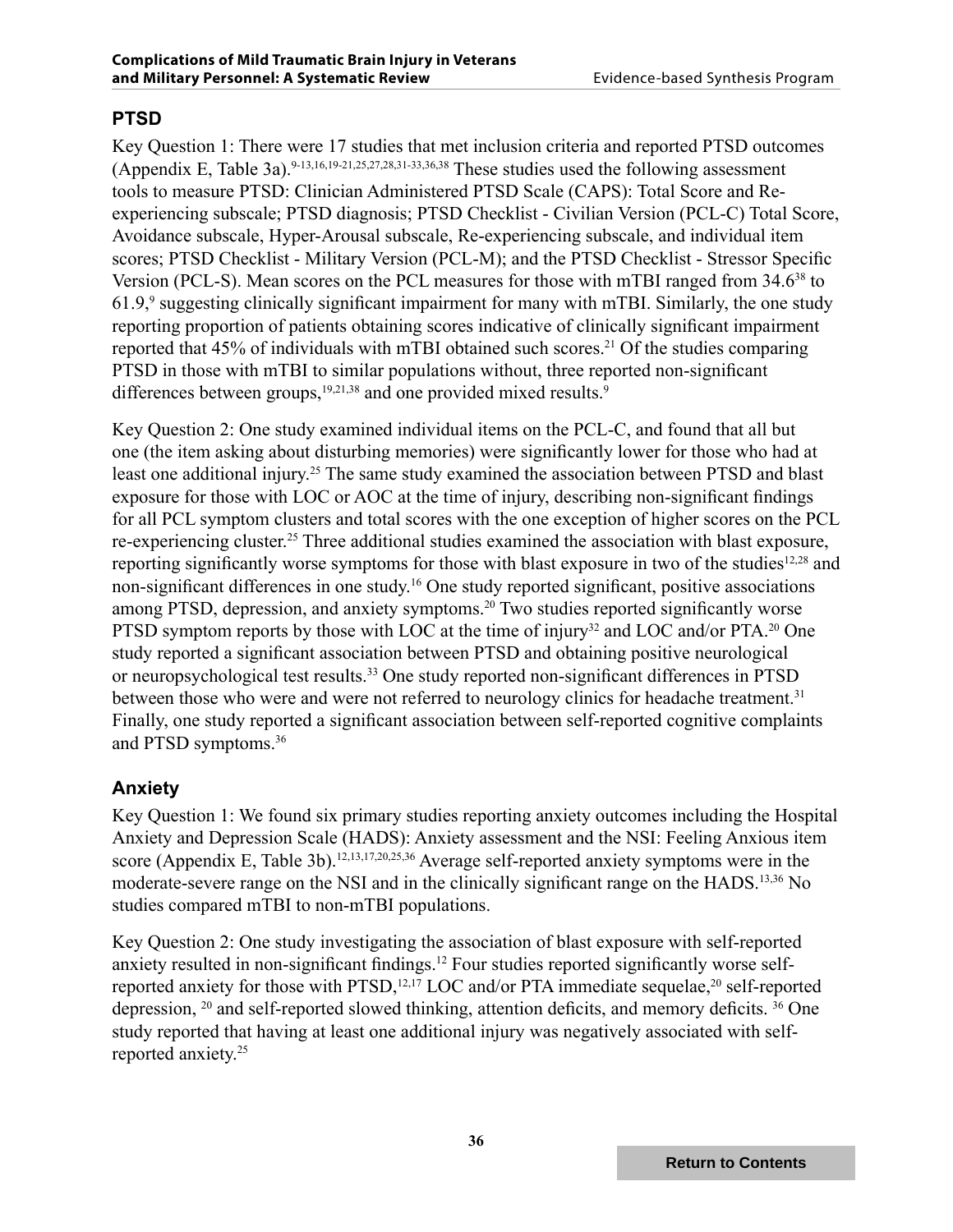### **Depression**

Key Question 1: We found eight primary studies reporting depression outcomes including Beck Depression Inventory 2nd Edition (BDI-II) score, a single-item hopelessness assessment, Hospital Anxiety and Depression Scale (HADS): Depression subscale score, Neurobehavioral Symptom Inventory (NSI): Depression item score, and Structured Clinical Interview for DSM-IV Axis I Disorders (SCID-I): Major Depressive Disorder diagnosis (Appendix E, Table 3c).9,12,13,17,20,25,36,37 Average self-reported depression severity was in the moderate range on the NSI,<sup>13</sup> though average scores did not fall within the clinically significant range on the HADS.<sup>36</sup> Of the two studies comparing depression symptoms for those with and without mTBI, $9,37$  neither reported significantly worse depression symptoms for mTBI participants.

Key Question 2: Two studies investigating the association of blast exposure<sup>12</sup> and additional injury<sup>25</sup> with depression reported non-significant findings. One study investigated presence of LOC and/or PTA<sup>20</sup>, two studies investigated PTSD,<sup>12,17</sup> and one study investigated self-reported cognitive problems<sup>36</sup>; all reported that these were statistically significantly associated with worse depression in those with mTBI.

### **Substance Use Disorders**

Key Question 1: We found only two primary studies reporting substance use outcomes, both using the Structured Clinical Interview for DSM-IV Axis I Disorders (SCID-I) to establish drug or alcohol use/dependence (Appendix E, Table 3d).<sup>9,29</sup> The studies reported that the prevalence of substance use disorders in this population ranged from 9% for drug abuse/dependence<sup>9</sup> to 28% for alcohol abuse/dependence.<sup>9,29</sup> Both studies reported non-significant differences in prevalence compared to controls.

Key Question 2: One of the studies described having another Axis I disorder as significantly associated with increased prevalence of alcohol abuse/dependence.29

#### **Suicide**

Key Question 1: We found only one primary study reporting outcomes related to suicide (Appendix E, Table 3e).<sup>9</sup> This study used the following single item assessments of suicide-related outcomes: Suicidal Ideation (Have you had thoughts about death or about killing yourself?), Suicidal Intent (Have you ever intended to commit suicide?), and Past Suicide Attempts (Have you ever attempted suicide?). This single study reported that the prevalence of suicidal ideation in this population was 25%, suicidal intent was 7%, and past suicide attempts was 4%. The authors report non-significant differences when comparing these outcomes to results from nonmTBI controls.

Key Question 2: We did not find any evidence related to this key question.

# **Other Mental Health Outcomes**

Key Question 1: We found six primary studies reporting other mental health outcomes and summary scores (Appendix E, Table 3f).<sup>9,12,13,18,25,35</sup> The outcomes investigated in these studies included Frontal Systems Behavioral Scale (FrSBe): Apathy pre- to post-injury change and Behavioral Disinhibition pre- to post-injury change subscales, Neurobehavioral Symptom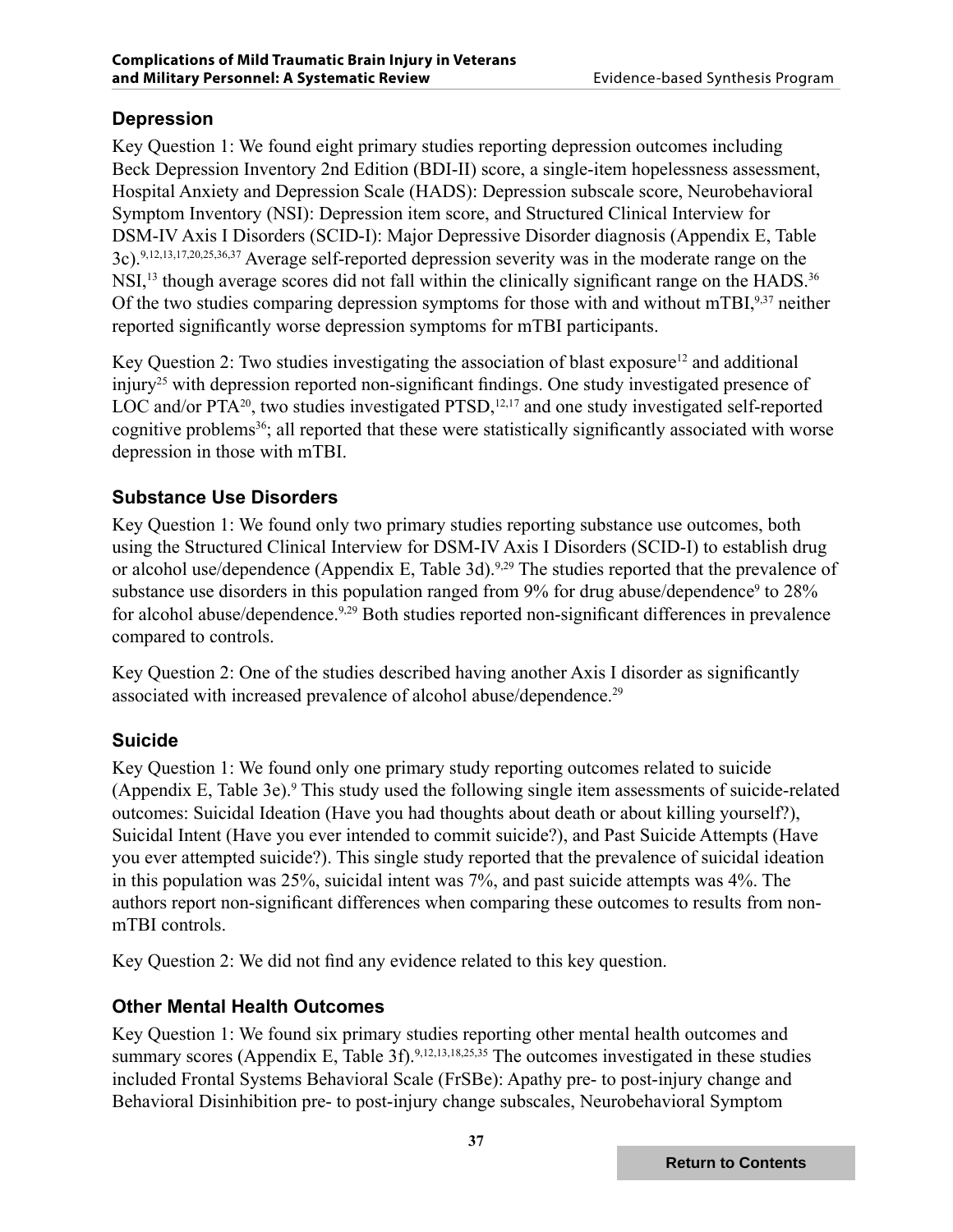<span id="page-35-0"></span>Inventory (NSI): Affective Cluster, Neurobehavioral Symptom Inventory (NSI): Irritability and Frustration items, Psychiatric Diagnosis, and Structured Clinical Interview for DSM-IV Axis I Disorders (SCID-I): Axis I Disorder diagnosis. The prevalence of Axis I disorder in mTBI populations was reported to range from 50-78% based on two studies, though these same studies report mixed results in terms of whether these prevalence estimates are significantly higher compared to non-mTBI controls.9,18 Self-reported irritability and frustration were both within the moderate to severe range as assessed by the NSI in one study.<sup>13</sup>

Key Question 2: One study reported a non-significant association between blast exposure and frustration severity.12 One study reported a significant negative association between having an additional injury and NSI affective cluster, frustration, and irritability scores. 25 Finally, two studies reported that PTSD was significantly associated with poor NSI frustration and irritability item scores<sup>12,18</sup> as well as the NSI affective cluster score.<sup>18</sup>

# **Functional/Social Outcome Results**

### **Summary of Functional/Social Outcome Results**

We found 12 studies, all low quality, reporting functional/social outcomes for Veterans or members of the military with mTBI. Due to methodologic limitations as well as small sample size and inadequate reporting of and accounting for time since injury, the strength of evidence for this group of studies is low. One study reported that approximately 20% of Veterans with mTBI experience unemployment. One of two studies comparing participants with mTBI to participants without mTBI found higher unemployment among those with mTBI. Another study found that 26% of those with mTBI had difficulties with interpersonal relationships, though this was not significantly different in comparison to individuals without mTBI. Ten studies examined sleep disturbance: two found an overall prevalence of 13-23% in those with a history of mTBI, and seven found that sleep disturbances, when present, were moderate to severe. One of two studies found that sleep disturbance was more common in those with mTBI compared to those without a history of mTBI. No clear patterns of risk or protective factors emerged from studies examining potential moderators of mTBI history for functional or social outcomes.

The following table summarizes the evidence on functional/social outcomes, which is then followed by detailed results descriptions for each functional/social domain.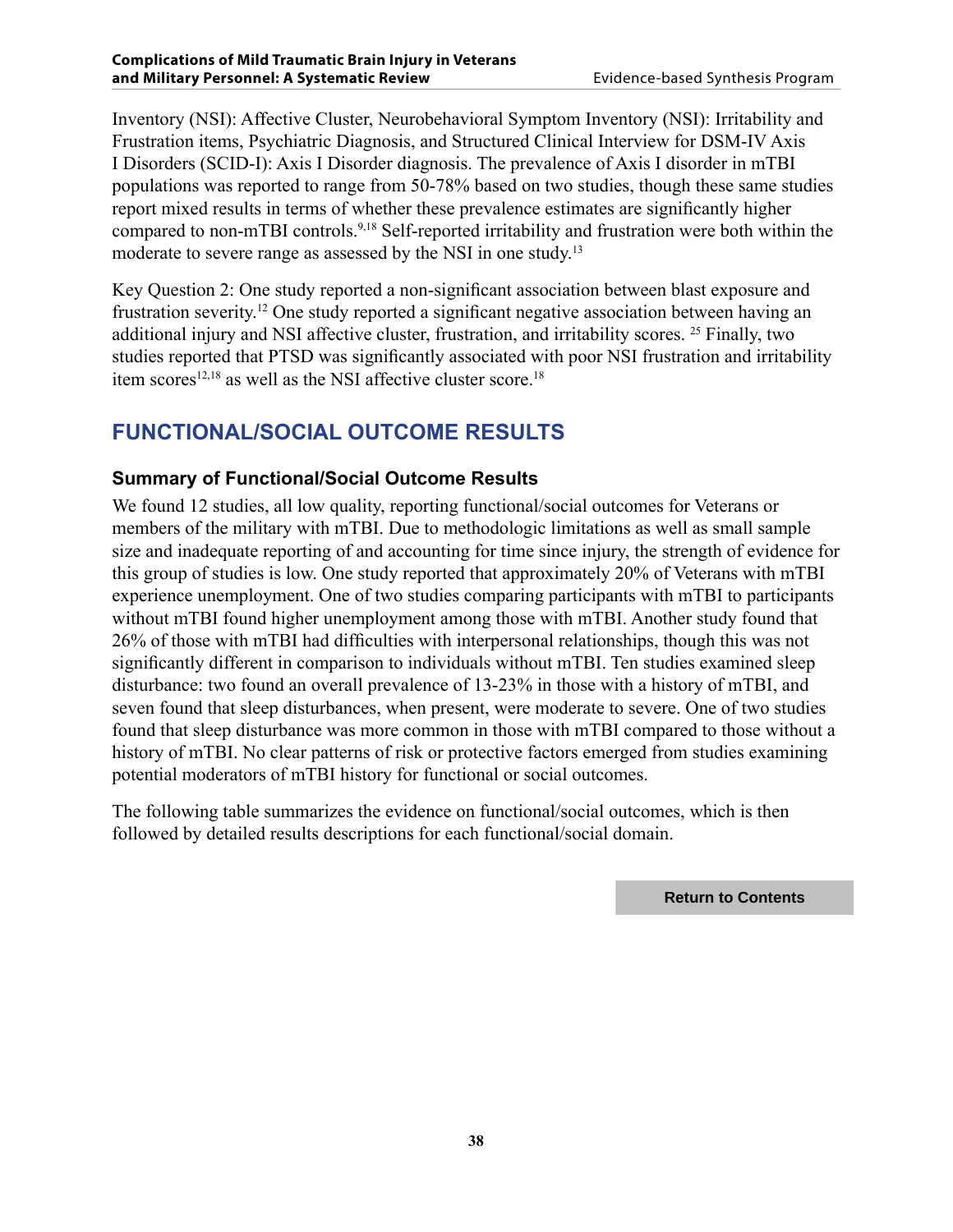| Domain (number of<br>studies) | <b>Key Question 1:</b><br><b>Estimates of</b><br><b>Prevalence and</b><br>Impairment (number<br>of studies)                                                                                                                                                                                  | <b>Key Question 1:</b><br><b>Statistically</b><br><b>Significant Deficits</b><br><b>Compared to Controls</b><br>(number of studies) | <b>Key Question 2: Statistically</b><br><b>Significant Potential Risk or</b><br><b>Protective Factors (number of</b><br>studies)                                                                                                                                                          |
|-------------------------------|----------------------------------------------------------------------------------------------------------------------------------------------------------------------------------------------------------------------------------------------------------------------------------------------|-------------------------------------------------------------------------------------------------------------------------------------|-------------------------------------------------------------------------------------------------------------------------------------------------------------------------------------------------------------------------------------------------------------------------------------------|
| Employment (2)                | Prevalence of<br>unemployment = $20%$<br>(1)                                                                                                                                                                                                                                                 | Yes $(1)$<br>No (1)                                                                                                                 | No: LOC (1)                                                                                                                                                                                                                                                                               |
| Sleep (10)                    | Mixed results related<br>to impairment: Mean<br>self-reported sleep<br>disturbance and<br>fatigue ranged from<br>approximately "mild" to<br>"very severe." (7)<br>Prevalence $\leq$ 4 hours of<br>sleep per night: 13% (1)<br>Prevalence of > 2 hours<br>sleep loss per night:<br>$23\%$ (1) | Yes $(1)$<br>No(1)                                                                                                                  | Yes Protective: Additional injury (1)<br>No: Blast exposure (1)<br>Yes Risk: PTSD (2)<br>Yes Risk: Positive neurological or<br>neuropsychological findings (1)<br>Yes Protective: Participation in a<br>headache intervention (1)<br>No: Referral to neurology clinic for<br>headaches(1) |
| Relationships (1)             | Prevalence of lack of<br>emotional support =<br>26% (1)                                                                                                                                                                                                                                      | No (1)                                                                                                                              | <b>NR</b>                                                                                                                                                                                                                                                                                 |

<span id="page-36-0"></span>**Table 5. Summary of Evidence for Functional/Social Outcomes Associated with mTBI in Veteran and Military Populations**

*Note.* The impairment summary is based on average scores for groups with mTBI, and does not reflect individual variation in scores which could include some impairment for a certain proportion of participants. "Mixed" results indicate both significant and non-significant results for multiple assessments of the same outcome in a single study.

# **Employment**

Key Question 1: We found only two studies documenting outcomes related to employment status using self-reported unemployment, two or more missed workdays in the past month, difficulty carrying a heavy load in past month, and difficulty performing physical training in past month as indicators of employment outcomes (Appendix E, Table 4a).<sup>9,39</sup> One study described a nonsignificant comparison to a non-mTBI population, and reported that the rate of unemployment for the mTBI population was 20%.<sup>9</sup> Another study reported that the odds of missing more than 2 days of work ranged from 1.4-1.8, odds of difficulty carrying a heavy load in past month ranged from 2.2-3.0, and odds of difficulty performing physical training in the past month as indicators of employment outcomes ranged from 1.6-1.9 when compared to a non-mTBI reference group.<sup>39</sup>

Key Question 2: One study examined the potential impact of LOC on employment outcomes for Veterans with mTBI, and reported equivalent results across groups for all outcomes assessed. 39

# **Sleep**

Key Question 1: We found 10 primary studies that reported sleep outcomes for Veterans and members of the military including the Epworth Sleepiness Scale (ESS); Neurobehavioral Symptom Inventory (NSI): Fatigue and Sleep items; hours per night of sleep; hours per night of sleep lost; and sleep disturbance in the past 30 days.12,13,15,17,24,25,27,31,33,34 Of the two studies comparing participants with and without mTBI, three out of six sleep outcomes were significantly worse for those with mTBI, and the others were approximately equivalent across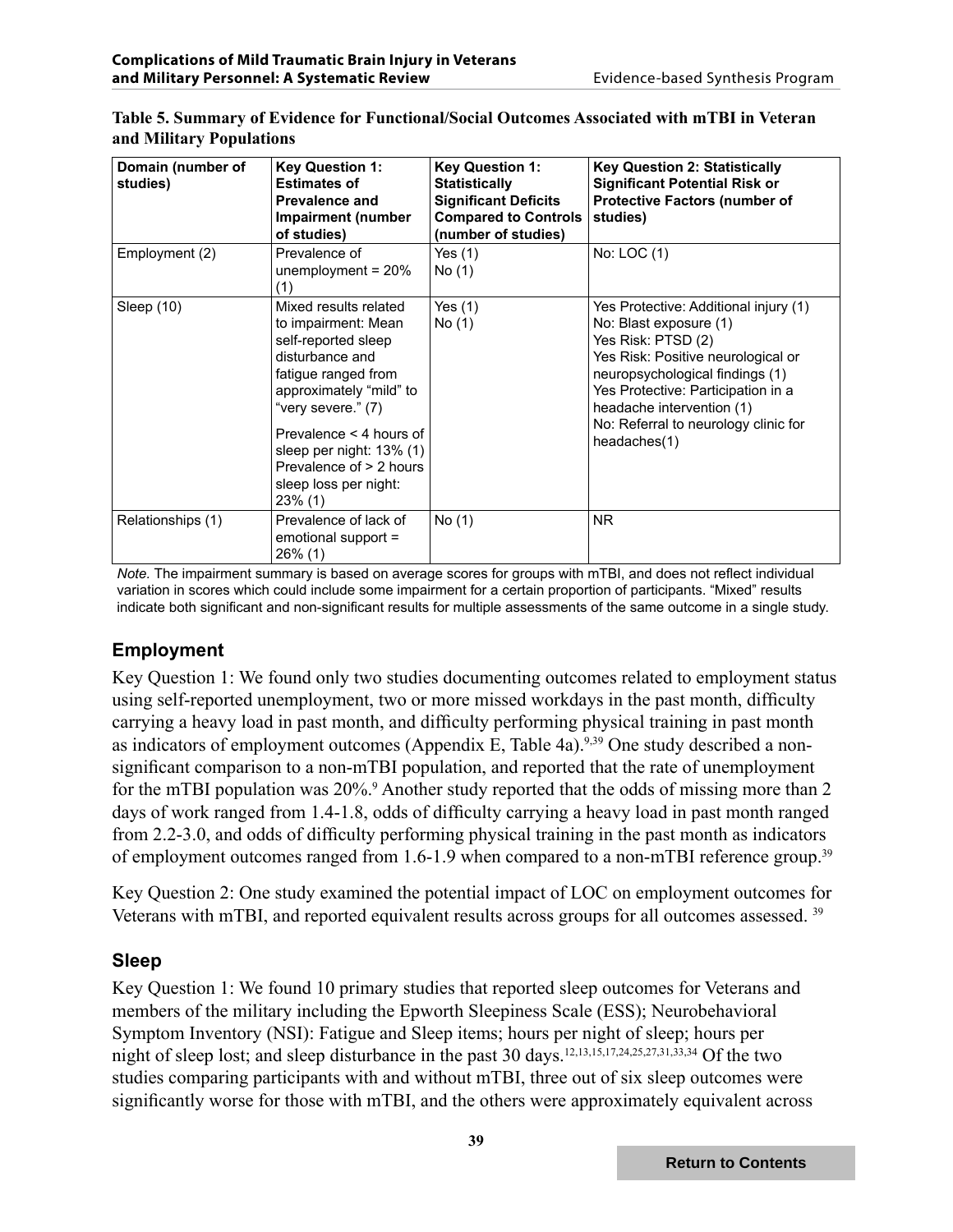<span id="page-37-0"></span>groups.15,24 Only one study reported prevalence of sleep disturbance, estimated at 13% (less than four hours of sleep per night) to 23% (more than 2 hours sleep loss per night) for active duty military personnel within 10 days of injury.<sup>15</sup> Notably, self-reported sleep disturbance and fatigue on the NSI ranged from approximately "mild" (0.86) to approximately "very severe" (3.45) depending on the sub-population with mTBI (e.g., those with and without PTSD), indicating clinically significant impaired sleep for at least some Veterans and members of the military with mTBI<sup>12,13,17,25,31,33,34</sup>

Key Question 2: One study examining differences between Veterans referred to the neurology clinic for headaches versus those not referred noted non-significant differences between groups on mean NSI sleep item score.<sup>31</sup> Studies examining additional injury,<sup>25</sup> blast exposure,<sup>12</sup> PTSD,<sup>12,17</sup> and positive neurological or neuropsychological findings<sup>33</sup> all suggest that participants with mTBI with these potential risk factors endorse significantly worse sleep disturbance than those without these factors. Similarly, a study investigating a headache intervention described significantly less sleep disturbance endorsed by participants with mTBI who were randomly assigned to the intervention condition compared to the control group of participants with mTBI who were not offered the intervention.<sup>34</sup>

#### **Social**

Key Question 1: We found only one study reporting social outcomes as indicated by lack of emotional support and marital status (Appendix E, Table 4b).<sup>9</sup> This study reported non-significant differences between mTBI compared to non-mTBI participants for both outcomes. The prevalence of lack of emotional support was reported to be 26% for Veterans with mTBI.

Key Question 2: No studies addressed this key question related to social outcomes.

# **Service Utilization/Costs Results**

# **Summary of Service Utilization/Costs Results**

We found seven studies that described service utilization by Veterans with mTBI, and no studies reported costs associated with mTBI. The overall strength of evidence was low because of the small number and methodologic shortcomings of studies. The available literature suggests that there are few differences in service utilization for those with mTBI compared to similar controls, and no significant associations with potential risk or protective factors were identified. The following table summarizes the evidence on service utilization/cost outcomes, which is then followed by a detailed results description of results.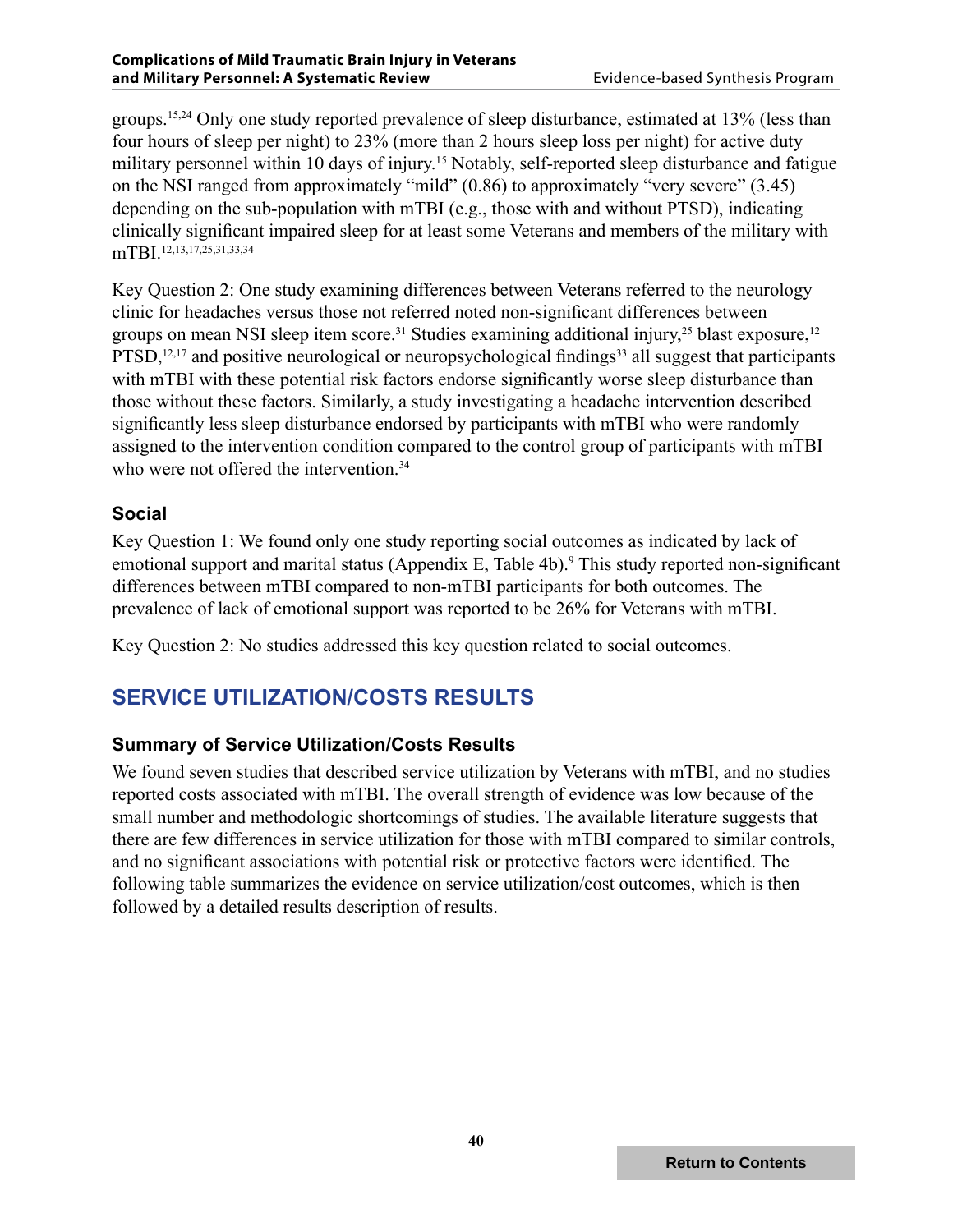| Domain (number of<br>studies) | <b>Key Question 1:</b><br><b>Estimates of</b><br><b>Prevalence and</b><br>Impairment (number<br>of studies)                                                                    | <b>Key Question 1:</b><br><b>Statistically</b><br><b>Significant Deficits</b><br><b>Compared to Controls</b><br>(number of studies) | <b>Key Question 2: Statistically</b><br><b>Significant Potential Risk or</b><br><b>Protective Factors (number of</b><br>studies) |
|-------------------------------|--------------------------------------------------------------------------------------------------------------------------------------------------------------------------------|-------------------------------------------------------------------------------------------------------------------------------------|----------------------------------------------------------------------------------------------------------------------------------|
| Service Utilization (7)       | No mean scores<br>indicating impairment<br>(e.g., diagnosis), with<br>the exception of a<br>broad range of results<br>reported for number of<br>prescribed medications.<br>(2) | No(4)                                                                                                                               | No: LOC (1)                                                                                                                      |
|                               | Prevalence of current<br>counseling = $4-6\%$ . (1)                                                                                                                            |                                                                                                                                     |                                                                                                                                  |
|                               | Prevalence of<br>current mental health<br>medications = $4-5\%$ . (1)                                                                                                          |                                                                                                                                     |                                                                                                                                  |
| Costs(0)                      | NR.                                                                                                                                                                            | NR.                                                                                                                                 | <b>NR</b>                                                                                                                        |

<span id="page-38-0"></span>**Table 6. Summary of Evidence for Service Utilization/Costs Associated with mTBI in Veteran and Military Populations**

*Note.* The impairment summary is based on average scores for groups with mTBI, and does not reflect individual variation in scores which could include some impairment for a certain proportion of participants.

### **Service Utilization/Costs**

Key Question 1: Table 6 describes the seven primary studies reporting service utilization by Veterans and members of the military including current counseling, current mental health medication, current pain medication, narcotic pain medication, number of medications overall, length of hospital stay, length of intensive care unit stay, and medical utilization as indicated by more than two sick calls within the past month.10,15,18,21,24,37,39 None of the studies comparing participants with mTBI to those without mTBI<sup>15,18,21,24</sup> or to those with moderate/severe TBI<sup>10</sup> reported statistically significant differences on any service utilization outcomes. One study which did not report a *p-*value, however, reported that participants with mTBI were prescribed an average of 18 medications, compared to a control group without mTBI, who were prescribed an average of five medications.<sup>37</sup> Prevalence of current counseling by those with mTBI was reported to be approximately 4-6% and current mental health medication was 4-5% in two studies of the same population.<sup>15,24</sup>

Key Question 2: One study examined whether or not LOC at the time of injury was related to having two or more sick call visits in the past month, and reported similar odds ratios for mTBI participants with and without LOC.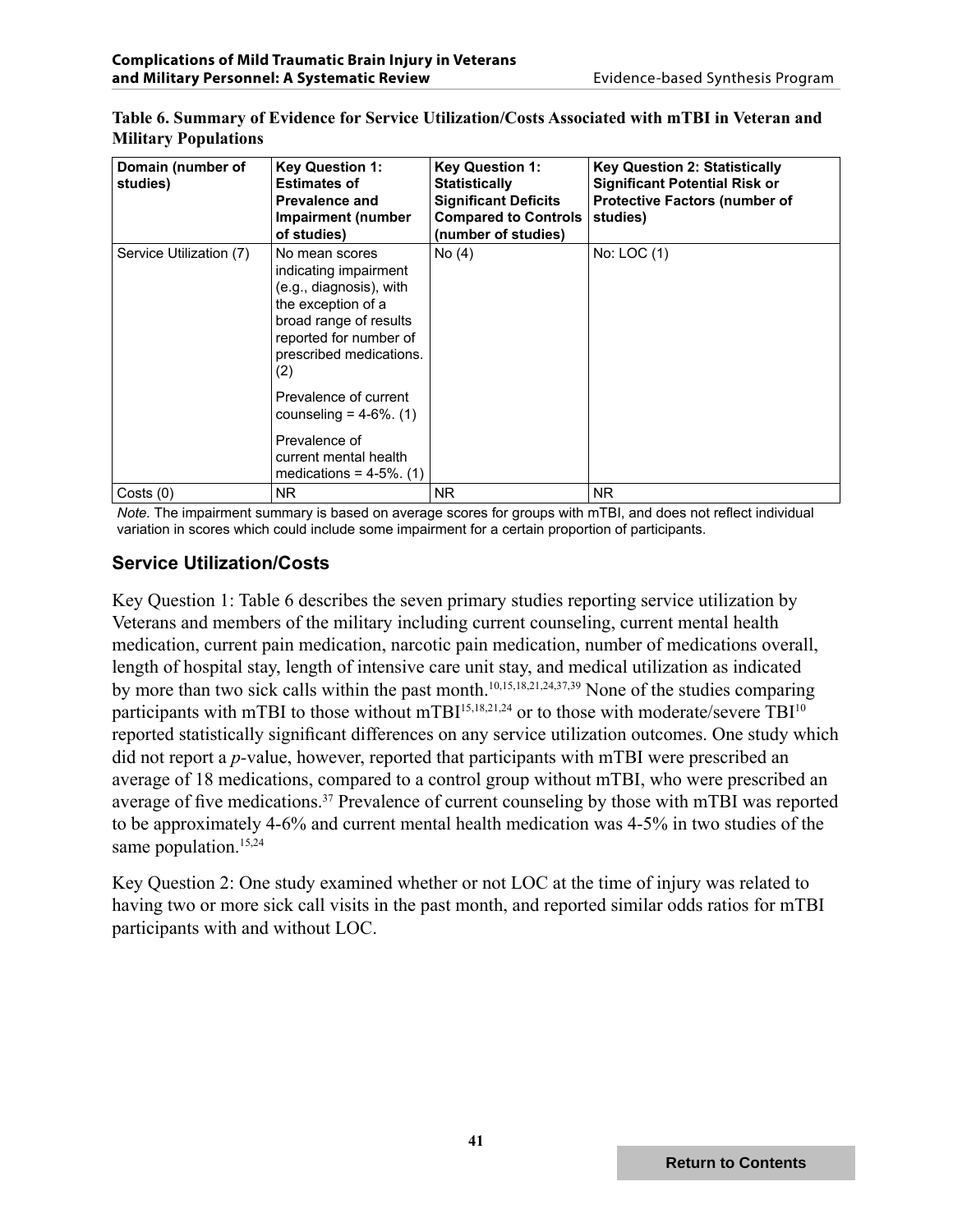# <span id="page-39-0"></span>**SUMMARY AND DISCUSSION**

# **SUMMARY OF EVIDENCE**

We found 31 studies examining the effects of mTBI in Veteran and military populations. In general, though cognitive, physical, and mental health symptoms were commonly reported by Veterans and members of the military following an mTBI, there was little evidence that symptoms were more commonly reported by study participants with mTBI than similar participants without mTBI. However, the evidence base is weakened by inconsistent findings, methodologic shortcomings of many studies, and variation in outcomes considered and outcome measurement approaches. Therefore, conclusions drawn from this body of literature are uncertain, likely to change given additional research in the future, and should be interpreted with caution.

Mental health problems are a serious concern for Veterans and members of the military with mTBI, though the extent to which these outcomes are uniquely related to mTBI versus other deployment-related illnesses are not clear. Posttraumatic stress disorder (PTSD) is one of the most common mental health disorders among Veterans of wartime service, affecting approximately 15% of Veterans of all eras.<sup>40</sup> A recent systematic review estimated the overall prevalence of comorbid TBI and PTSD among OIF/OEF Veterans at 5-7%,<sup>41</sup> and among Veterans with histories of TBI, rates of PTSD range from 33-65%.<sup>41-44</sup> Furthermore, having both PTSD and TBI may adversely affect functionality more than suffering from either disorder alone.<sup>45</sup>

The high prevalence of comorbid PTSD and mTBI are likely related to both event-related factors and neuropsychiatric symptom overlap between disorders.46 Modern warfare involving multiple deployments and high rates of blast exposure has greatly increased service members' risk of TBI and PTSD.47 In addition, there is evidence from neuroimaging studies that PTSD and TBI affect similar areas of the brain, including the prefrontal cortex, hippocampus, and amygdala.47,48 Regardless of etiology, the overlap in the presentation of mTBI and PTSD can be accounted for at least in part by shared symptoms. In particular, core symptoms of both PTSD and postconcussive syndrome include problems with concentration/attention and memory, sleep disturbance, and irritability.<sup>49,50</sup> Moreover, cognitive complaints and objective neurocognitive deficits are common among individuals with PTSD, even in the absence of a history of TBI, 48,51-54 including problems with memory, concentration/attention, and problem-solving.

We found a very limited evidence base examining functional and social outcomes suggesting that one fifth to one quarter of Veterans with mTBI experienced unemployment, sleep disturbance, or lack of emotional support. Whereas more severe levels of TBI are identified immediately post-trauma, cases of mTBI are often unidentified and untreated until after military discharge, at which point Veterans may begin to recognize problems like trouble reintegrating into work or school or difficulties maintaining familial or social relationships. Longitudinal studies have found impairments ranging from difficulty maintaining leisure interests and friendships, to vocational instability, poor life satisfaction, and poor quality of life among individuals who have incurred mTBI.<sup>55,56</sup> Individuals' social and physical environments can either help or hinder recovery of full functional capacity after mTBI. Research has found factors like social support, family adjustment and cohesion, life stressors, and receipt of compensation for disability to be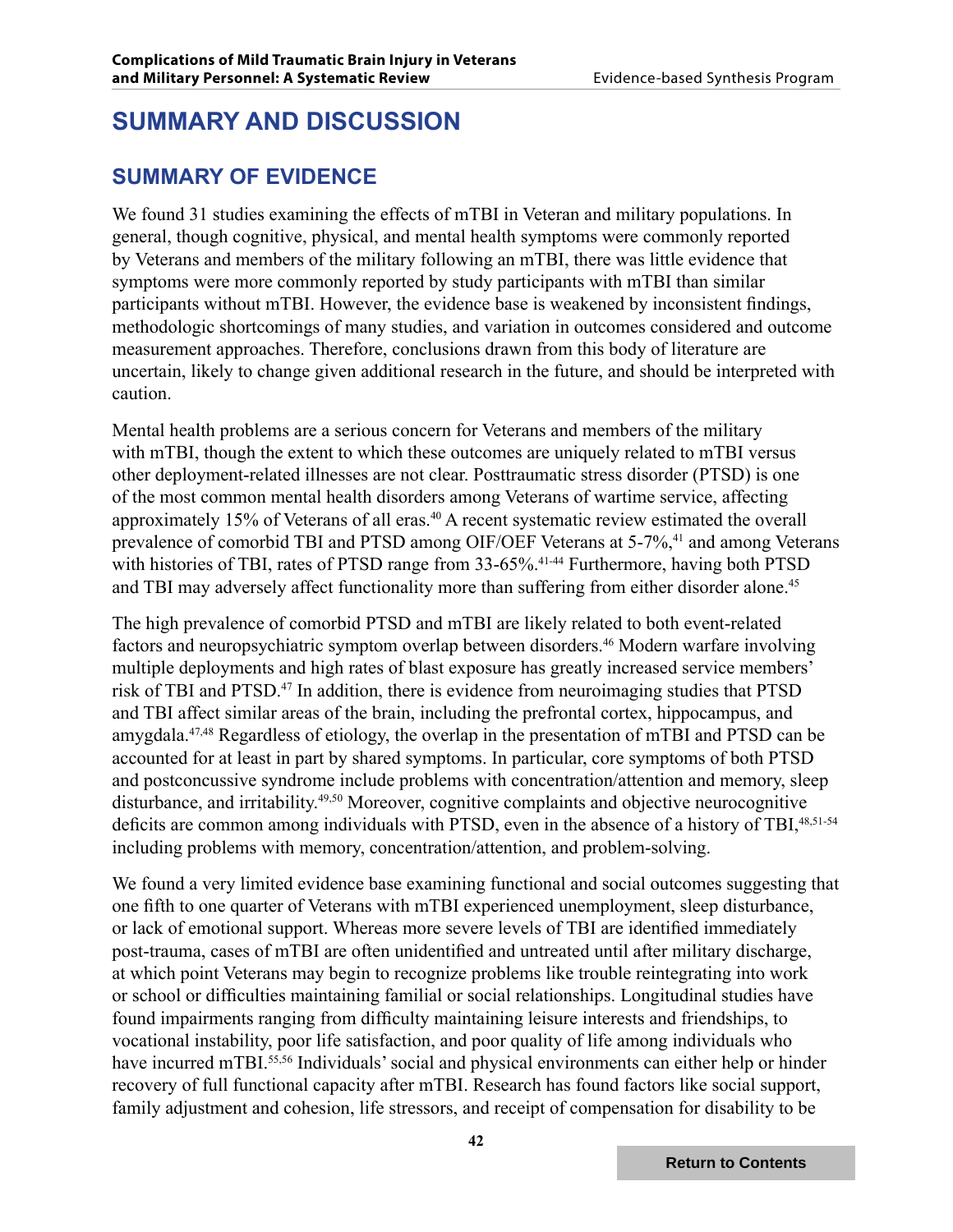associated with functional outcomes among individuals with mTBI.<sup>57</sup>

The VA will be providing life-long care for a large number of OEF/OIF/OND Veterans who have sustained mTBI. In some cases, the VA will also provide care for the Veterans' informal/ family caregivers.58 The long-term resource needs of OEF/OIF/OND Veterans are likely substantial; however, these resource needs are possibly related to a variety of factors including comorbid conditions and other consequences of deployment and not uniquely related to having experienced an mTBI. The majority of data on costs and resource utilization of individuals with TBI comes from civilian studies and examines those with moderate-to-severe TBI, for which follow-up care and rehabilitation needs are great and disability is common. Little is known about long-term costs and needs for those with mTBI, particularly military members or Veterans with deployment-related mTBI. Although most outcomes studies of civilians have found that symptoms and sequelae of mTBI resolve within one year after the injury,<sup>59</sup> different contextual factors including mechanism of injury provide only indirect comparisons to Veteran/military outcomes. It is likely that complicating deployment-related factors such as repeat mTBI events or concomitant mental health disorders such as PTSD could result in very different long-term outcomes and resource utilization for this population.

# **Findings from Civilian Populations**

Though the overall strength of evidence evaluating outcomes following mTBI in Veteran or military populations is low, it is noteworthy that the findings are remarkably consistent with higher quality civilian literature.<sup>59</sup> Both bodies of research suggest that many health consequences resolve within the first few months following injury, if not sooner.

A systematic review of literature in children and adults found objective cognitive deficits associated with mTBI resolve within 2-3 months and the physical consequences of mTBI are likely limited to those which resolve within the first few days following injury.<sup>59</sup> The authors note that though objective cognitive impairment resolves quickly, subjective cognitive complaints may linger for years for some individuals who experience mTBI. They also found that litigation or evaluation for compensation was a risk factor for worse cognitive test performance, a finding echoed by another review.<sup>60</sup>

Other systematic reviews reported similar findings. One review described insufficient and inadequate evidence for any cognitive effects of mTBI greater than 6 months following injury.<sup>61</sup> A meta-analysis of sports-related concussion suggests that though some impairment in memory and global cognitive functioning may be present for individuals with mTBI within a week of injury, these effects are no longer present after 7 days post-injury.<sup>60</sup> These authors also found cognitive deficits were no longer present by 3 months after injury in unselected, consecutive samples.<sup>60</sup>

A systematic review of civilian literature related to functional impairment suggests that there is not a significant impact for children with mTBI, and most functional impairment resolves within a month for adults with mTBI.<sup>59</sup> However, this review also points out that self-reported functional impairment may last longer, up to years, in some instances, particularly when individuals are involved in litigation or compensation related to the mTBI, and when individuals experience the mTBI event as psychologically traumatic.

Pertab and colleagues conducted a re-analysis of studies included in earlier meta-analyses. This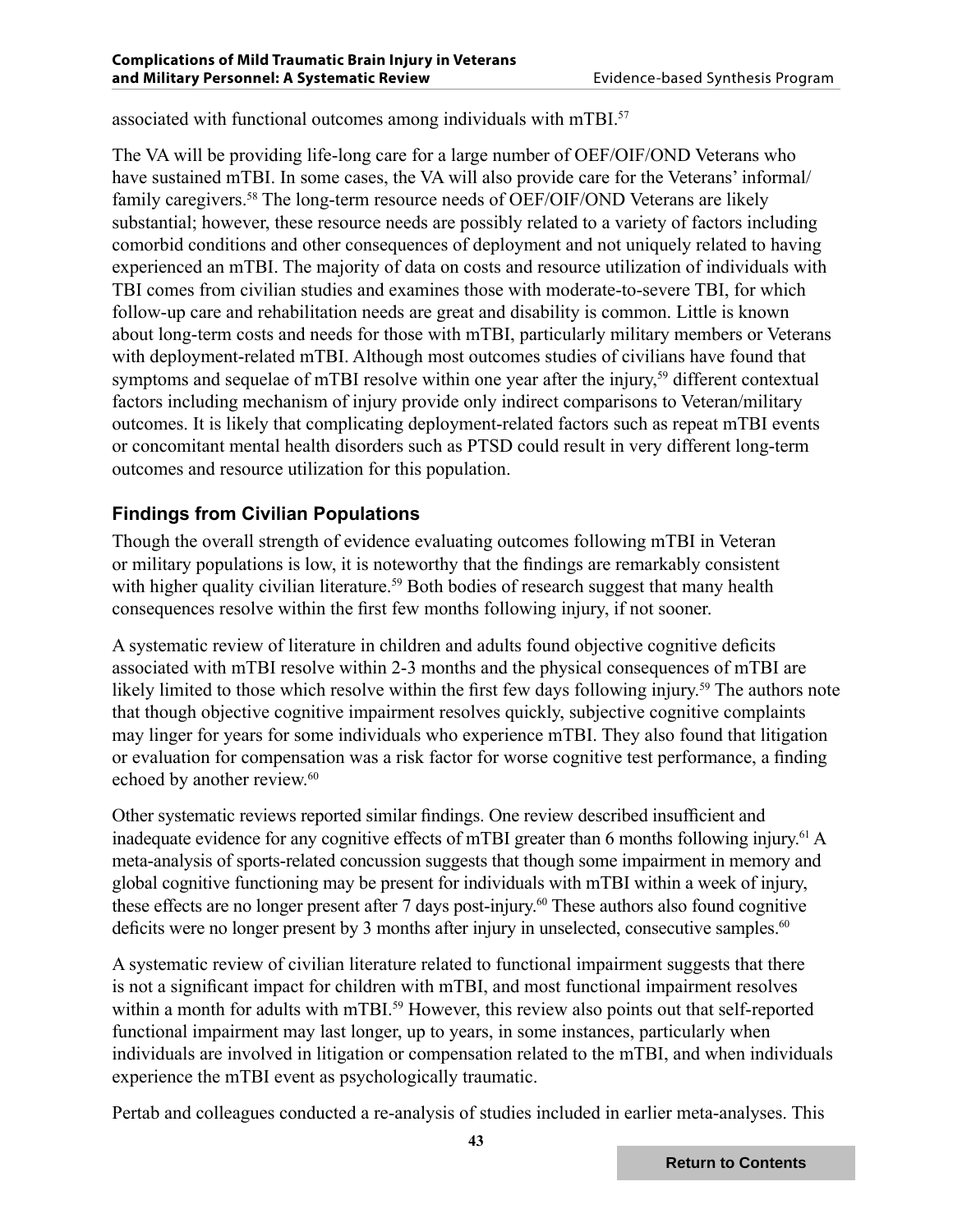group of authors suggests that time since injury and the use of different cognitive assessment tools may have a potentially moderating effect on cognitive outcomes.<sup>62</sup> The authors describe a range in summary effect sizes based on cognitive domain and time since injury, suggesting the possibility that some subgroups of those with mTBI may experience some objective cognitive deficits for a limited period of time following injury.

Of note, the WHO Collaborating Centre for Neurotrauma Prevention, Management and Rehabilitation Task Force has recently completed an updated systematic review examining the effects of mTBI in civilian populations. Results are likely to be reported within the next year and should further add to our understanding.

Even though the strength of evidence in civilian populations is higher, there is not enough information in that body of literature either to identify how factors such as time since injury, mechanism of injury, or number of mTBIs influence long-term outcomes.

#### **Use of Imaging and Biomarkers in mTBI Research**

Although beyond the scope of this review, since imaging and biomarker technologies are a rapidly evolving area of research of interest to stakeholders, we will briefly summarize recent relevant research here.

Although biomarkers are increasingly being used as prognostic tools among those with moderate or severe TBI, research among those with less severe injuries has been limited.<sup>63</sup> Efforts are focused on evaluating serum and cerebral spinal fluid during different stages of the brain injury cascade (e.g., inflammation, neuronal injury).64 As no single biomarker with discriminative characteristics has been indentified, Sharma and Laskowitz (2012) suggest that combining biomarkers may increase sensitivity and specificity.<sup>64</sup> For further information regarding biomarkers and mTBI see Jeter et al.  $(2012)$ , and Sharma and Laskowitz  $(2012)$ .<sup>64,65</sup>

Recent interest has emerged regarding the possibility that returning military personnel with a history of TBI are at risk for developing chronic traumatic encephalopathy (CTE).<sup>66</sup> CTE refers to persistent cognitive and neuropsychiatric symptoms (e.g., executive dysfunction, memory impairment, depression, poor impulse control, and dementia) secondary to chronic neurodegeneration thought to be caused at least in part by multiple TBIs.<sup>67</sup> At present, CTE can only be identified by direct tissue examination; as such, full autopsies and immunohistochemical brain analyses are necessary for definitive diagnosis. Despite much speculation regarding blast exposed individuals being at risk for CTE, limited data currently exists in support of this relationship. Current efforts pertaining to increasing understanding regarding CTE include: creating clinical diagnostic criteria, identifying objective biomarkers, and increasing understanding regarding additional risk factors and underlying mechanisms.<sup>68</sup>

Recent literature reviews of neuroimaging in mTBI including DTI, functional,<sup>69</sup> and metabolic imaging,<sup>70</sup> have examined the association of imaging findings with neuropathology.<sup>71</sup> Although brain changes resulting from mTBI are often not discernible with conventional clinical structural CT and MRI, there is a growing body of evidence that they are more readily detectible with advanced research imaging technologies, particularly DTI,72 which measures the functional integrity of white matter interconnections within the brain. A rapidly growing body of DTI investigation indicates that DTI is more sensitive to white matter injury than conventional MRI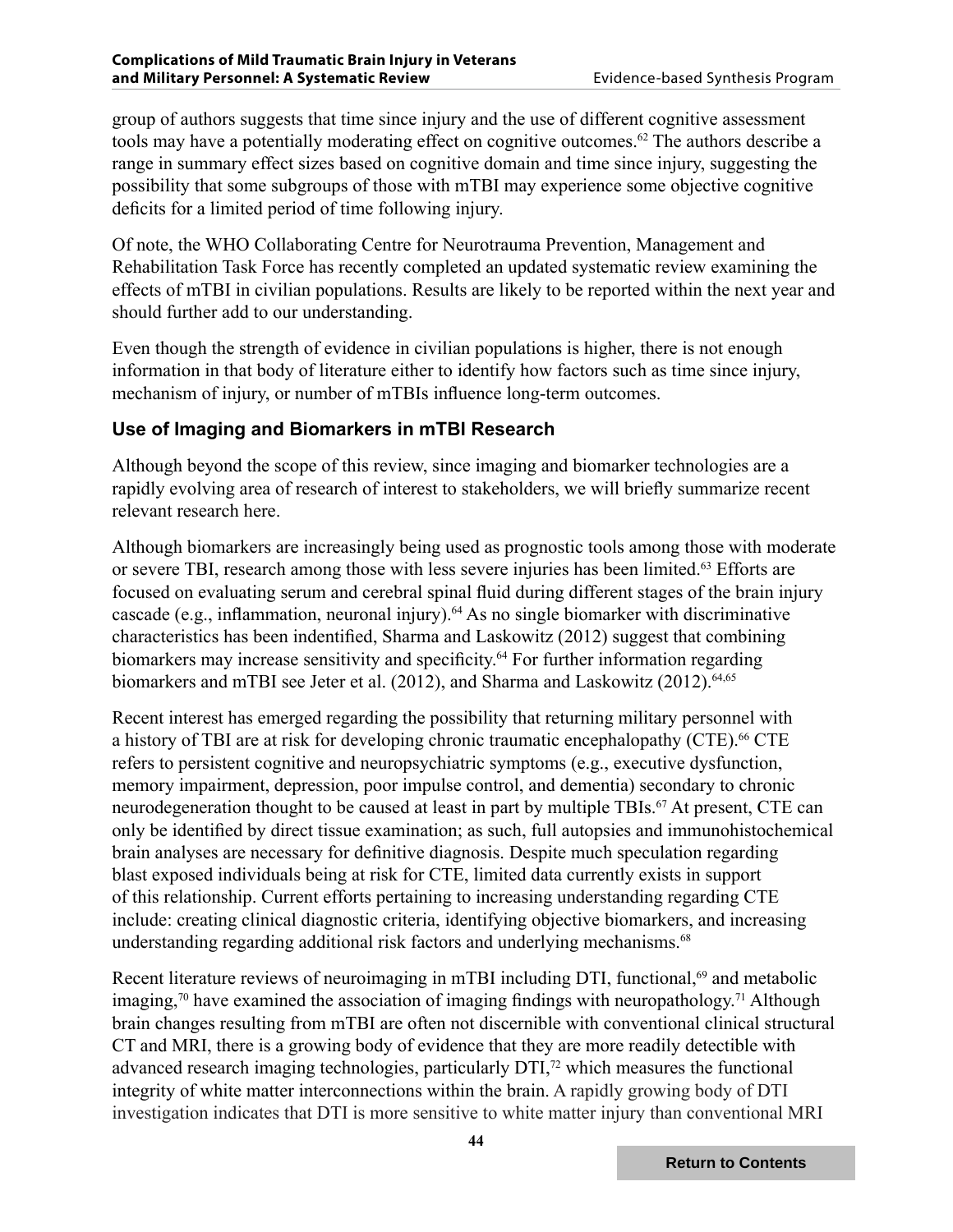and CT, with DTI consistently detecting more abnormalities than conventional CT or MRI across multiple mTBI studies. As would be expected from the animal model and neurocognitive assessment literature,<sup>71</sup> acute and subacute structural and functional imaging changes are demonstrated. However, abnormalities have also been demonstrated at chronic stages, suggesting that some patients experience long-term brain changes as well. The most common abnormalities have been shown for long association pathways including the corticospinal tract, corpus callosum, corona radiata, internal capsule, uncinate fasciculus, and the superior longitudinal fasciculus. Further, in some studies, DTI abnormalities correlate with cognitive performance in patients with mTBI, with general aggregate DTI abnormality correlated with executive function, memory, and cognitive processing speed. Locally specific structure-function relationships have sometimes been observed in mTBI, with damage to frontal white matter associated with executive function and attentional performance, and temporal tract changes associated with decreases in memory performance. Some more recent imaging studies support the notion of persistent postconcussive symptoms (PCS), with observable pathophysiological findings correlated with PCS. Supportive of these DTI findings, many fMRI studies found activation differences between individuals with mTBI and individuals in the control group during cognitive and behavioral tasks consistent with DTI findings, although many studies failed to show associated significant differences in task performance.<sup>69</sup> The various metabolic imaging techniques are less well investigated in mTBI, but initial results suggest that these techniques show promise as investigative and diagnostic tools.<sup>70</sup>

Although rapidly growing, there remain several limitations for mTBI neuroimaging research. It is largely made up of cross-sectional studies with small samples, and there is a great deal of method and design variability with respect to such factors as time period of scanning post-injury, brain regions examined, magnet strength, non-imaging outcome variables, and methods of analyses, resulting in differences across studies in both anatomical location of observed brain alterations and the nature of these alterations. Despite considerable consistency in its main findings, this body of research is still relatively new and there remain as-yet unresolved discrepancies. For instance, some DTI studies show increased fractional anisotropy (FA), while others show decreased FA. Also, many fMRI studies failed to show associated significant differences in task performance associated with significant task-related activation differences between patients and control participants.69 Imaging studies nonetheless are consistent in providing evidence of small and subtle brain injuries in mTBI that are often, although not always, associated with symptoms and cognitive performance. This evidence would not be possible if conventional MRI and CT scans alone were used to establish and characterize brain injury; it requires more advanced and sophisticated imaging methods such as DTI and fMRI that are sensitive to the effects of diffuse axonal injury and altered metabolic function to delineate these abnormalities.

#### **Clinical Considerations**

The best available evidence, which is of low quality, suggests that many symptoms that patients ascribe to mTBI may be related to comorbid mental or physical health concerns, or to other factors such as readjustment to civilian life following deployment or injury beliefs and perceptions.73 Difficulties related to post-deployment adjustment underscores the need to engage recently returned Veterans and members of the military quickly in efforts to identify physical and mental health problems and provide appropriate re-integration services. Patients should be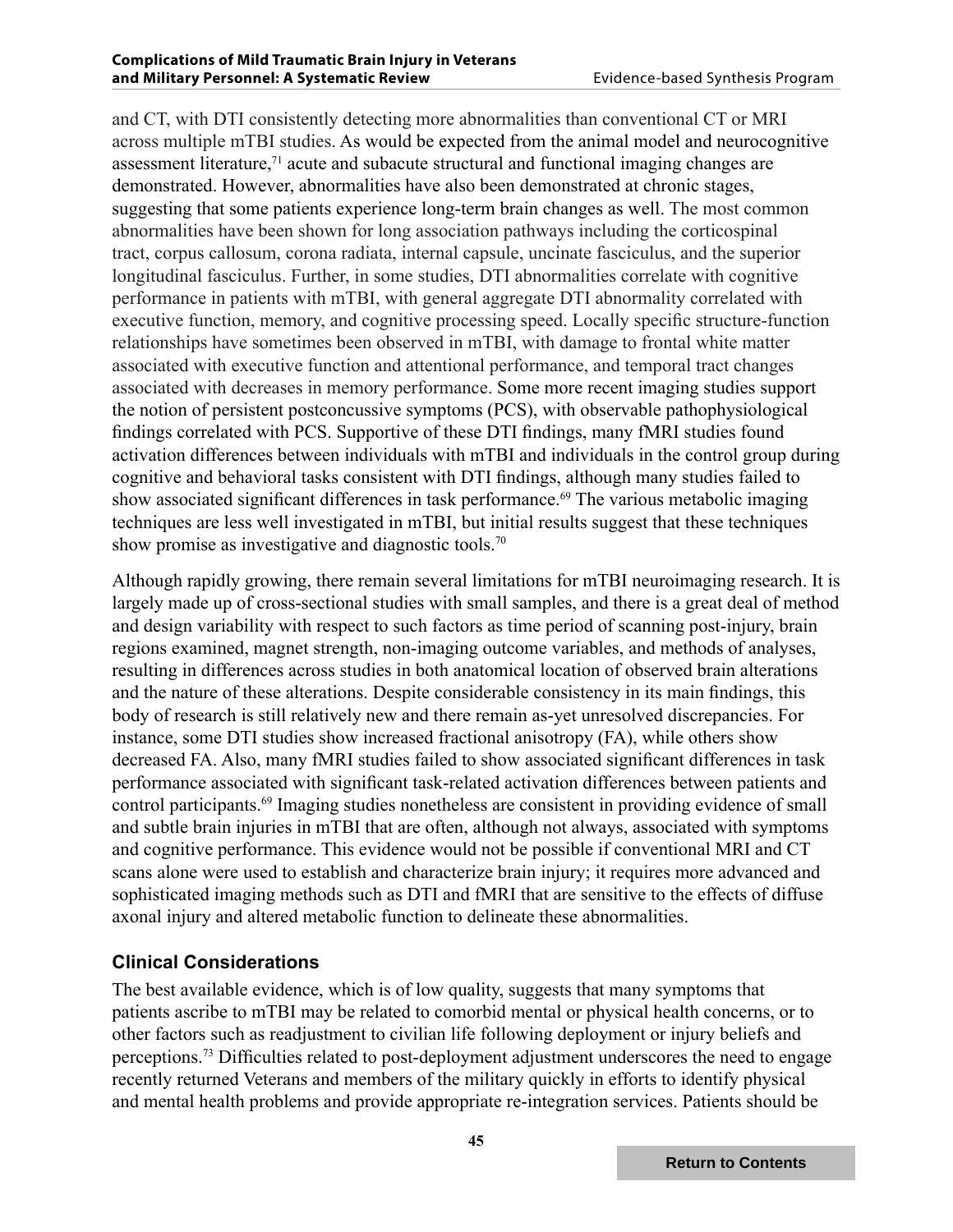<span id="page-43-0"></span>encouraged to engage in treatment for these comorbid concerns with the best available evidencebased treatments (e.g., evidence-based psychotherapy to treat PTSD).

Administrators setting policy for treatment of military-related mTBI should be cautioned to treat the available evidence as limited and subject to change depending on findings from future, more methodologically rigorous studies. Policy based on the best available evidence should likely encourage the treatment of comorbid conditions that commonly occur for Veterans and members of the military who have experienced deployment (e.g., treatment for PTSD, substance use disorders, headaches, sleep disorders, and other post-deployment concerns).

Given the lack of large, good-quality observational studies with adequate follow-up it is very difficult to estimate the long-term cognitive effects of mTBI. However, the current evidence base suggests that cognitive deficits are not common, particularly more than three months after injury. Therefore, should individuals with mTBI continue to experience ongoing cognitive deficits following first-line treatment for co-occurring symptoms and disorders such as PTSD, further testing such as neuropsychological or neurological evaluations or imaging might be warranted.

# **LIMITATIONS AND RECOMMENDATIONS FOR FUTURE RESEARCH**

The available literature reporting consequences of mTBI in Veteran and military populations is based on low quality observational studies and provides low strength evidence for the associations synthesized in this systematic review. Notably, not all outcomes of potential interest to stakeholders were found in the literature base (e.g., costs). There is insufficient data to determine the presence or absence of an effect for these outcomes, and further research is warranted.

One of the major limitations of this literature is the inadequate reporting of and accounting for time since injury among Veterans and military members, and therefore it is not possible to construct an accurate picture of mTBI consequences over time for this population. This body of literature is also likely subject to participant recall bias due to the cross-sectional, retrospective nature of almost all included studies. Participants are likely unable to accurately recall symptoms and timeframes so long after one (or more) mTBI events. Future research should take advantage of available VA and DoD databases that have time since injury information and include this variable in the analysis of mTBI consequences on an individual participant level. Similarly, such databases should be used to examine the possible effect of multiple mTBI events as this is a common occurrence for many individuals who were part of OEF/OIF conflicts. Additionally, a large prospective cohort study would be better able to identify factors associated with outcomes in mTBI populations.

A related limitation of the body of literature relates to how data is presented in included studies. Very few studies reported the actual prevalence of symptoms or conditions; most studies simply reported mean scores for the entire study group. This latter approach can provide useful information for determining whether there is a unique contribution of mTBI versus outcomes being affected by more general deployment or combat exposure factors. However, a lack of prevalence estimates limits an accurate description of the population, particularly when a goal of stakeholders is to estimate numbers of Veterans who will be affected by specific outcomes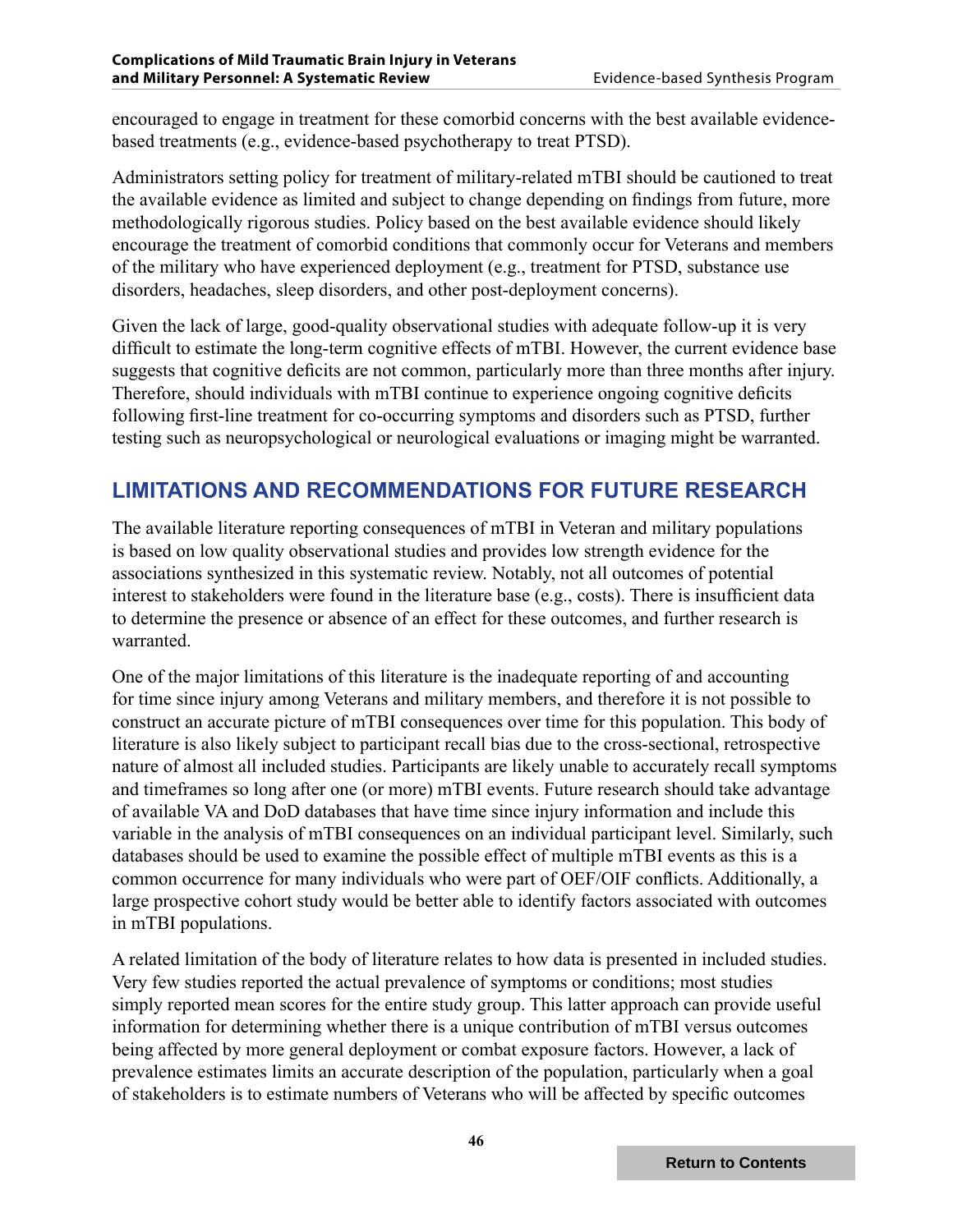and utilize related treatment services. Future research should not only report mean scores for subgroups, but also report proportions of individuals with clinically significant impairment for each outcome. This recommendation is particularly relevant to the body of research on cognitive outcomes, as the vast majority of this literature describes differences based on means rather than reporting the proportion of individuals who obtain scores indicating impaired functioning. For cognitive outcomes in particular, impairment is ideally determined not only by standardized scores within a certain range, but also by comparison to pre-injury (baseline) functioning. Studies should report this intra-individual change as part of any cognitive findings so that accurate estimates of mTBI-related cognitive impairment are reported.

Few studies presented data on all outcomes of interest to the stakeholders of this review, and few studies reported their outcome reporting rationale. Most studies relied on clinical datasets, which are generally not maintained for research purposes, rather than research databases or registries. The use of these datasets can be efficient relative to primary data collection but typically do not contain all variables of interest in a given scientific inquiry. It is likely that many studies only included outcomes of relevance to the authors' particular study questions, though it is impossible to know whether some studies did not report outcomes given a lack of association with mTBI. There is a pressing need for large cohort studies of Veterans with and without mTBI that prospectively collect data on all risk and protective factors, and all outcomes of interest. Such studies would be relatively costly but would result in higher-quality evidence on which more definitive conclusions could be based.

Although a strength of this review was that many of the included studies relied on well-validated measures commonly used with Veteran/military populations, many of the clinical outcomes relied solely on self-reported outcomes, often obtained from single questionnaire items. Selfreport data is often the only way to assess certain outcomes such as pain. However, some notable results from this review and a review of the civilian literature<sup>59</sup> suggest that self-reported deficits are more likely to be reported by individuals with mTBI. Assessment for mTBI is often associated with potential financial compensation, which in turn has been commonly associated with worse outcomes. Because participants are not often blinded to study hypotheses, selfreported outcomes should be interpreted with greater caution than objective findings evaluated by blinded outcome assessors. Thus, future research should consider using objective and validated assessments, blinded outcome assessors, patient blinding to study hypotheses, and accounting for compensation factors whenever possible in order to reduce bias associated with outcome assessment.

Additionally, future research should employ commonly used outcome assessment tools in order to facilitate the combination of results across studies for meta-analytic purposes. One of the limitations of this body of literature was the wide variety of tools used to assess each outcome. Though we reported statistically significant results from included studies, it is possible that combining studies mathematically would increase power, and effects could be detected in aggregate which were not apparent at the individual study level. In the case of this review, diversity in outcome assessment tools precluded mathematical combination of results.<sup>74</sup>

A final strength of this review was the use of clear criteria for defining mTBI. However, because the majority of studies did not assess or report imaging results, and those that did were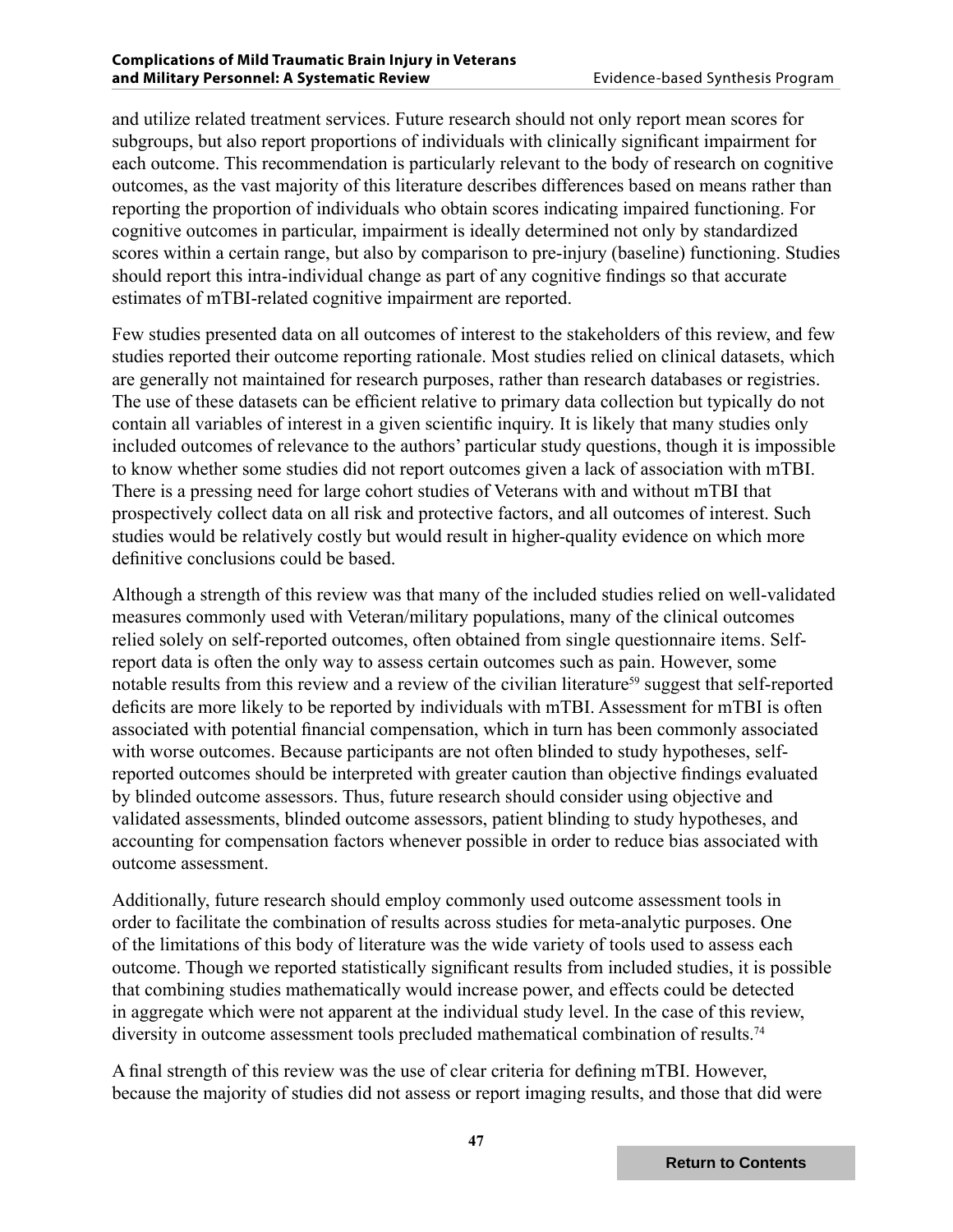<span id="page-45-0"></span>inconsistent in their inclusion of participants with positive imaging results, we were not able to apply exclusion criteria based on positive imaging as is recommended by the VA/DoD definition of mTBI. Additionally, because of our reliance on stringent definitional criteria, we excluded many studies that purported to study mTBI populations, but did not meet the criteria for this report. The scope of this report focused explicitly on OEF/OIF/OND Veterans and members of the military meeting VA/DoD mTBI criteria; consequently, this report provides a narrow window of information on mTBI and should not be viewed as comprehensive. Findings from other systematic reviews on mTBI in civilian populations should be considered for a more complete understanding of mTBI consequences. Future primary research should clearly report criteria used to define mTBI, including assessment and reporting of imaging results. Future research should investigate the possible impact of number of mTBI events, as many studies noted that Veterans experienced multiple mTBIs, though few examined this variable as a possible moderator of outcomes. Additionally, future reviews should consider examination of differences in outcomes based on definitional criteria for mTBI, as it is possible that less stringent criteria could be associated with different results.

# **CONCLUSIONS**

Overall, given the low strength of evidence, it is difficult to draw firm conclusions about the effects of mTBI in Veteran and military populations. The literature reviewed here is relatively consistent with findings from the more methodologically rigorous, prospective, longitudinal studies conducted in civilian populations. Both bodies of literature suggest that though some negative outcomes occur for a significant portion of individuals who have mTBI, most objective results (e.g., objective cognitive test results) are not significantly different from control participants, and deficits that are present shortly following injury most often resolve within days to months. The literature on Veterans and members of the military suggests that many have physical and mental health symptoms, but it is not clear that those with mTBI experience more or higher severity symptoms than those without mTBI suggesting that outcomes may be influenced by other deployment-related conditions such as PTSD. The studies included in this report were low quality, cross sectional studies which did not provide consistent evidence for potential moderators of mTBI outcomes.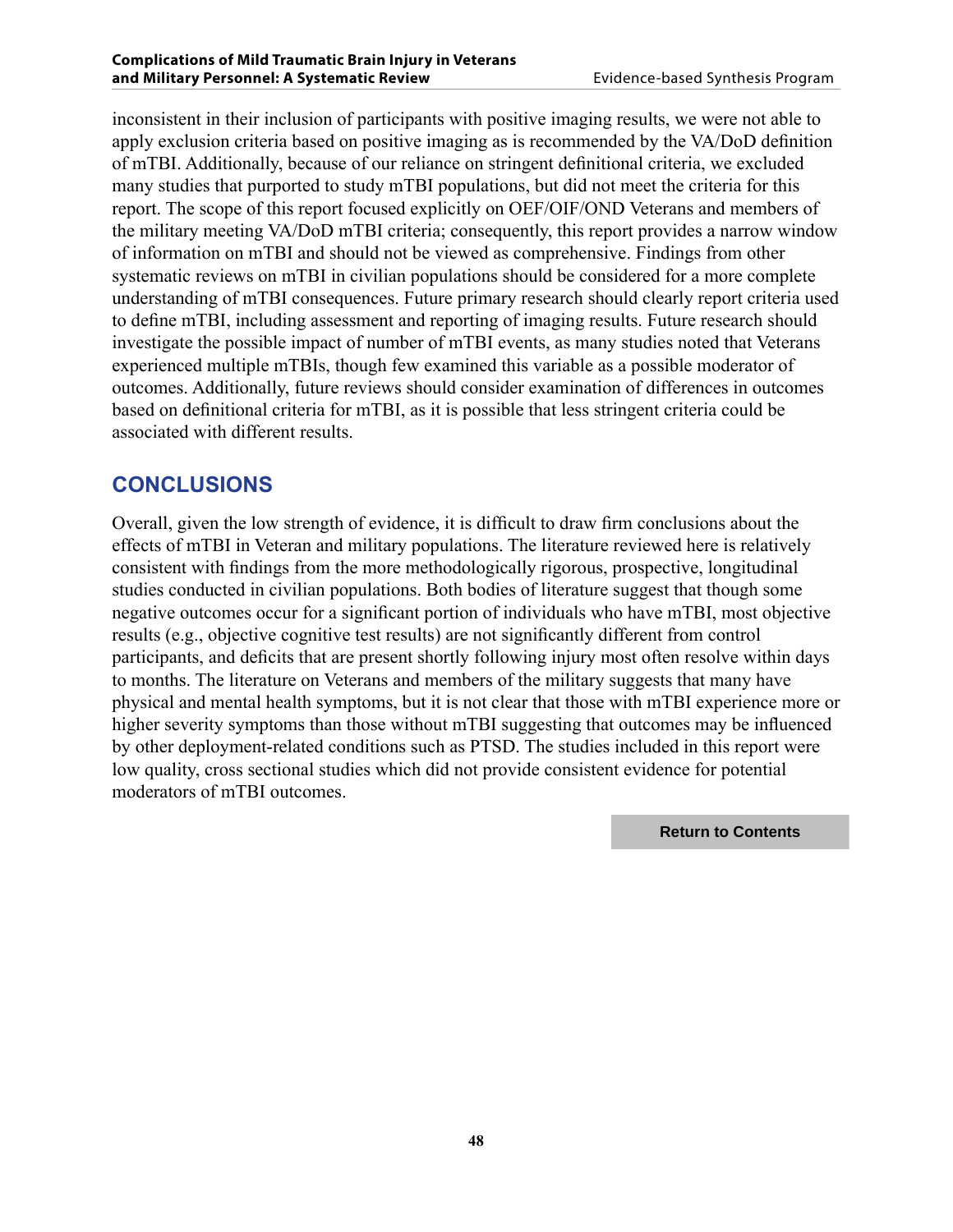# <span id="page-46-0"></span>**REFERENCES**

- 1. Hoge CW, Goldberg HM, Castro CA. Care of war veterans with mild traumatic brain injury--flawed perspectives. *N Engl J Med.* Apr 16 2009;360(16):1588-1591.
- 2. Ruff R. Two decades of advances in understanding of mild traumatic brain injury. *J Head Trauma Rehabil.* Jan-Feb 2005;20(1):5-18.
- 3. Wood RL. Understanding the 'miserable minority': a diasthesis-stress paradigm for postconcussional syndrome. *Brain Inj.* 2004;18(11):1135-1153.
- 4. Cancelliere C, Cassidy JD, Côté P, et al. Protocol for a systematic review of prognosis after mild traumatic brain injury: an update of the WHO Collaborating Centre Task Force findings. *Systematic Reviews.* 2012;1:17.
- 5. Lin H, Ling S, Liu Z, Zhong X, Chen W. Preventive scleral buckling and silicone oil tamponade are important for posttraumatic endophthalmitis successfully managed with vitrectomy. *Ophthalmologica.* 2011;226(4):214-219.
- 6. Goldman SM, Tanner CM, Oakes D, Bhudhikanok GS, Gupta A, Langston JW. Head injury and Parkinson's disease risk in twins. *Ann Neurol.* Jul 2006;60(1):65-72.
- 7. Wells GA, Shea B, O'Connell D, et al. Newcastle Ottawa scales 2009; http://www.ohri. ca/programs/clinical\_epidemiology/oxford.asp.
- 8. Guyatt G, Oxman AD, Akl EA, et al. GRADE guidelines: 1. Introduction-GRADE evidence profiles and summary of findings tables. *J Clin Epidemiol.* Apr 2011;64(4):383- 394.
- 9. Barnes SM, Walter KH, Chard KM. Does a history of mild traumatic brain injury increase suicide risk in veterans with PTSD? *Rehabil Psychol.* Feb 2012;57(1):18-26.
- 10. Belanger HG, Kretzmer T, Vanderploeg RD, French LM. Symptom complaints following combat-related traumatic brain injury: relationship to traumatic brain injury severity and posttraumatic stress disorder. *J Int Neuropsychol Soc.* Jan 2010;16(1):194-199.
- 11. Belanger HG, Kretzmer T, Yoash-Gantz R, Pickett T, Tupler LA. Cognitive sequelae of blast-related versus other mechanisms of brain trauma. *J Int Neuropsychol Soc.* Jan 2009;15(1):1-8.
- 12. Belanger HG, Proctor-Weber Z, Kretzmer T, Kim M, French LM, Vanderploeg RD. Symptom complaints following reports of blast versus non-blast mild TBI: does mechanism of injury matter? *Clin Neuropsychol.* Jul 2011;25(5):702-715.
- 13. Benge JF, Pastorek NJ, Thornton GM. Postconcussive symptoms in OEF-OIF veterans: factor structure and impact of posttraumatic stress. *Rehabil Psychol.* Aug 2009;54(3):270- 278.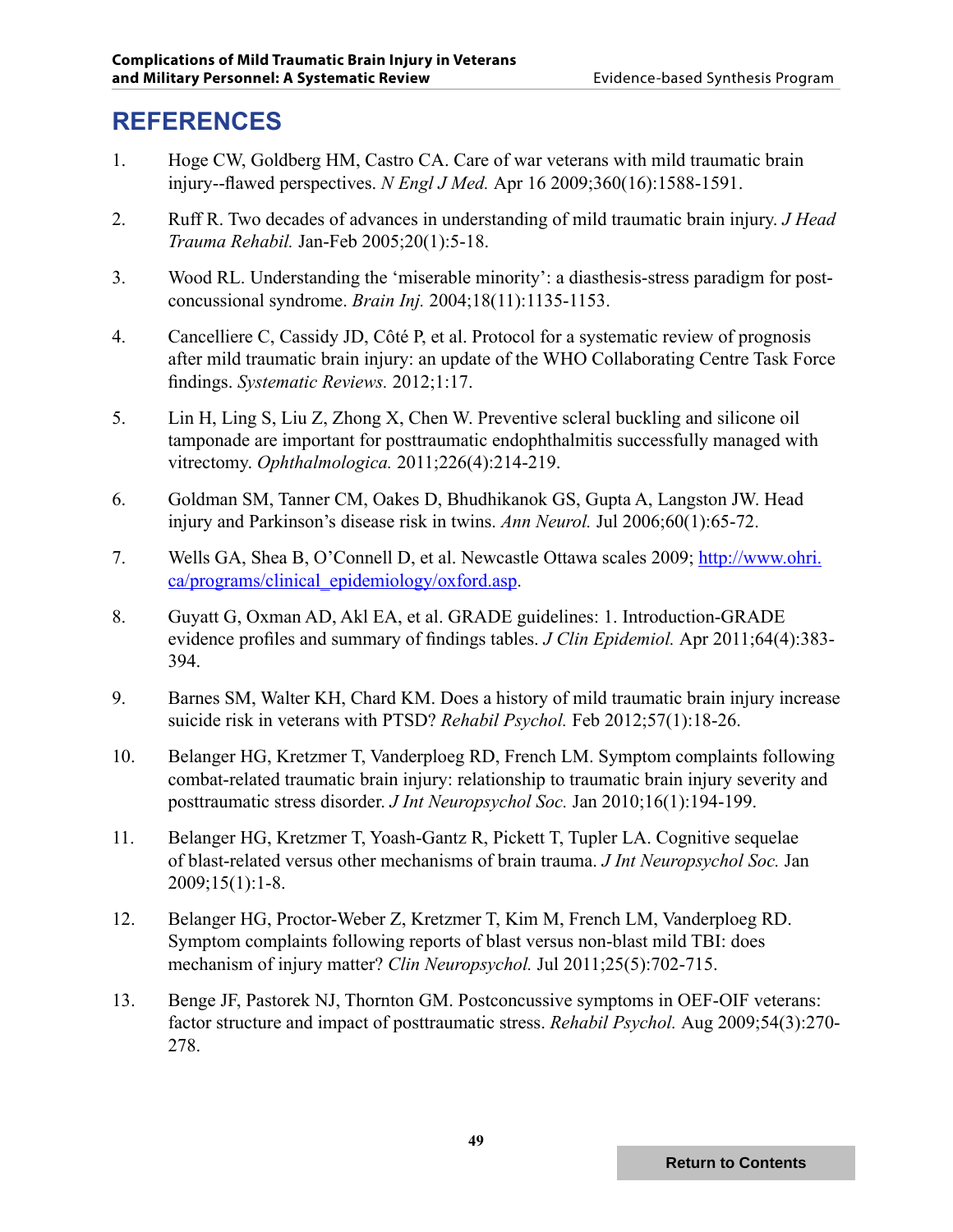- 14. Coldren RL, Kelly MP, Parish RV, Dretsch M, Russell ML. Evaluation of the Military Acute Concussion Evaluation for use in combat operations more than 12 hours after injury. *Mil Med.* Jul 2010;175(7):477-481.
- 15. Coldren RL, Russell ML, Parish RV, Dretsch M, Kelly MP. The ANAM lacks utility as a diagnostic or screening tool for concussion more than 10 days following injury. *Mil Med.*  Feb 2012;177(2):179-183.
- 16. Cooper DB, Chau PM, Armistead-Jehle P, Vanderploeg RD, Bowles AO. Relationship between mechanism of injury and neurocognitive functioning in OEF/OIF service members with mild traumatic brain injuries. *Mil Med.* 2012;177(10):1157-1160.
- 17. Cooper DB, Kennedy JE, Cullen MA, Critchfield E, Amador RR, Bowles AO. Association between combat stress and post-concussive symptom reporting in OEF/OIF service members with mild traumatic brain injuries. *Brain Inj.* 2011;25(1):1-7.
- 18. Cooper DB, Mercado-Couch JM, Critchfield E, et al. Factors influencing cognitive functioning following mild traumatic brain injury in OIF/OEF burn patients. *NeuroRehabilitation.* 2010;26(3):233-238.
- 19. Cooper DB, Nelson L, Armistead-Jehle P, Bowles AO. Utility of the mild brain injury atypical symptoms scale as a screening measure for symptom over-reporting in operation enduring freedom/operation iraqi freedom service members with post-concussive complaints. *Arch Clin Neuropsychol.* Dec 2011;26(8):718-727.
- 20. Drag LL, Spencer RJ, Walker SJ, Pangilinan PH, Bieliauskas LA. The Contributions of Self-reported Injury Characteristics and Psychiatric Symptoms to Cognitive Functioning in OEF/OIF Veterans with Mild Traumatic Brain Injury. *J Int Neuropsychol Soc.* May 2012;18(3):576-584.
- 21. Gaylord KM, Cooper DB, Mercado JM, Kennedy JE, Yoder LH, Holcomb JB. Incidence of posttraumatic stress disorder and mild traumatic brain injury in burned service members: preliminary report. *J Trauma.* Feb 2008;64(2 Suppl):S200-205; discussion S205-206.
- 22. Gordon SN, Fitzpatrick PJ, Hilsabeck RC. No effect of PTSD and other psychiatric disorders on cognitive functioning in veterans with mild TBI. *Clin Neuropsychol.* Apr 2011;25(3):337-347.
- 23. Gottshall K, Drake A, Gray N, McDonald E, Hoffer ME. Objective vestibular tests as outcome measures in head injury patients. *Laryngoscope.* Oct 2003;113(10):1746-1750.
- 24. Kelly MP, Coldren RL, Parish RV, Dretsch MN, Russell ML. Assessment of acute concussion in the combat environment. *Arch Clin Neuropsychol.* Jun 2012;27(4):375- 388.
- 25. Kennedy JE, Cullen MA, Amador RR, Huey JC, Leal FO. Symptoms in military service members after blast mTBI with and without associated injuries. *NeuroRehabilitation.*  2010;26(3):191-197.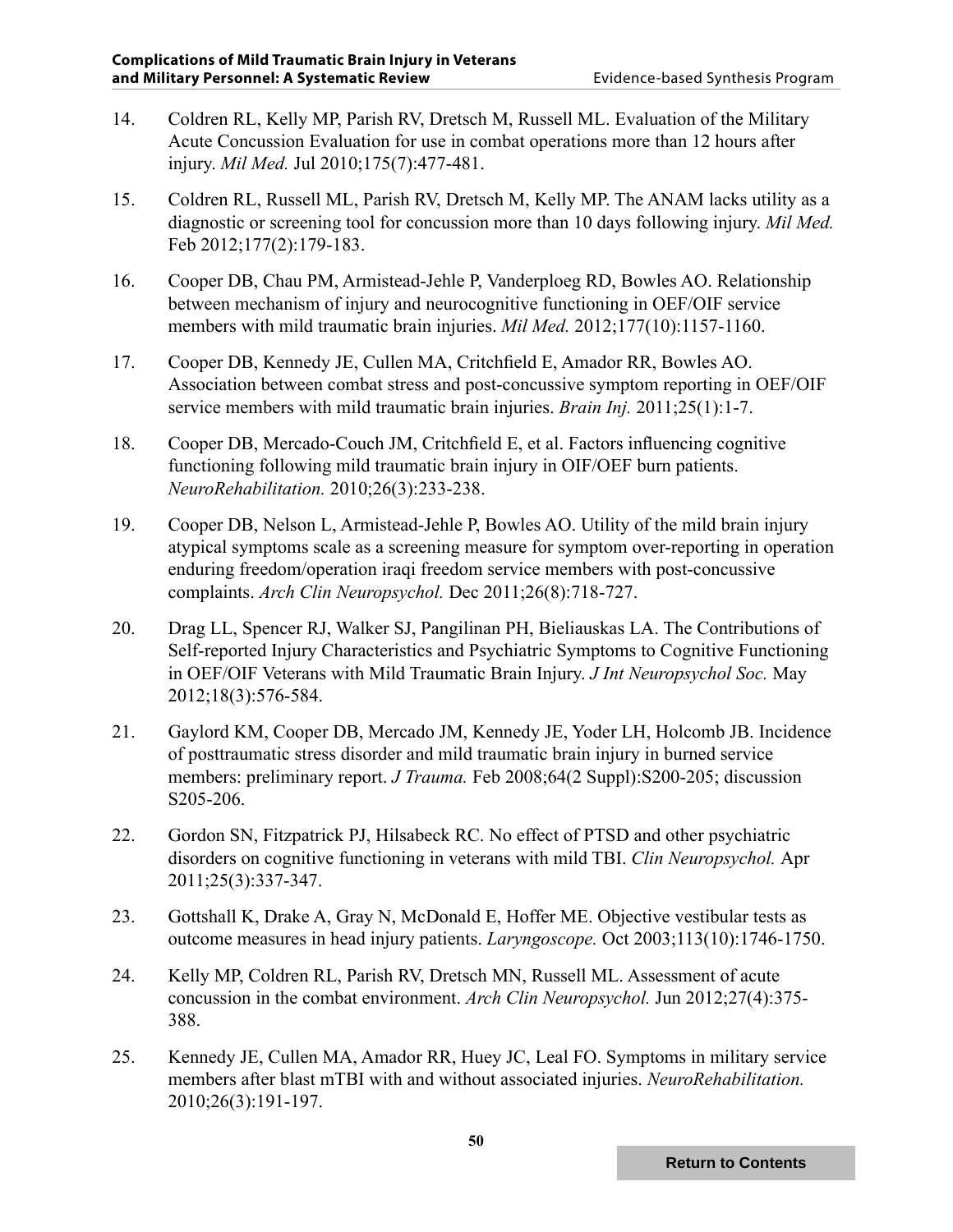- 26. Kennedy JE, Leal FO, Lewis JD, Cullen MA, Amador RR. Posttraumatic stress symptoms in OIF/OEF service members with blast-related and non-blast-related mild TBI. *NeuroRehabilitation.* 2010;26(3):223-231.
- 27. Lew HL, Pogoda TK, Hsu P-T, et al. Impact of the "polytrauma clinical triad" on sleep disturbance in a department of veterans affairs outpatient rehabilitation setting. *Am J Phys Med Rehabil.* Jun 2010;89(6):437-445.
- 28. Lippa SM, Pastorek NJ, Benge JF, Thornton GM. Postconcussive symptoms after blast and nonblast-related mild traumatic brain injuries in Afghanistan and Iraq war veterans. *J Int Neuropsychol Soc.* Sep 2010;16(5):856-866.
- 29. Nelson WN, Hoelzle JB, Doane BM, et al. Neuropsychological Outcomes of U.S. Veterans with Report of Remote Blast-Related Concussion and Current Psychopathology. *J Int Neuropsychol Soc.* 2012;18:1-11.
- 30. Nelson NW, Hoelzle JB, McGuire KA, Ferrier-Auerbach AG, Charlesworth MJ, Sponheim SR. Evaluation context impacts neuropsychological performance of OEF/ OIF veterans with reported combat-related concussion. *Arch Clin Neuropsychol.* Dec 2010;25(8):713-723.
- 31. Patil VK, St Andre JR, Crisan E, et al. Prevalence and treatment of headaches in veterans with mild traumatic brain injury. *Headache*. Jul-Aug 2011;51(7):1112-1121.
- 32. Ruff RL, Riechers RG, 2nd, Wang X-F, Piero T, Ruff SS. A case-control study examining whether neurological deficits and PTSD in combat veterans are related to episodes of mild TBI. *BMJ Open.* 2012;2(2):e000312.
- 33. Ruff RL, Ruff SS, Wang X-F. Headaches among Operation Iraqi Freedom/Operation Enduring Freedom veterans with mild traumatic brain injury associated with exposures to explosions. *J Rehabil Res Dev.* 2008;45(7):941-952.
- 34. Ruff RL, Ruff SS, Wang X-F. Improving sleep: initial headache treatment in OIF/ OEF veterans with blast-induced mild traumatic brain injury. *J Rehabil Res Dev.*  2009;46(9):1071-1084.
- 35. Schiehser DM, Delis DC, Filoteo JV, et al. Are self-reported symptoms of executive dysfunction associated with objective executive function performance following mild to moderate traumatic brain injury? *J Clin Exp Neuropsychol.* Jul 2011;33(6):704-714.
- 36. Spencer RJ, Drag LL, Walker SJ, Bieliauskas LA. Self-reported cognitive symptoms following mild traumatic brain injury are poorly associated with neuropsychological performance in OIF/OEF veterans. *J Rehabil Res Dev.* 2010;47(6):521-530.
- 37. Swick D, Honzel N, Larsen J, Ashley V, Justus T. Impaired response inhibition in veterans with post-traumatic stress disorder and mild traumatic brain injury. *J Int Neuropsychol Soc.* Sep 2012;18(5):917-926.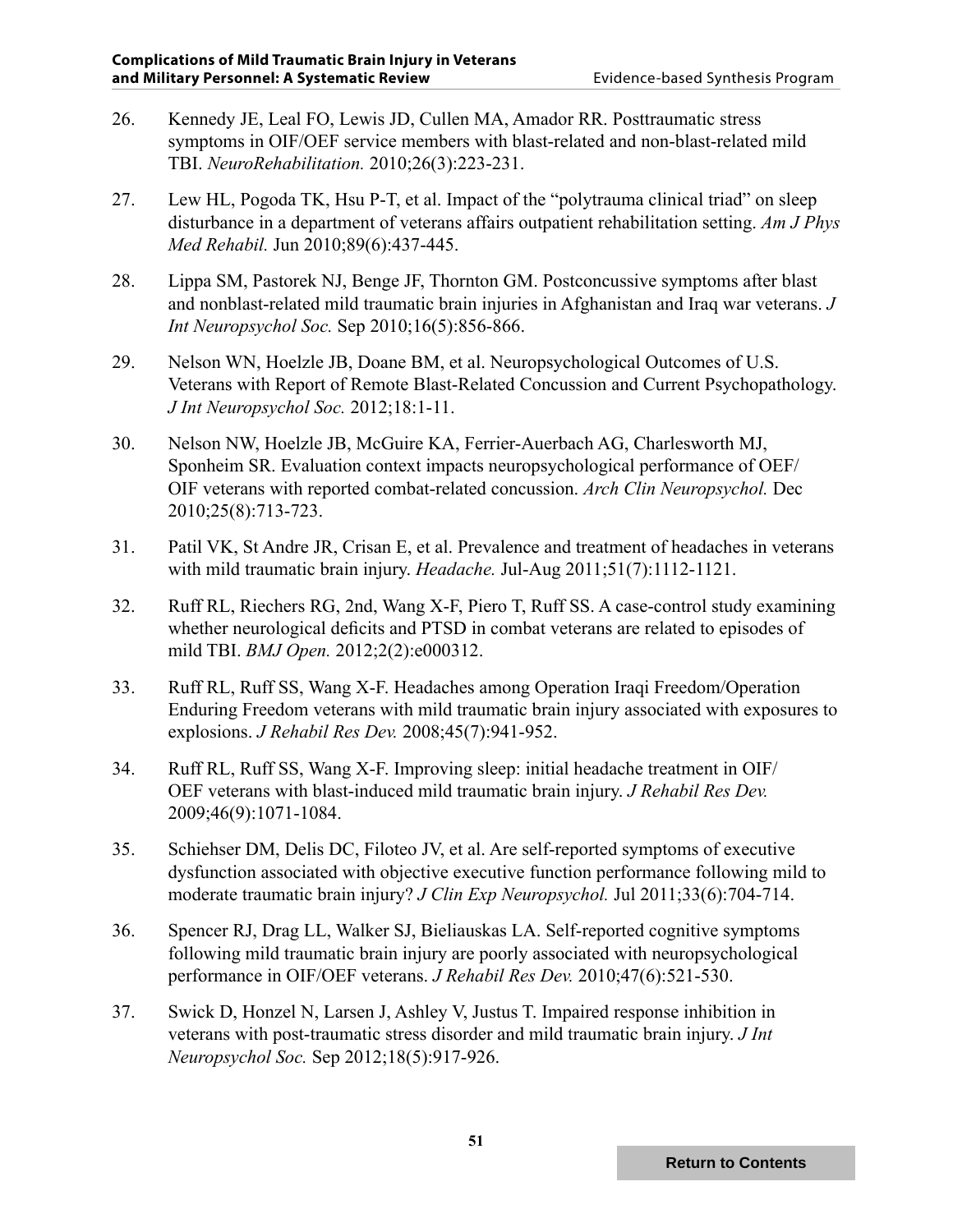- 38. Theeler BJ, Erickson JC. Mild head trauma and chronic headaches in returning US soldiers. *Headache.* Apr 2009;49(4):529-534.
- 39. Toblin RL, Riviere LA, Thomas JL, Adler AB, Kok BC, Hoge CW. Grief and physical health outcomes in U.S. soldiers returning from combat. *J Affect Disord.* Feb 2012;136(3):469-475.
- 40. Wagner A, Jakupcak M. Combat-related stress reactions among U.S. veterans of wartime service. In: Matthews JHLMD, ed. *The Oxford Handbook of Military Psychology*. New York: Oxford University Press; 2012:15-28.
- 41. Carlson KF, Kehle SM, Meis LA, et al. Prevalence, assessment, and treatment of mild traumatic brain injury and posttraumatic stress disorder: a systematic review of the evidence. *J Head Trauma Rehabil.* Mar-Apr 2011;26(2):103-115.
- 42. Cohen B, Gima K, Bertenthal D, Kim S, Marmar C, Seal K. Mental Health Diagnoses and Utilization of VA Non-Mental Health Medical Services Among Returning Iraq and Afghanistan Veterans. *J Gen Intern Med.* 2010;25(1):18-24.
- 43. Lew HL, Otis JD, Tun C, Kerns RD, Clark ME, Cifu DX. Prevalence of chronic pain, posttraumatic stress disorder, and persistent postconcussive symptoms in OIF/OEF veterans: polytrauma clinical triad. *J Rehabil Res Dev.* 2009;46(6):697-702.
- 44. Pietrzak RH, Johnson DC, Goldstein MB, Malley JC, Southwick SM. Posttraumatic stress disorder mediates the relationship between mild traumatic brain injury and health and psychosocial functioning in veterans of Operations Enduring Freedom and Iraqi Freedom. *J Nerv Ment Dis.* Oct 2009;197(10):748-753.
- 45. Uomoto JM, Williams RM, Randa LA. Neurobehavioral consequences of combat-related blast injury and polytrauma. *Ashley, Mark J [Ed].* 2010:63-95.
- 46. Vasterling JJ, Bryant RA, Keane TM. Understanding the interface of traumatic stress and mild traumatic brain injury: Background and conceptual framework. *Vasterling, Jennifer J [Ed].* 2012:3-11.
- 47. Bogdanova Y, Verfaellie M. Cognitive sequelae of blast-induced traumatic brain injury: recovery and rehabilitation. *Neuropsychol Rev.* Mar 2012;22(1):4-20.
- 48. Dolan S, Martindale S, Robinson J, et al. Neuropsychological sequelae of PTSD and TBI following war deployment among OEF/OIF veterans. *Neuropsychol Rev.* Mar 2012;22(1):21-34.
- 49. APA APA. *Diagnostic and statistical manual of mental disorders (Revised 4th ed.)*. Washington, DC2000.
- 50. Ruff R, Grant I. Postconcussional disorder: Background to DSM-IV and future considerations. In: Roberts NRVRJ, ed. *Evaluation and treatment of mild traumatic brain injury*. Mahwah,: Lawrence Erlbaum Associates, Inc; 1999.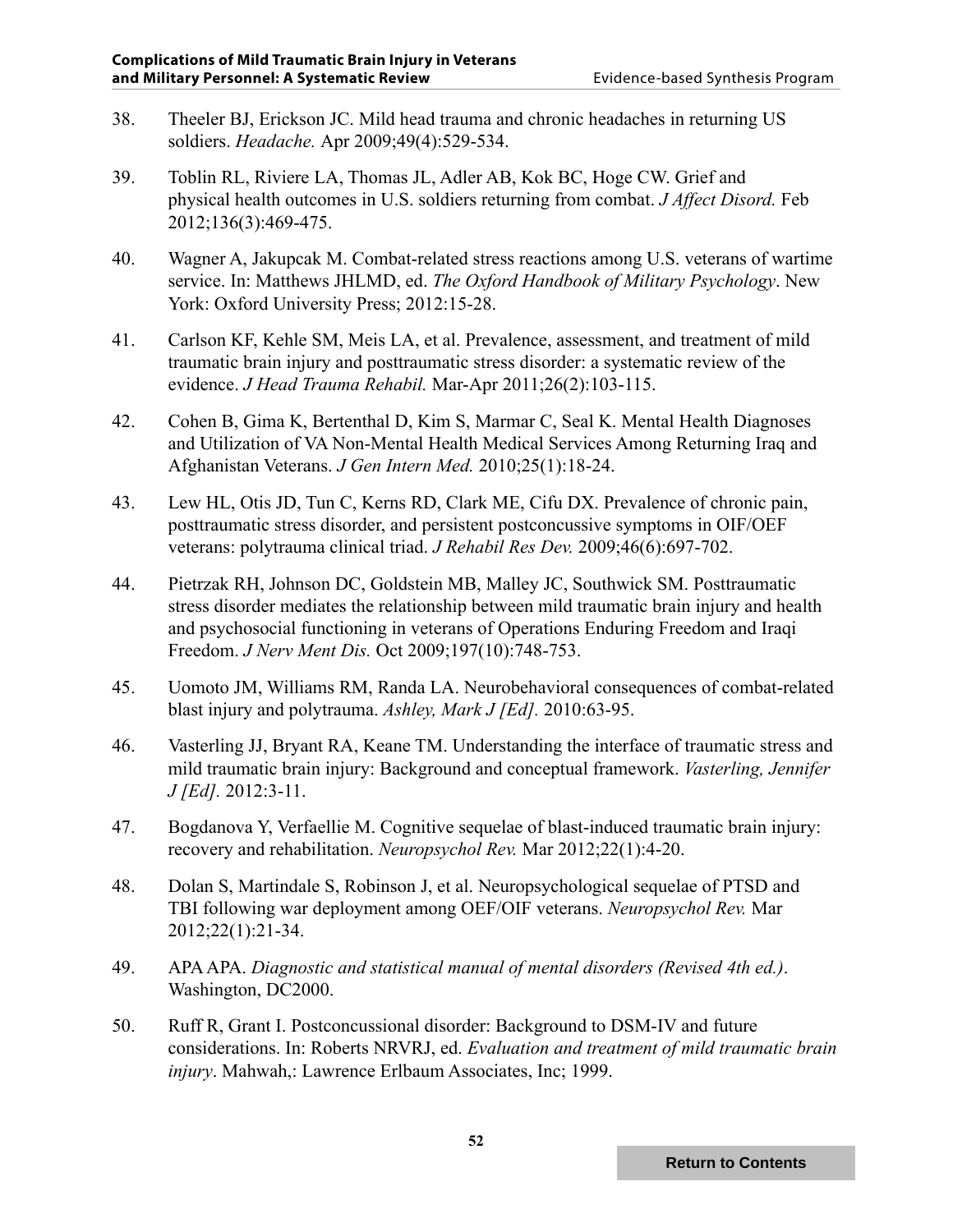- 51. Brewin CR, Kleiner JS, Vasterling JJ, Field AP. Memory for emotionally neutral information in posttraumatic stress disorder: A meta-analytic investigation. *Journal of Abnormal Psychology.* Aug 2007;116(3):448-463.
- 52. Leskin LP, White PM. Attentional networks reveal executive function deficits in posttraumatic stress disorder. *Neuropsychology.* May 2007;21(3):275-284.
- 53. Vasterling JJ, Brailey K, Constans JI, Sutker PB. Attention and memory dysfunction in posttraumatic stress disorder. *Neuropsychology.* Jan 1998;12(1):125-133.
- 54. Vasterling JJ, Proctor SP. Understanding the neuropsychological consequences of deployment stress: a public health framework. *J Int Neuropsychol Soc.* Jan 2011;17(1):1- 6.
- 55. High WMJ, Sander AM, Struchen MA, Hart KA. *Rehabilitation for Traumatic Brain Injury*. New York, NY: Oxford University Press; 2005.
- 56. Crooks CY, Zumsteg JM, Bell KR. Traumatic Brain Injury: A Review of Practice Management and Recent Advances. *Physical medicine and rehabilitation clinics of North America.* 2007;18(4):681-710.
- 57. McCrea M. Functional Outcome after mTBI. In: Series OW, ed. *Mild Traumatic Brain Injury and Postconcussion Syndrome: The New Evidence Base for Diagnosis and Treatment*. New York, NY: Oxford University Press; 2008.
- 58. Public Law -. Caregivers and Veterans Omnibus Health Services Act of 2010 United States Government Printing Office; 2010.
- 59. Carroll LJ, Cassidy JD, Peloso PM, et al. Prognosis for mild traumatic brain injury: results of the who collaborating centre task force on mild traumatic brain injury. *J Rehabil Med.* 2004;36(Supplement 43):84-105.
- 60. Belanger HG, Vanderploeg RD. The neuropsychological impact of sports-related concussion: a meta-analysis. *J Int Neuropsychol Soc.* Jul 2005;11(4):345-357.
- 61. Dikmen SS, Corrigan JD, Levin HS, Machamer J, Stiers W, Weisskopf MG. Cognitive outcome following traumatic brain injury. *J Head Trauma Rehabil.* Nov-Dec 2009;24(6):430-438.
- 62. Pertab JL, James KM, Bigler ED. Limitations of mild traumatic brain injury metaanalyses. *Brain Inj.* 2009;23(6):498-508.
- 63. Metting Z, Wilczak N, Rodiger LA, Schaaf JM, van der Naalt J. GFAP and S100B in the acute phase of mild traumatic brain injury. *Neurology.* May 1 2012;78(18):1428-1433.
- 64. Sharma R, Laskowitz DT. Biomarkers in traumatic brain injury. *Curr Neurol Neurosci Rep.* Oct 2012;12(5):560-569.